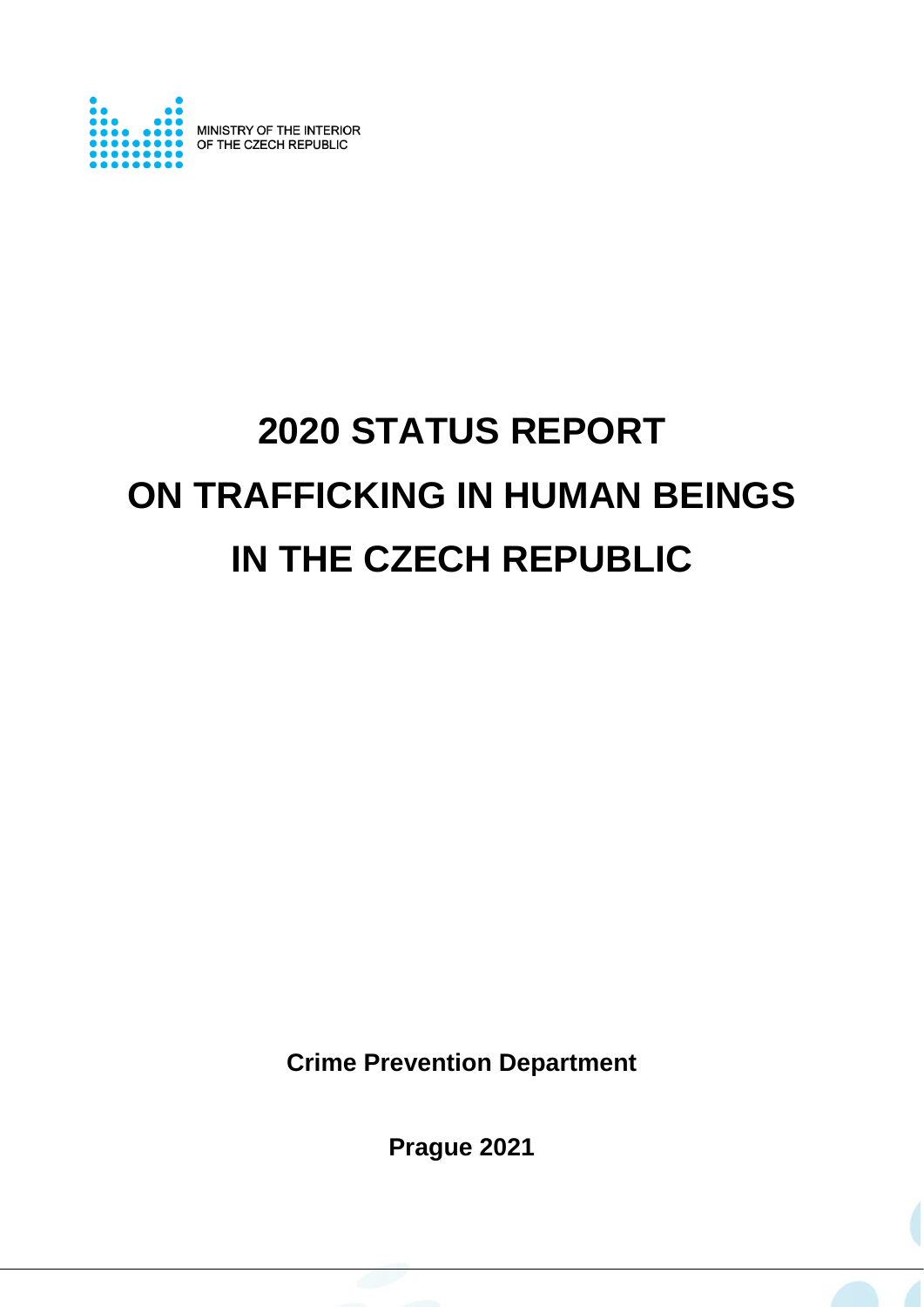## **Contents:**

| 2.4.2 Potential victims and the Program for the Support and Protection of Victims of     |  |
|------------------------------------------------------------------------------------------|--|
|                                                                                          |  |
|                                                                                          |  |
| 3.                                                                                       |  |
|                                                                                          |  |
|                                                                                          |  |
|                                                                                          |  |
| INFORMATION ON TRAFFICKING IN PERSONS UNDER THE AGE OF 18 13<br>$4_{\cdot}$              |  |
| 5 <sub>1</sub>                                                                           |  |
|                                                                                          |  |
|                                                                                          |  |
|                                                                                          |  |
| 6.1 Funds provided by the Ministry of the Interior of the Czech Republic19               |  |
| 6.2 Funds provided by the Ministry of Labour and Social Affairs of the Czech Republic 19 |  |
| 7.                                                                                       |  |
|                                                                                          |  |
|                                                                                          |  |
| 8. LEGISLATIVE AMENDMENTS AND JUDGMENTS OF COURTS RELATED TO TRAFFICKING                 |  |
|                                                                                          |  |
|                                                                                          |  |
|                                                                                          |  |
| 8.1.2 Case Study No. 2: 1 T 1/2012 (Regional Court in Ústí nad Labem) 29                 |  |
| 8.2 The crime of trafficking in human beings in extraordinary appeal procedure 30        |  |
|                                                                                          |  |
|                                                                                          |  |
|                                                                                          |  |
|                                                                                          |  |
|                                                                                          |  |
| 1. STATISTICAL OUTPUTS OF THE POLICE OF THE CZECH REPUBLIC 35                            |  |
| 2. STATISTICAL OUTPUTS OF THE MINISTRY OF JUSTICE 36                                     |  |
| 3. TRAFFICKING IN HUMAN BEINGS UNDER THE AGE OF 18 (MLSA, FCF)37                         |  |
|                                                                                          |  |
| 5. STATISTICAL OUTPUTS IN RELATION TO ILLEGAL EMPLOYMENT (MLSA)39                        |  |
|                                                                                          |  |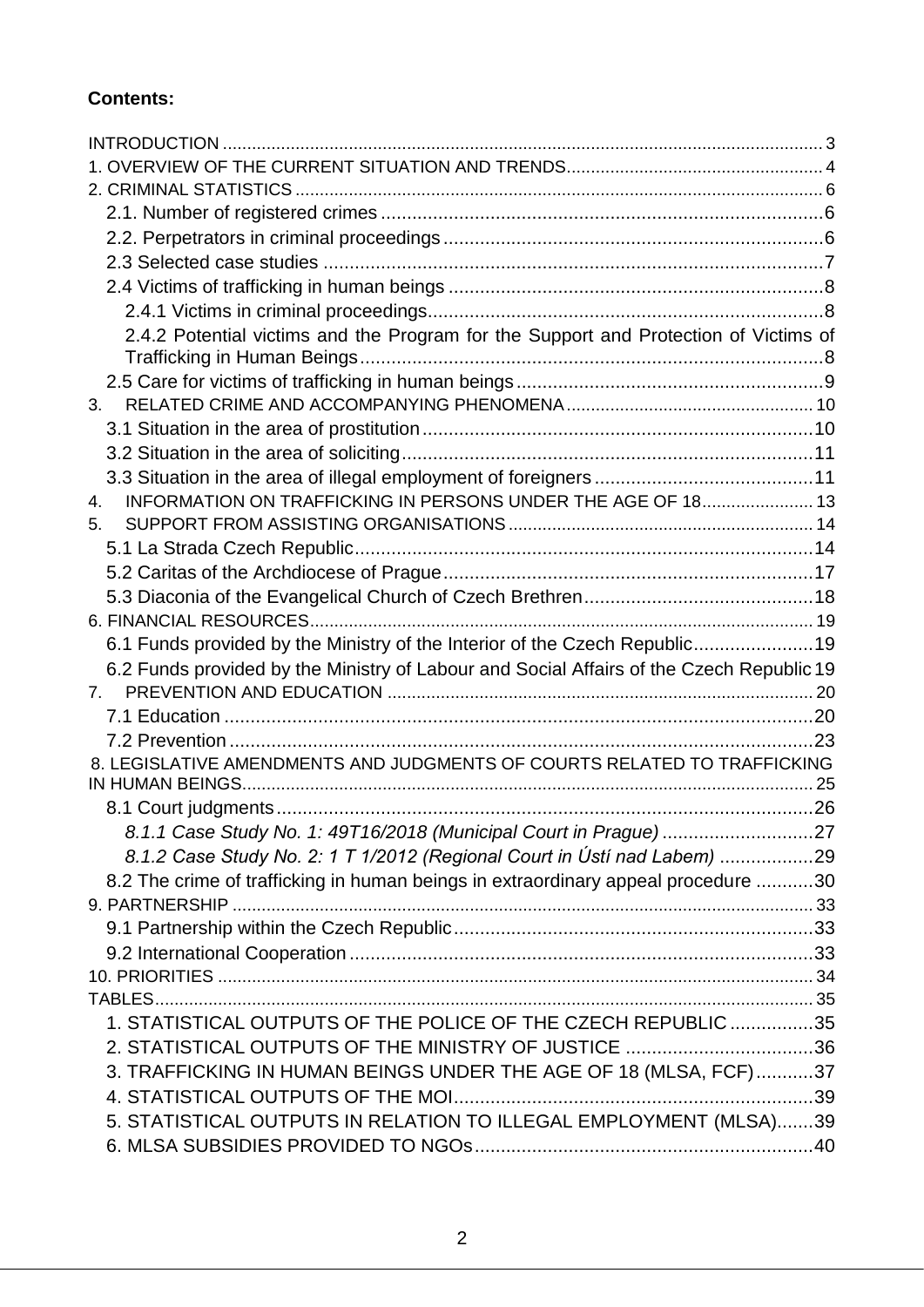## <span id="page-2-0"></span>**INTRODUCTION**

Status Report on Trafficking in Human Beings in the Czech Republic is an informative document presented by the Ministry of the Interior of the Czech Republic (hereinafter referred to as "MoI") under Government Resolution No. 67 of 23 January 2008 on the National Strategy to Combat Trafficking in Human Beings for the Period 2008 – 2011. The presented document is **the thirteenth consecutive Status Report on Trafficking in Human Beings in the Czech Republic**.

The aim of these reports is to provide detailed information about trafficking in human beings in the Czech Republic from **1 January to 31 December of the respective year**.

The 2020 Status Report on Trafficking in Human Beings in the Czech Republic (hereinafter referred to as "Report") focuses on trafficking in human beings as defined by **Section 168 of Act No. 40/2009 Coll., Criminal Code**, as amended. As in previous years, the Report also focuses on accompanying phenomena related to human trafficking.

**The Report is drafted by the Crime Prevention Department of the MoI, mainly based on information provided by members of the Inter-Departmental Coordination Group for Combating Trafficking in Human Beings** (hereinafter referred to as "IDCG") and other national and international partners combating human trafficking. All this information helps the drafters of this Report to monitor the situation in the field of trafficking in human beings and mainly to perform their role of the National Rapporteur, or an equivalent mechanism<sup>1</sup>, regarding the fight against trafficking in human beings.

#### **The drafters of this report are grateful to all partners for their cooperation.**

#### Note:

1

Gender balance: In this Report, the term 'foreign national' designates both male and female foreigners, unless otherwise indicated from the individual specific cases. The same applies to the words 'migrant', 'employee', 'citizen', or 'national', 'worker', etc. and terms designating nationality. The Report specifies gender strictly in cases where members of the IDCG did so when submitting documents for this Report.

Proofreading: The text has not undergone any linguistic or stylistic editing.

<sup>&</sup>lt;sup>1</sup> [https://ec.europa.eu/anti-trafficking/sections/national-rapporteurs\\_en](https://ec.europa.eu/anti-trafficking/sections/national-rapporteurs_en)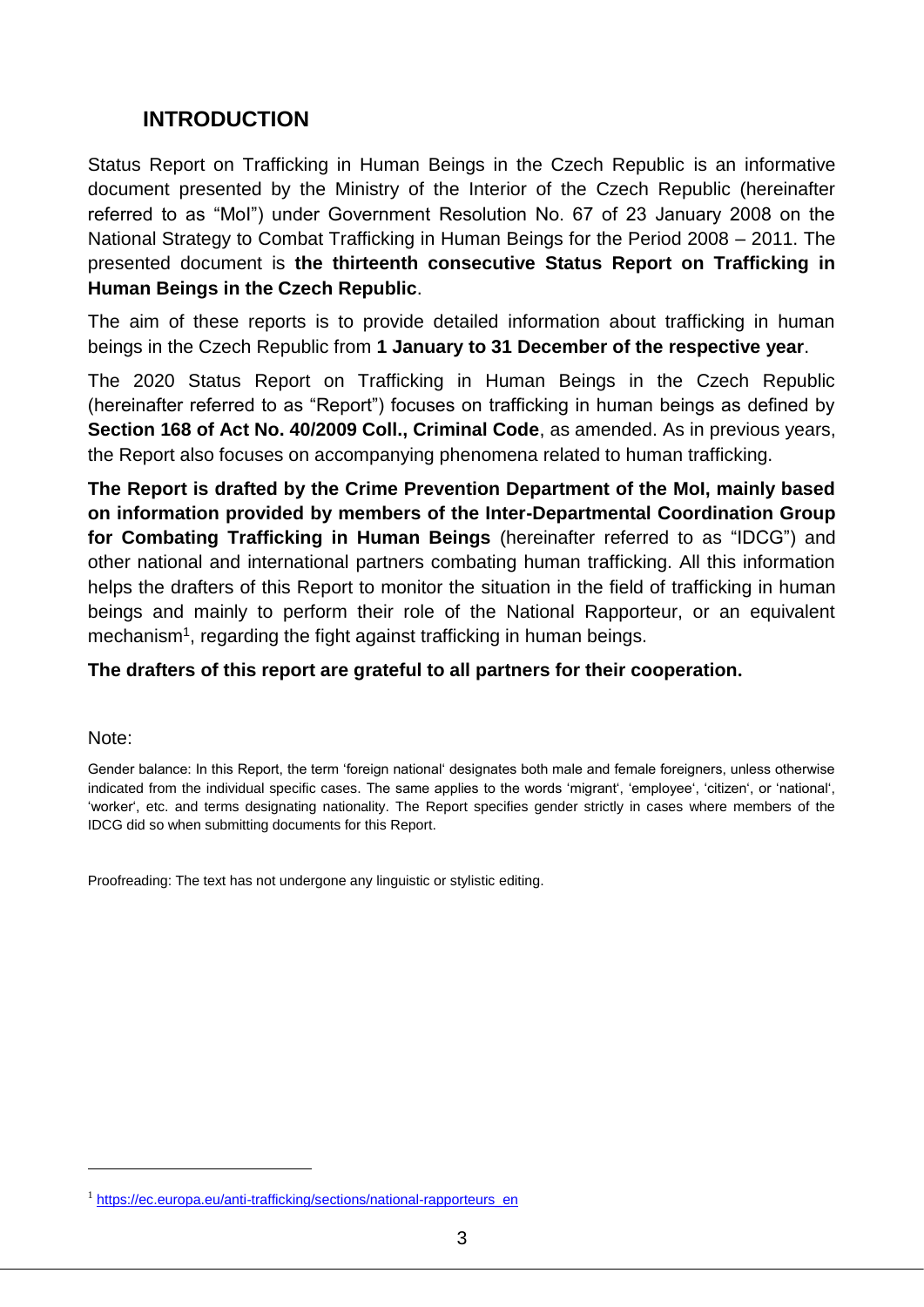## <span id="page-3-0"></span>**1. OVERVIEW OF THE CURRENT SITUATION AND TRENDS**

The year 2020 was completely unique with regard to the occurrence of the COVID-19 pandemic. For the time being, however, specific effects of COVID-19 on the crime of trafficking in human beings can only be estimated. It cannot be ruled out, however, that in the future the economic consequences of the COVID-19 pandemic in particular will be felt, thereby exacerbating the vulnerability of individuals and leading to higher incidence in the cases of trafficking in human beings in the Czech Republic.

The **Czech Republic** continues to be considered **a target and transit country primarily**  while also remaining a **source country**.

As regards the forms of trafficking in human beings, the prevalent form of trafficking in human beings in the Czech Republic is **trafficking in human beings for prostitution and for forced labour or other forms of exploitation or profiting from such acts (labour exploitation, forced marriages)**. Despite the fact that these are the most common forms of trafficking in human beings in the Czech Republic, there are also cases of suspected **coercion of trafficking in human beings victims into criminal activities and begging**.

An alarming trend resulting from court judgments submitted by the Ministry of Justice of the Czech Republic (hereinafter referred to as "MoJ") since 2017 is **the use of children from children's homes and children on the run from child facilities, to engage in prostitution, and the provision of sexual services for remuneration**, where part of the money earned is kept by the person who arranges contact, or who transports these children to the required place.

Conducted criminal proceedings, findings from the interest environment and international police cooperation during 2020 and in the previous years point to a trend where **men and women from socially and educationally disadvantaged backgrounds are purposefully sought out in the Czech Republic and lured abroad**, particularly to the United Kingdom (hereinafter referred to as "UK"). **Men** are forced to perform **physically demanding labour** (e.g. in car washes, fruit and vegetable sorting plants, poultry farms, restaurants, construction sites and various manufacturing businesses). The perpetrators **take all or most of these men's earnings**, often using payment cards that they arrange for the victims along with the bank accounts in local banking institutions. **In some cases, they burden the victims with loans** taken out for the respective accounts. **Women are forced into prostitution or marriages with third-country citizens (outside the European Union, hereinafter referred to as "EU").** These marriages are referred to as "marriages with benefits". Given that the greatest "demand" for women from the Czech Republic comes from nationals of **Bangladesh, Pakistan, Afghanistan and Nigeria**, this trend in trafficking in human beings is closely linked to the movement and residence of third-country nationals in the EU Member States.

In cases with suspected trafficking in human beings for forced labour or other forms of exploitation, the model from previous years was a typical way of committing this crime in the Czech Republic. The so-called **"agency employment" was still a significant factor**. The activities of legal entities that have a permit from the Ministry of Labour and Social Affairs of the Czech Republic (hereinafter referred to as "MLSA") to mediate work were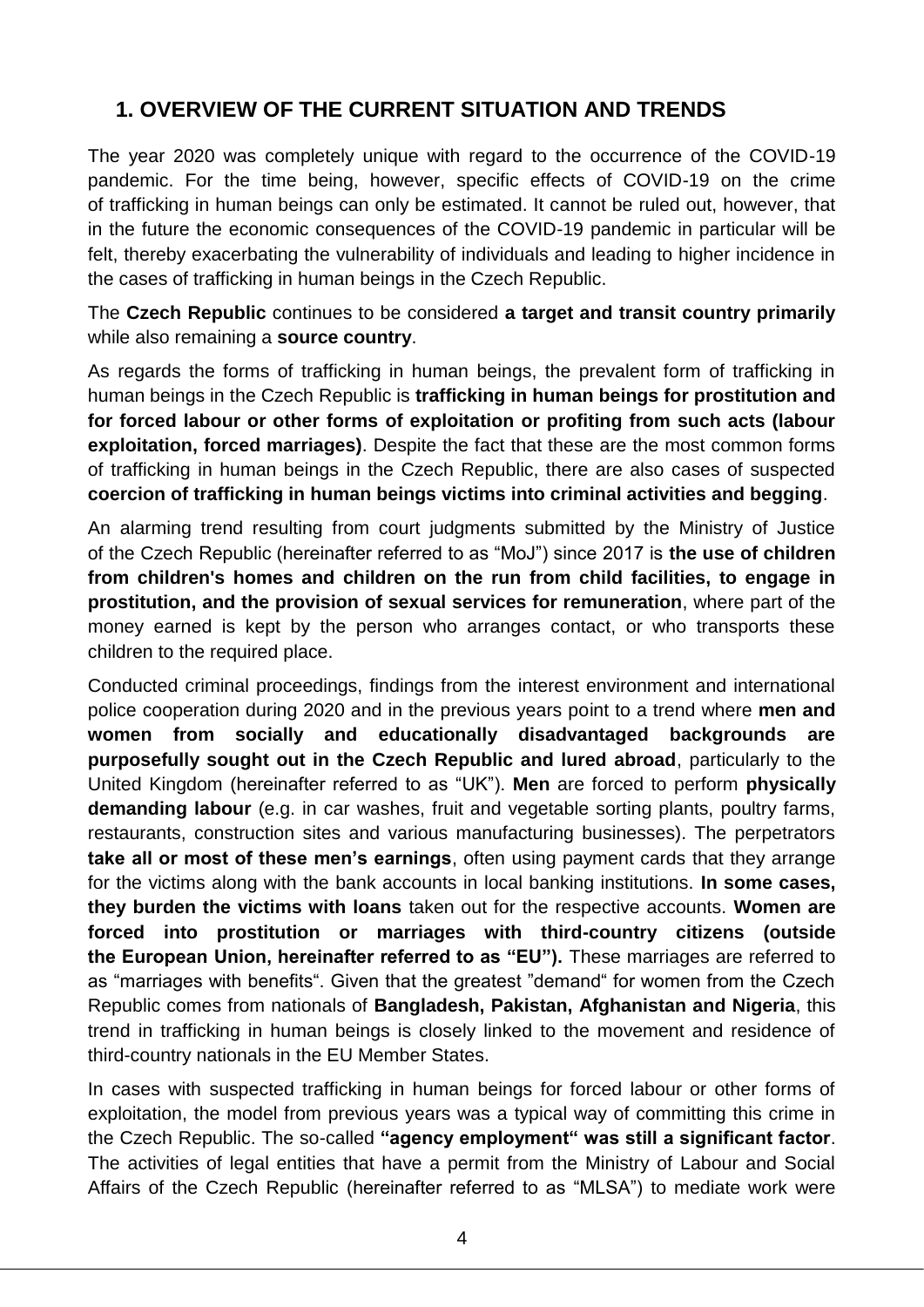reflected in this area. **In 2020, countries most often represented as a country of jobseekers' origin were the countries from the Balkan region, especially Romania, Bulgaria, but also from the Philippines, Mongolia and Nepal.** Besides, employees from Ukraine were very often holding visas of Poland. There has also been a trend towards employing Moldovan nationals on forged Romanian documents because of easier access to the labour market for the citizens of EU Member States.

**For the year 2020, there was no recorded case** where a victim of trafficking in human beings, before being identified, was **sanctioned for a possible violation of law forced by the perpetrator** – the principle of non-punishment. According to information provided by prosecutors, in registered cases of prostitution it is **always ascertained** whether **anyone else has benefited** from the act or whether it was the case of **forced prostitution**. In cases where **migrants** are identified during roadside checks, they are also **questioned by the police authorities about the circumstances preceding their arrival in the territory of the Czech Republic** from abroad.

The situation in the area of **illegal trafficking in human tissues and organs in the Czech Republic in 2020 remains very satisfactory**. According to available information, this unlawful activity does not occur in the territory of the Czech Republic. The transplant system in the Czech Republic is regulated to such extent, that the illegal handling of organs and tissues would be very difficult to keep unnoticed. The main contribution to this is the establishment of rules to ensure traceability at every stage of the process from surgical removing of the organ to its transplantation and also the traceability of both the organ donor and the organ recipient. **The relative risk is represented by altruistic**, nonfamilial, **organ donation, where, in theory, organs could be taken for a fee**. The relevant ethics committee gives consent to such procurement, which should be a sufficient guarantee that illegal procurement will not take place. However, there is no information that there are violations of legal regulations in this area in the Czech Republic.

**In 2020**, the following countries were identified as the **countries of origin of probable victims** in the Czech Republic – **the Philippines, Slovakia, Ukraine, Romania, Bulgaria, Mongolia, Honduras, Kyrgyzstan, Russian Federation and Uzbekistan.** However, we cannot overlook that **citizens of the Czech Republic are also trafficked in the territory of the Czech Republic**. **The Czech Republic also remains a source country, especially for the UK and Ireland.** A case of exploitation of a citizen of the Czech Republic in **Lithuania** is also reported.

**A total of thirteen probable victims were included in the MoI Program for the Support and Protection of Victims of Trafficking in Human Beings (hereinafter referred to as "Program").** Probable victims were included in the Program by both the cooperating NGOs and the Police of the Czech Republic.

**According to statistics of the MoJ,** in 2020 **a total of 8 persons were sentenced,** of which 3 conditionally and 5 unconditionally.

The non-profit organization La Strada Czech Republic reported the **abuse of employee cardholders** as a continuing trend. Persons from outside the EU are kept in exploitative conditions (trafficking situations) due to their inability to change employment within 6 months in case of a first-time employee cardholder. Without appropriate changes, this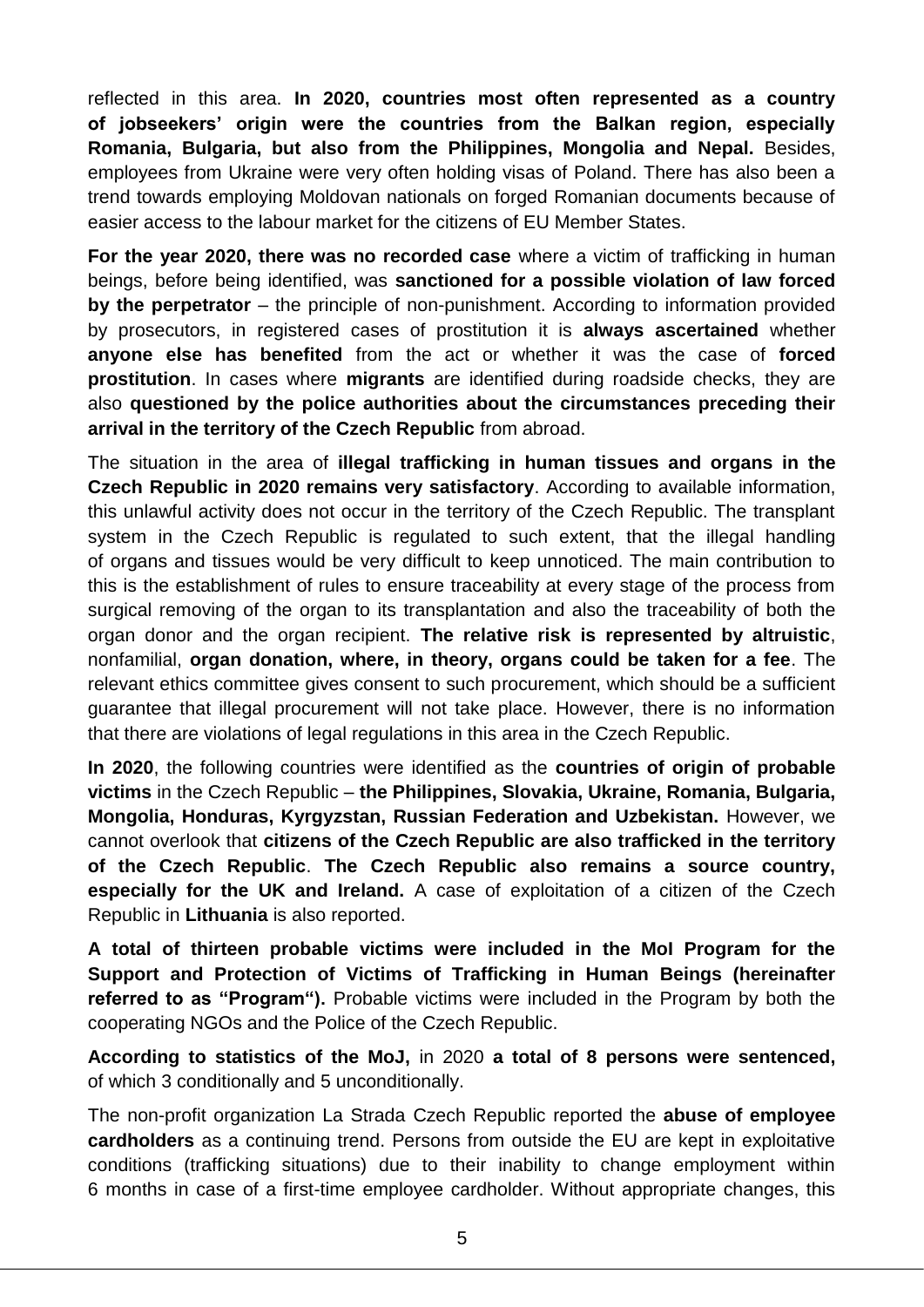will continue to be one of the very important tools of companies, agencies and intermediaries generating profits from the exploitation of migrant workers in 2021. The exemptions given by the Act on the Residence of Foreigners do not cover situations of additional changes to the employment contract, deterioration of working conditions, etc. And the risk of losing their only source of livelihood as well as the legality of their residence is too high for most migrant workers with debt bondage for employment mediation in their country of origin. The very limited range of legal options for terminating employment without losing the residence permit for this group of persons is also abused by employers who require workers to **pay their way out** of the employment relationship (demanding large sums of money for a form of termination of employment allowing continued residence in the Czech Republic and issuing a written document confirming this termination). Of course, the Act on the Residence of Foreigners regulates cases where it is possible to change the employer even earlier than after 6 months (Section 56 of Act No. 262/2006 Coll., the Labour Code, as amended), but in practice there is often a problem in proving the delivery of the immediate termination of the employment relationship by the employee.

## <span id="page-5-0"></span>**2. CRIMINAL STATISTICS**

## <span id="page-5-1"></span>**2.1. Number of registered crimes**

**According to statistics provided by the National Centre for Combating Organized Crime (hereinafter referred to as "NCCOC"), 18 crimes of trafficking in human beings were registered in 2020,** of which **11 crimes were solved directly,** and **2 crimes were solved subsequently. In comparison with 2019, it is possible to identify a slight decrease in registered cases** (a total of 20 cases were registered in 2019).

## <span id="page-5-2"></span>**2.2. Perpetrators in criminal proceedings**

It remains true that the number of foreigners committing this crime is lower than the number of perpetrators from the Czech Republic. **Of the 20 prosecuted and investigated persons** in 2020, **18 were citizens of the Czech Republic, and 2 were foreigners**. Of the total number of 20 people, **12 were men,** and **8 were women.** This number included **three repeat offenders**. **One person was a minor and 3 persons were juveniles**.

In cases where the perpetrators of the respective criminal offences were foreign nationals, they were often foreigners already established in the Czech Republic who committed the crime together with the citizens of the Czech Republic. It can be stated that the nationality or country of origin of the perpetrators is to a large extent identical to the nationality of the victims of trafficking in human beings.

**According** to the MoJ data, **a total of 9 criminal offences** of trafficking in human beings under the provisions of Section 168 of the Criminal Code were recorded **in 2020**. **A total of 8 persons were convicted** – of which 3 persons were sentenced to a conditional imprisonment, and 5 persons were given unconditional sentences (in the range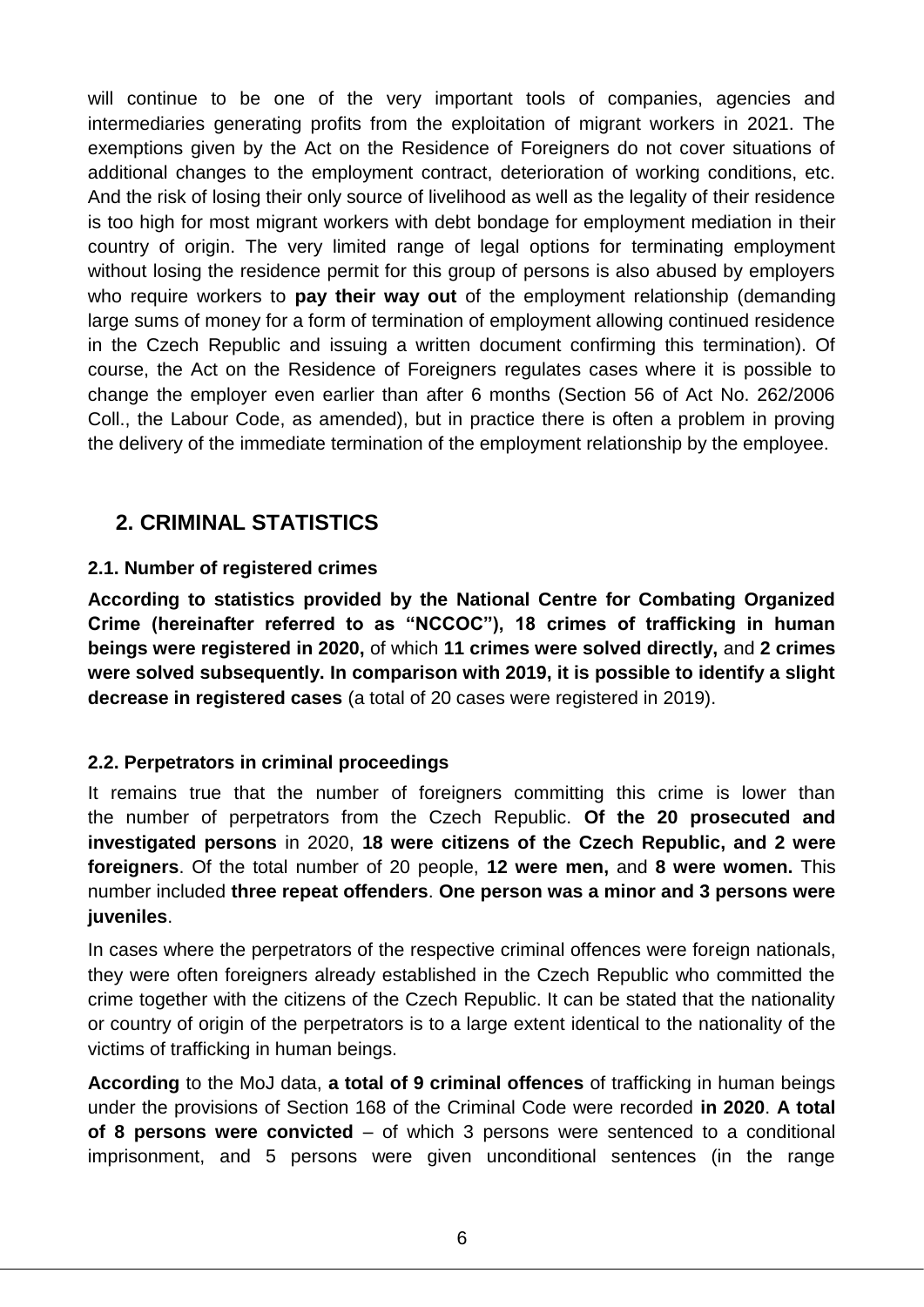of 1-5 years of imprisonment – 3 persons, 5-15 years of imprisonment – 2 persons). In one case the person was acquitted.

#### <span id="page-6-0"></span>**2.3 Selected case studies**

Below is presented a brief description of selected cases for a better idea of the current modus operandi.

In May 2020, the NCCOC extended the prosecution of 2 defendants for the crime of trafficking in human beings committed in the form of slavery or serfdom, when it was established that the defendants, from 2017 to 2019 in the Czech Republic, with the intention of obtaining benefits for themselves, under the promise of providing housing, work and earnings, induced the victim coming from poor social and financial conditions, to live in the defendants' household. The defendants provided the victim with accommodation and food, and kept him in a state where he was unable to make free decisions and completely dependent on the defendants. This was also caused by the victim's previous way of life, his personal, family and property conditions. In their household the accused repeatedly abused the victim physically and psychologically, taking advantage of his distress and dependence. They forced him to engage in labour exploitation in the form of forced domestic work and other forms of exploitation, as well as various other daily activities and manual labour. They required the victim to do everything for them without any remuneration or wage, keeping the victim under constant control in their household. The victim was kept in a state of slavery, unable to make his own decisions and was treated by the defendants as their property. The victim was required to carry out all their instructions without any remuneration or wage, while the money earned was taken from the victim by the defendants and subsequently consumed by them. In December 2020, the existing prosecution was again extended to include 3 more persons who were to seek out people from poor social backgrounds in the Czech Republic, enticing them to leave for work in the UK, and in some cases also transporting them there. Subsequently, other perpetrators took away the documents of some of the victims and provided them with accommodation and to a limited extent also food. The perpetrators kept the victims in a state where they could not make their own decisions freely and were completely dependent on the accused as they had no documents and no knowledge of the foreign language, no housing and no financial resources. Threatening the victims with physical violence or directly and repeatedly using psychological and physical violence, taking advantage of their distress and dependence, the perpetrators forced the victims to perform labour in the household, at car washes, restaurants, food processing and production factory, and they also forced them to illegal marriages with persons from outside the EU as a method of legalising their stay. The perpetrators abused the social benefits granted to the victims, consuming the money thus obtained. Currently, 6 people are being prosecuted in this criminal case for the crime of trafficking in human beings.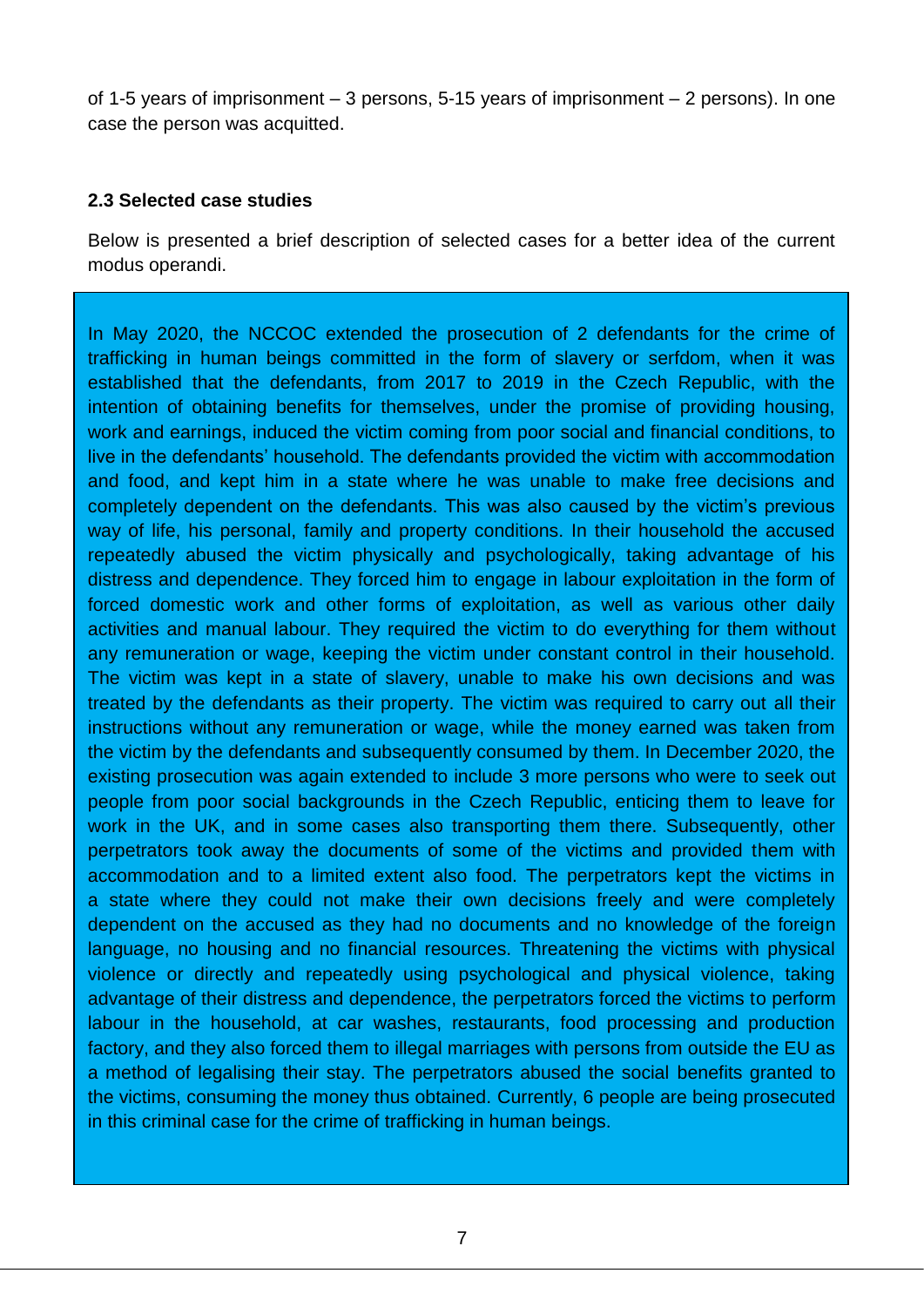### <span id="page-7-0"></span>**2.4 Victims of trafficking in human beings**

#### <span id="page-7-1"></span>**2.4.1 Victims in criminal proceedings**

Given that police statistics in the case of trafficking in human beings show **only the number of offences according to the objects of attack, the number of victims cannot be stated here. Simultaneously, if one act is reported in the statistics, it means that it is one act where the object of the attack was at least one person who has the given characteristic**, i.e., a juvenile aged 15-17. However, by reporting the number of acts, not the number of victims involved, from the statistics it is not clear whether it involved one person with a given characteristic or more.

The informative value of these statistics is at a very poor level. The creation of targeted measures is challenging, and reporting on the situation in the Czech Republic within the framework of international obligations is also complicated. Therefore, improving data collection in the area of trafficking in human beings is one of the tasks of the National Strategy for Combating Trafficking in Human Beings in the Czech Republic for the period 2020 – 2023.

## <span id="page-7-2"></span>**2.4.2 Potential victims and the Program for the Support and Protection of Victims of Trafficking in Human Beings**

**As part of the Program**, which is intended for 18+ victims of trafficking in human beings including both the EU citizens trafficked in the territory of the Czech Republic, third-country nationals trafficked in the territory of the Czech Republic and citizens of the Czech Republic trafficked in the territory of the Czech Republic or abroad, **a total of 13 probable victims** of trafficking in human beings were included in 2020, namely from **the Czech Republic (4), Ukraine (4), Bulgaria (2), the Philippines (1), Honduras (1) and Mongolia (1).**

Although the Program is intended for persons over 18 years of age, **a person under 18** (15 years of age) **was exceptionally included** in 2020, as she was identified as a likely victim together with her cousin (over 18 years of age), who was also included in the Program. The inclusion was made in order to prevent **secondary victimisation** that could be caused by separating the two girls and to ensure eligibility for the same services (accommodation, legal counselling, etc.). The Crime Prevention Department in this matter also received a letter from the Authority for Social and Legal Protection of Children (hereinafter referred to as "ASLPC") of the Municipal District Authority Prague 13 that agreed that the girl should be included in the Program and, for as long as necessary, should be in care of the Diaconia of the Evangelical Church of Czech Brethren (hereinafter referred to as "Diaconia ECCB") – Centre of National Program and Services.

### **A total of 273 probable victims of trafficking in human beings have been included in the Program since 2003.**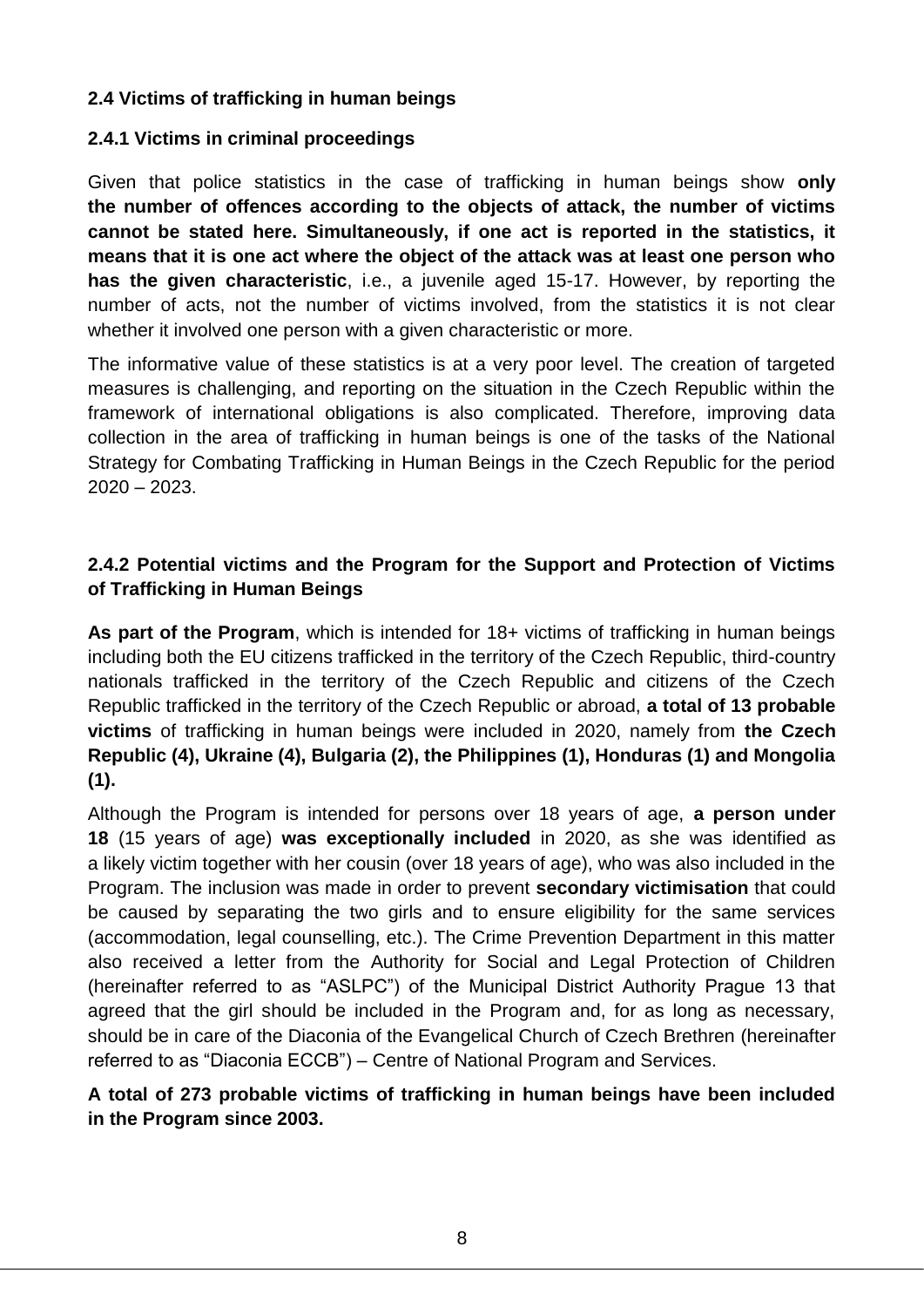Victims included in the Program were provided with accommodation, psychosocial services, health services, retraining courses, interpreting services, legal assistance and lawyer services. Emphasis was also placed on job search assistance.

All victims included in the Program agreed to file a request to investigate their cases to the relevant department of the Police of the Czech Republic.

## **In 2020, only one person from the Program used the opportunity of the mediation of the voluntary return** to his/her country of origin.

## <span id="page-8-0"></span>**2.5 Care for victims of trafficking in human beings**

In addition to the Program, the Czech Republic has an entire system of social services, which is regulated by Act No. 108/2006 Coll., on Social Services, as amended (hereinafter referred to as "Social Services Act") that can be used for victims of trafficking in human beings. This Act regulates the conditions for providing assistance and support to natural persons in an unfavourable social situation through individual types of social services, as well as the requirements for entitlement to care allowance and the requirements for issuing authorisations for the provision of social services<sup>2</sup>, etc.

According to the Social Services Act, it is possible to provide social services only based on registration with the locally competent regional authority. The list of registered social service providers is publicly accessible in the Register of Social Service Providers at the web address http://iregistr.mpsv.cz/socreg/. **A total of 66 providers of social services are currently<sup>3</sup> registered in the Register of Social Service Providers, the predominant target group of which are victims of trafficking in human beings. Of this number, 30 providers are also focusing on persons under the age of 18.**

Within the subsidy procedure to support the provision of social services MLSA has been on the long-term basis supporting organisations that provide social services mainly to the target group of the "victims of trafficking in human beings". **Subsidy support provided to these organisations by the MLSA for 2020 amounts to CZK 15 553 409.**

1

<sup>2</sup> Social services include social counselling, social care services and social prevention services. Social services are provided as residential, outpatient or as field work services. <sup>3</sup> As of 8 June 2021.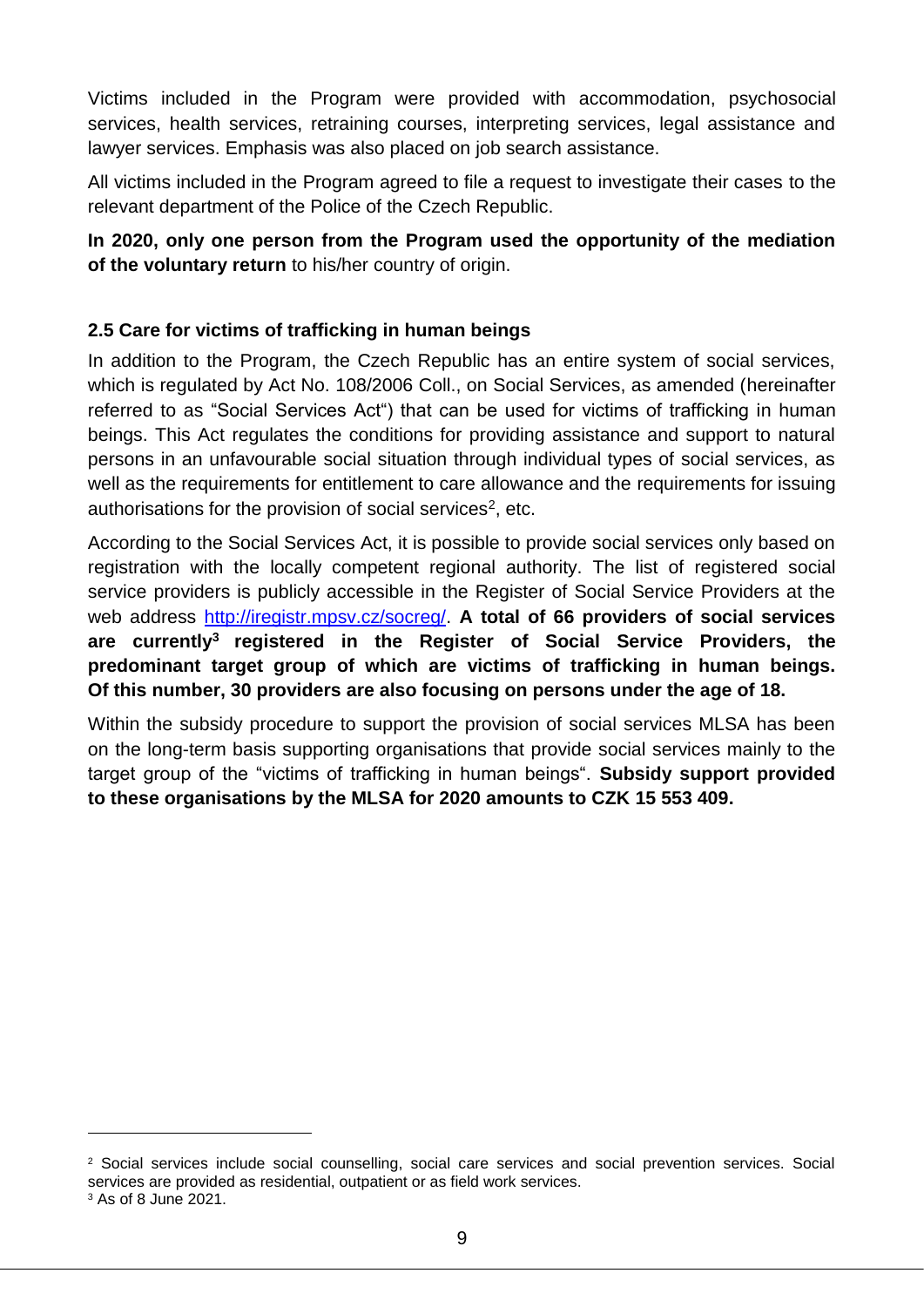## <span id="page-9-0"></span>**3. RELATED CRIME AND ACCOMPANYING PHENOMENA**

#### <span id="page-9-1"></span>**3.1 Situation in the area of prostitution**

Also in 2020, the **typical form of providing sexual services in the environment of night erotic clubs was providing sexual services in the so-called "private homes", or escort service.** This situation was exacerbated by the measures taken by the Government of the Czech Republic in the context of the COVID-19 pandemic, when bars, restaurants and entertainment venues were ordered to close, including a ban on gathering in public places. **Street prostitution has been in decline for a long time** and can only be observed to a lesser extent in specific locations. This segment involves, to a large extent, the riskiest prostitutes in terms of health and hygiene, using narcotics and psychotropic substances. **The number of night erotic clubs decreased compared to 2019**, while **paid sexual services in private apartments** remained the same or **slightly increased**. Prices for services in private apartments were significantly lower than in erotic nightclubs, which is a logical result of comparing direct operational costs and the number of clients.

The **findings** confirm the information that due to the large number of persons providing sexual services, **prostitution is voluntary in almost all cases**. Many people actively offer themselves as "occasional" prostitutes and respond to job offers in erotica, presented in the press or on the Internet. It is clear from the surveys that a wide range of people from various social, age and educational levels engage in prostitution.

Surveys show that the social status, age and level of education of prostitutes are very diverse. During inspections in the past year, women from **the Czech Republic, Slovakia, Romania, Ukraine, Belarus, Nigeria, Serbia, Hungary and Poland** were identified as the most common prostitutes.

Prostitution and its offering continues to move and take place on the Internet, mainly through Internet profiles on various "dating sites" and discussion portals.

In cases of **trafficking in human beings for the purpose of sexual exploitation**, a specific feature of almost all cases was that the perpetrators always took advantage of the **plight of the victims** or a situation where the victim was **in need of financial resources** (mostly destitute girls who had **escaped from child facilities**, etc., i.e. without any **social background**).

The data of the organization **Rozkoš bez rizika** (Pleasure Without Risk, hereinafter referred to as "R-R") shows that in 2020 the organization **provided health, social and therapeutic services to sex workers in 12 regions of the Czech Republic**. In total, they worked with 1,749 individuals and provided 4,420 services. Almost half of its client base consisted of the so-called **first-time contacts**, i.e. persons who used the services provided by this organisation for the first time. Based on the available data, they were most often in contact with **people aged 30-39** (i.e. 29 %) and **20-29** (i.e. 22 %). Due to the specific nature of working in the sex business, the organisation met persons of different nationalities. In 2020, they provided social services to women of **Czech** (1,258), **Slovak** (91), **Ukrainian** (100), **Romanian** (48), **Nigerian** (21), **Russian** (13), **Bulgarian** (12), **Hungarian** (2), **Moldovan** (6) and **Korean** (3) nationalities. In 2020, social services were provided to men of **Czech** (50), **Slovak** (4), and **Ukrainian** (1) nationalities. Nationality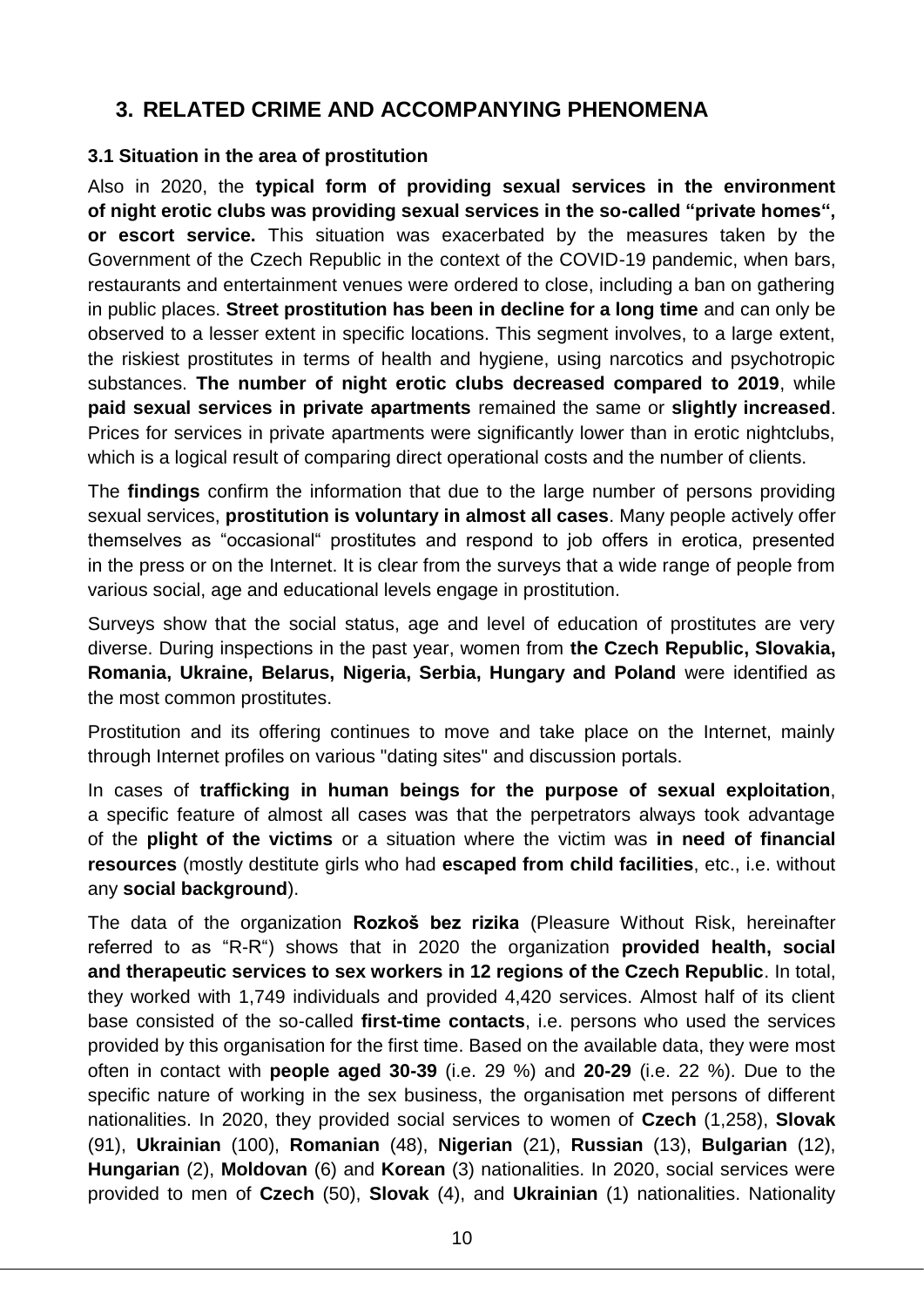was not identified for 5 men. The **South Bohemia Region** belongs among the regions where migrant sex workers are most numerous.

Although the R-R workers **have not encountered child prostitution** in any of the regions, they consistently try to cooperate with the police and non-profit organizations, because if a person under 18 is found in a club or a similar place, s/he is prevented from contacting R-R. Media monitoring shows that child prostitution exists, for example, in the South Bohemia Region, but is kept secret for obvious reasons and takes place in private apartments where R-R does not have access.

### <span id="page-10-0"></span>**3.2 Situation in the area of soliciting**

In 2020, police statistics showed **a total of 19 registered criminal offences of soliciting**  under the provisions of Section 189 of the Criminal Code. A total of **17 cases were solved**, **28 persons were prosecuted** and investigated (see table part).

In the statistics for 2020, MoJ reported **49 cases and 47 persons convicted of the crime of soliciting** under the provisions of Section 189 of the Criminal Code and Section 204 of the Old Criminal Code. The trend concerning the sentences imposed remained unchanged in 2020 when **conditional sentences exceeded** (41) the unconditional ones (2). In one case, there was a waiver of punishment.

## <span id="page-10-1"></span>**3.3 Situation in the area of illegal employment of foreigners**

A significant entity in the area of combating illegal employment of foreigners is also the State Labour Inspection Office (hereinafter referred to as "SLIO"), or its regional labour inspectorates (hereinafter referred to as "LI"), which perform inspections in the field of compliance with the provisions of Act No. 435/2004 Coll., on Employment, as amended (hereinafter referred to as "Employment Act"), including those that regulate conditions of work performed by foreign citizens in the Czech Republic, compliance with provisions of Act No. 262/2006 Coll., Labour Code, as amended (hereinafter referred to as "Labour Code"), and other legal regulations governing working and wage conditions, and inspections in the area of compliance with health and safety regulations at the workplace. In practice, the most severe violations of labour regulations may have a closer connection with the criminal law, i.e. the crime of trafficking in human beings and minor offences concerning the enabling of illegal work.

In 2020, SLIO performed **15 852 inspections in all areas of its inspection scope**. Of this number, it carried out **a total of 6 218 inspections in the area of compliance with the Employment Act, of which 5 557 inspections focused directly on detecting illegal employment**. Out of the total number of 5 557 inspections, **illegal work** was detected **in 767 entities** by regional labour inspectorates.

### **The scope of control activities was negatively affected by the situation related to the COVID-19 epidemic.**

During inspections, a total of **3 110** illegally employed natural persons were detected by labour inspectorates. This included **556 citizens of the Czech Republic, 141 EU citizens**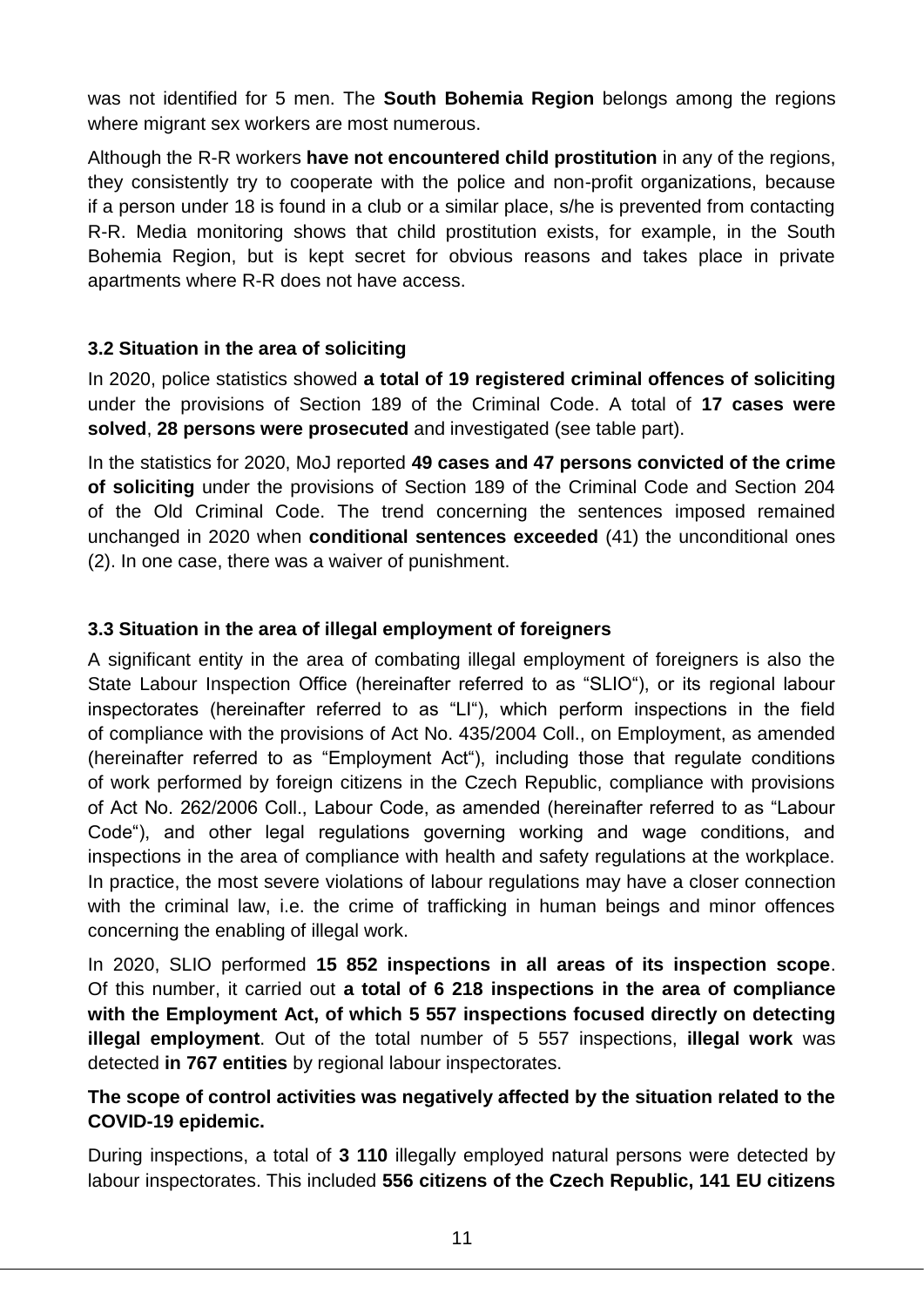**and 2 413 foreigners,** third-country nationals. From the point of view of the performance of illegal work of foreigners, in 665 cases it was **the performance of dependent work outside the employment relationship**, in 2 184 cases **the performance of work in violation of the issued work permit or without this permit, or in violation of the issued employee card, internally transferred employee card or a blue card or without any of these cards**, and 66 cases included the **performance of work by a foreigner without a valid residence permit in the Czech Republic**. **It is not possible to sum up individual violations as more than one violation can be found for one person.**

Furthermore, inspections of concealed employment mediation have been among the main inspection priorities of SLIO since 2017. In 2020, **a total of 195 inspections were focused on this area, i.e. on concealed mediation of employment, which took place at a total of 189 employers**. In 185 cases, they were legal persons, and in 4 cases, they were self-employed natural persons. **Deficiencies were found in 149 inspections.** A total of 760 violations of labour law regulations were found, with concealed employment mediation, as defined by Section 5, letter g) of the Employment Act, found in 98 inspected entities. The inspections also detected **370 illegally employed persons**, including 9 citizens of the Czech Republic, 7 EU citizens and 354 foreigners (mostly citizens of Ukraine and Vietnam). Concealed mediation was also found in another 106 entities as part of inspections primarily focused on another inspection area. Thus, a total of concealed employment mediation in 2020 was found in 295 entities.

In 2020, due to the COVID-19 pandemic, only one regular meeting of the Inter-Departmental Body for Combating Illegal Employment of Foreigners (hereinafter referred to as "IDBCIEF") was held. The body responsible for IDBCIEF is MLSA. At this meeting, the members of IDBCIEF were presented with the MLSA's proposal to update the concept and strategy of the Inter-Departmental Body in the field of combating illegal employment – namely the **establishment of the new Inter-Departmental Body for Combating Illegal Employment** (hereinafter referred to as "IDBCIE"). All members of the IDBCIEF accepted this proposal. The **establishment of the IDBCIE** and the **dissolution of the IDBCIEF** were approved by the Government of the Czech Republic in February 2021. IDBCIE is being established on the basis of the need to update the concept and strategy of the Inter-Departmental Body in the field of combating illegal employment. The area of illegal employment and inspection activity has changed significantly since the establishment of the Inter-Departmental Body. Until now, the activity of the Inter-Departmental Body has focused on foreigner employment issues. However, due to the latest development and current trends, it is necessary that the Body **focuses not only on foreigners**, but that it also addresses the topic of **illegal work in its broader context**. The IDBCIE will coordinate three permanent working groups: Working Group on the issue of employment of foreigners, Working Group on the issue of illegal work, and Working Group on the issue of agency employment and concealed mediation of employment. The mission of the IDBCIE is to coordinate activities of the relevant institutions, to propose legislative changes contributing to the solution of illegal employment and to develop a concept for solving this problem. The IDBCIE also recommends the direction in which control and preventive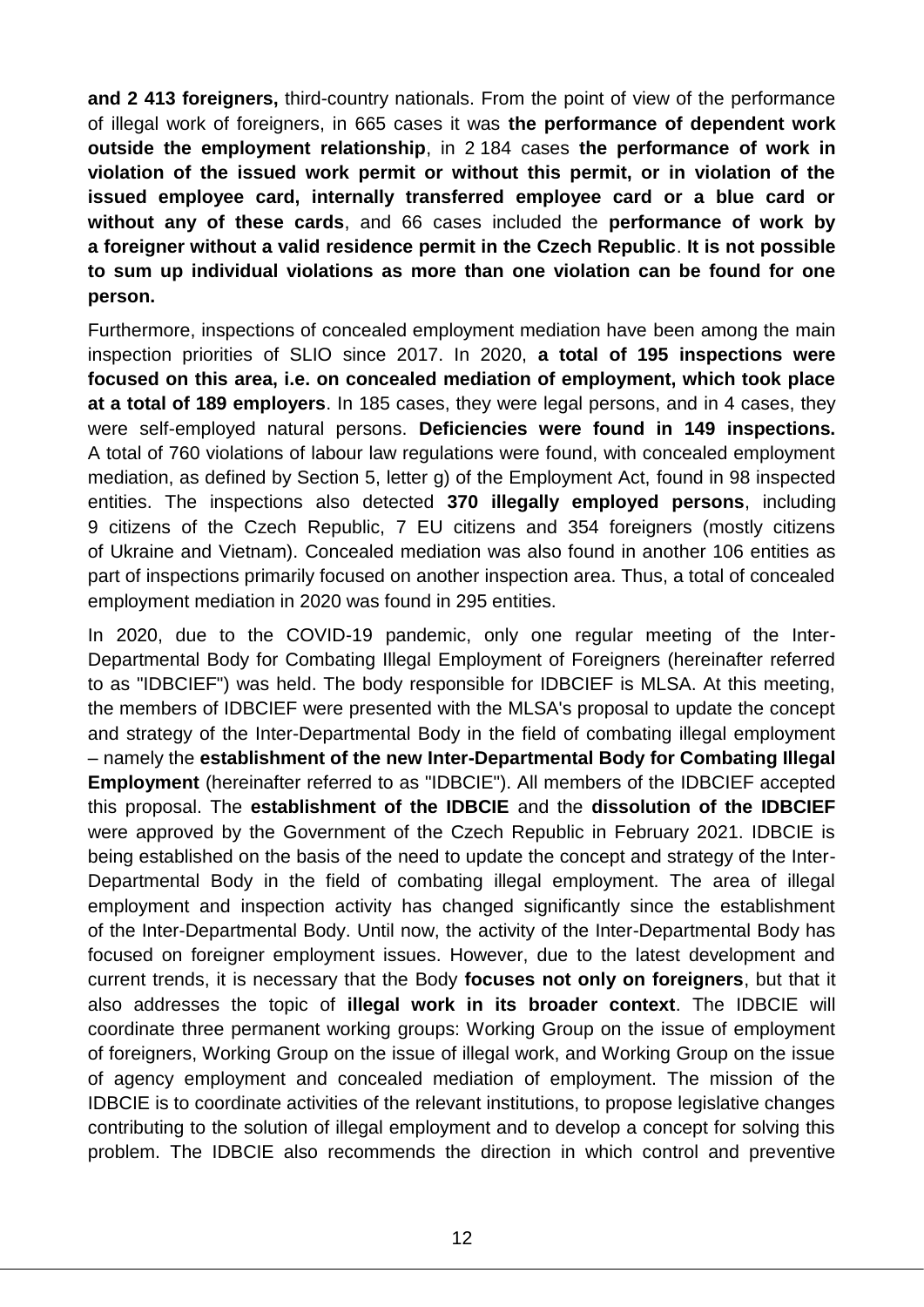action should be taken and obtains information from the area of migration research and the economy, with a particular focus on the "informal" economy.

## <span id="page-12-0"></span>**4. INFORMATION ON TRAFFICKING IN PERSONS UNDER THE AGE OF 18**

In addition to law enforcement agencies, it is also the ASLPC and its offices that play an essential role in resolving child victims of trafficking in human beings, especially by protecting the rights and defending the interests of endangered children.

The most intensive is the direct work with child victims of trafficking in human beings at the level of ASLPC of the municipal office of the municipality with extended powers, who have the most extensive range of competencies according to the Act on Social and Legal Protection of Children. The agenda of social and legal protection of children (hereinafter referred to as "SLPC") is provided 24/7 at this level (on-call outside office hours).

MLSA annually monitors important statistical indicators on social and legal protection performance, which are processed in the **Annual Report on the Performance of Social and Legal Protection of Children**, with the Report reflecting the situation for the previous year (available at https://www.mpsv.cz/statistiky-1).

From the point of view of trafficking in children, the following areas are monitored in the Report:

- The number of children in whom abuse for the production of child pornography was registered or proven in the reference year;
- The number of children in whom abuse for prostitution was registered or proven in the reference year;
- The number of cases in which ASLPC filed a criminal complaint with the Police of the Czech Republic or the Public Prosecutor's Office on suspicion of committing a crime against life, health, freedom, human dignity, moral development or property of the child (criminal reports of committing a criminal offence under the Criminal Code, specifically under Section 169 – entrusting a child to another person for adoption or other similar reason, Section 193 – abuse of a child for production of pornography, and Section 193a – participation in pornographic performance).

Other types of commercial abuse of children are not monitored separately within the Annual Report on the performance of social and legal protection.

Only cases that have been reported to and resolved by ASLPC are registered in the Report. The number of registered cases of **abuse of boys and girls for the production of child pornography decreased** in 2020 compared to 2019. In 2020, **21 boys and 56 girls** were abused for the **production of child pornography** (in 2019, 34 boys and 80 girls). As for **child prostitution**, the numbers of registered cases remain similar. **In 2020**, the ASLPC dealt with a total of **5 cases of child prostitution** (1 boy and 4 girls; in 2019 it was also 1 boy and 7 girls).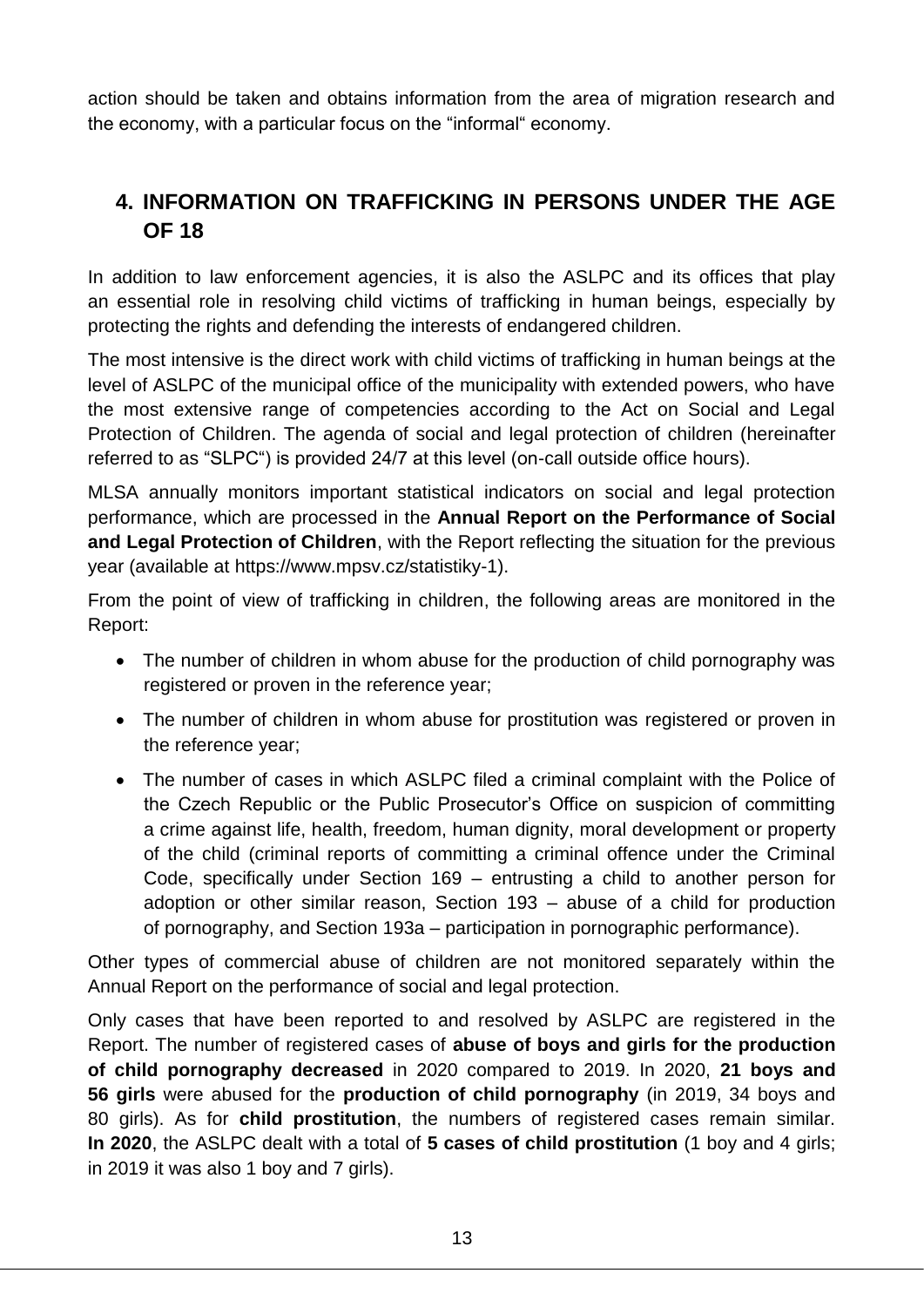This topic needs further attention, including the issue of child safety in cyberspace.

In terms of age, the **most vulnerable group** are children in the age category **from 6 to 15 years**. **Girls have a higher incidence of abuse** in terms of gender.

As far as the Facilities for Children – foreigners is concerned, there was a decrease in the number of unaccompanied minors migrating illegally in the spring months, but a slight increase was again recorded in the period from summer 2020. **A total of 93 unaccompanied minors, 91 boys and 2 girls**, were admitted to the facilities in 2020. Of these, 10 were in the age group under 15 and 83 in the age group over 15. **4 children were asylum seekers**. In terms of ethnicity, boys from Afghanistan are the most prevalent. One of the girls who stayed in the facility in the past was a 15-year-old girl from Bulgaria, who was a suspected victim of **trafficking for labour exploitation**. The girl was repatriated to the Republic of Bulgaria with the cooperation of the Office for International Legal Protection of Children and the Embassy of Bulgaria.

## <span id="page-13-0"></span>**5. SUPPORT FROM ASSISTING ORGANISATIONS**

## <span id="page-13-1"></span>**5.1 La Strada Czech Republic**

In 2020, La Strada Czech Republic provided outpatient or residential social services to **a total of 62 male and female clients**. The clients used social services in the form of contact counselling or complex social services.

Among the clients of La Strada Czech Republic, the number of migrants prevailed compared to citizens of the Czech Republic. Clients from the Philippines and Ukraine had the highest representation. **Labour exploitation was the predominant form of human trafficking**, which involved the majority of all new arrivals to the organisation's services. **In two cases, forced prostitution was involved**. The vast majority of clients with citizenship of the Czech Republic admitted to the services of the organisation in 2020 were trafficked on the territory of the UK.

Out of a total of 62 persons, **50 clients** (23 women, 23 men and 4 transgender persons) **used complex social services**. Of these 50 persons, 33 continued the cooperation started in previous years. **12 male and female clients** used **contact counselling** services.

In terms of nationality, **22 persons had citizenship of the Czech Republic and 28 persons were foreigners**. Thus, foreign nationality remains more numerous among the clients of La Strada Czech Republic. As in the previous year, the most represented group of foreign nationality were citizens of the **Philippines (16)**. In addition, citizens of **Ukraine (4), Slovakia (2), Romania (1), Honduras (1), Mongolia (1), Kyrgyzstan (1), Russian Federation (1) and Uzbekistan (1)** used the complex of social services.

In case of citizens of the Czech Republic, the target countries where exploitation took place were **the UK (18), the Czech Republic (2), Lithuania (1) and Ireland (1)**.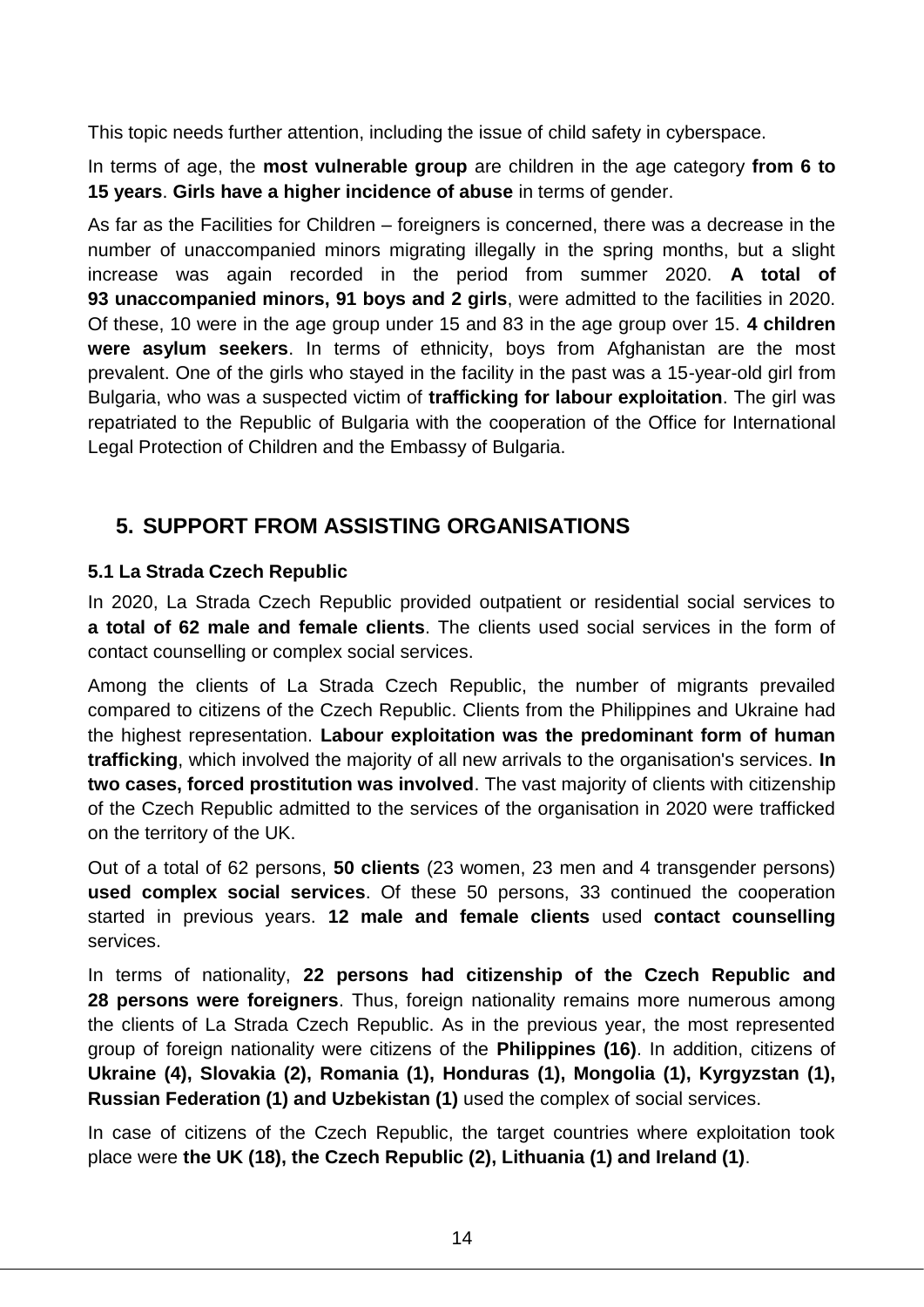Out of the total number of **23 women and 3 transgender persons** who identified with a female gender, **21 were trafficked for the purpose of forced labour, 4 were forced into prostitution, and one woman was trafficked for the purpose of forced marriage**. All 8 newly arrived clients were involved in forced labour and labour exploitation. One case involved a private housekeeper of a diplomat. In one case, there was a record of a combination of labour exploitation and forced marriage.

The clear trend of recent years, where forced labour significantly exceeds forced prostitution, still prevails. For clients newly admitted to the services of the organisation in 2020, **forced labour** was a form of trafficking **in 6 cases and forced prostitution in 2 cases**.

Clients of foreign nationality were most often recruited by employment agencies, intermediaries, or were offered jobs through friends. In cases of clients from post-Soviet countries, it is common practice for intermediaries to **demand high fees for providing a work contract and assistance in obtaining a visa**. In almost all cases, the clients received job offers **that differed from the original agreement upon arrival in the Czech Republic**.

**Rejection of work that does not correspond to the original agreement often means for the clients the loss of all the costs invested in their arrival in the Czech Republic to work, as well as the inability to financially support families and children who have remained in their countries of origin.**

Among the new cases, women's work took place most often **in manufacturing factories**, **poultry farms and hairdressing studios**. For clients continuing to cooperate, the work was mainly in massage parlours and nail studios.

Regarding the men, **a total of 23 men** and **1 transgender person** who identified with a male gender used the complex of social services provided by the organisation in 2020. In terms of nationality, **Czech nationality** (17) remains the **most numerous** among the clients, followed by citizens of Ukraine (2), Slovak Republic (2), Kyrgyzstan (1) and Romania (1).

**All** newly arriving new clients in 2020 were involved in **forced labour and labour exploitation.**

As in previous years, most Czech men were offered **jobs in the UK**. Perpetrators most often seek out people who are in an unfavourable social situation, either having left a children's home or institutional care, or having been released from prison. Some clients have debts or foreclosures to repay and therefore agree to work abroad in order to get a better financial income. The organisation's experience over the last few years shows that perpetrators often target people where there is some added vulnerability. Apart from the pattern described above, this may also be drug addiction or the presence of psychiatric diagnoses. In the case of men – foreigners, recruitment methods are similar to certain practices seen in the recruitment of women. There is also the demand for high brokerage fees for the provision of work contracts and visas, as well as work in places other than those agreed before arrival in the Czech Republic.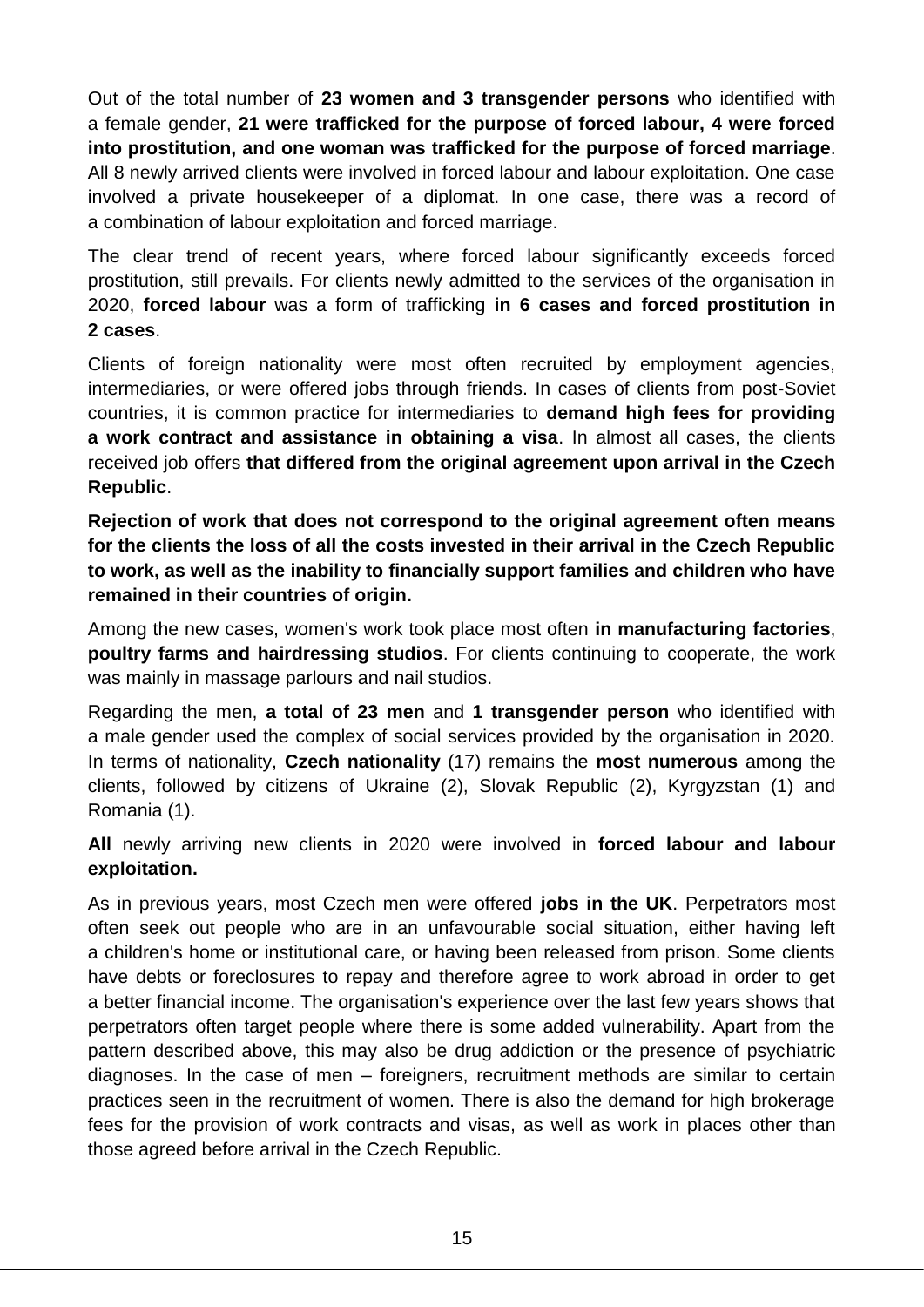The most frequently used coercive means and forms of pressure were **restrictions on personal freedom, threats of physical violence or physical assault and denial of medical treatment,** as well as **confiscation of personal documents**. In the case of foreigners, this includes the use of threats of **revoking the residence permit** or, in the case of foreigner's illegal residence, the threat of contacting the police. In addition, the perpetrators have significantly exploited the victims' dependency resulting from the language barrier.

In the cases of newly arrived clients from the Czech Republic working in the UK, the work was in warehouses, car washes, factories and construction sites. Some of the clients were forced to work in the homes of the perpetrators or, after working one shift, they were sent to another workplace where they had to continue working without rest. Almost all the men were forbidden to leave their jobs and all the money they earned was sent directly to the perpetrators' bank accounts. In all cases, the perpetrators demanded that the clients pay for all food, living and airfare expenses.

In the case of foreigners, the jobs involved work on construction sites, in manufacturing factories and in warehouses packing fruit and vegetables. Most often they worked 10 to 14 hours a day without breaks for rest and lunch. The men were either not paid their full wages or were not reimbursed for overtime hours and were charged large sums for accommodation, food and other unspecified items.

One of the important areas of cooperation with clients is ensuring contact with law enforcement authorities both in the Czech Republic and in the country of origin or country where the trafficking took place. The organisation provides legal advice and legal representation in criminal proceedings. In 2020, an attorney in 26 cases represented the clients of the organisation**,** and **in 32 cases** accompaniment by a fiduciary to various acts of criminal proceedings was provided. In 2020, the clients of the organisation were also provided with **332 assistances in contacting the authorities**.

In 2020, the field team of La Strada Czech Republic carried out a total of **65 field trips**. The trips took place in the following environments (in order of frequency): construction industry, hostels, agricultural operations, warehouses, services (especially retail sales, cleaning services, housekeeping work), domestic and international trucking, light industry (especially automotive and food) and massage parlours. Occasionally, probes were also carried out into the sex business environment (nightclubs), the gambling industry (casinos), the circus environment, fairground operators and live-in domestic workers, and networking with institutions in the regions (municipal authorities).

Most of the contacts (in order of frequency) came from Ukraine, the Czech Republic, Romania, Slovakia, Bulgaria, Moldova, Vietnam, the Philippines, Uzbekistan, Belarus, Russian Federation, Hungary, India, Northern Macedonia, Kazakhstan and Mongolia. In addition, smaller groups of persons and individuals with citizenship of Poland, Georgia, China, Serbia, Kyrgyzstan, Nepal, Bangladesh, Croatia, Armenia, Thailand, Egypt, Cuba, Albania, and the UK or from unspecified Arab countries were contacted.

In the field, the issues most frequently addressed with contacts were **changes in the labour market, epidemiological measures**, residence and cross-border movements in connection with the COVID-19 pandemic; **termination of employment** and **change**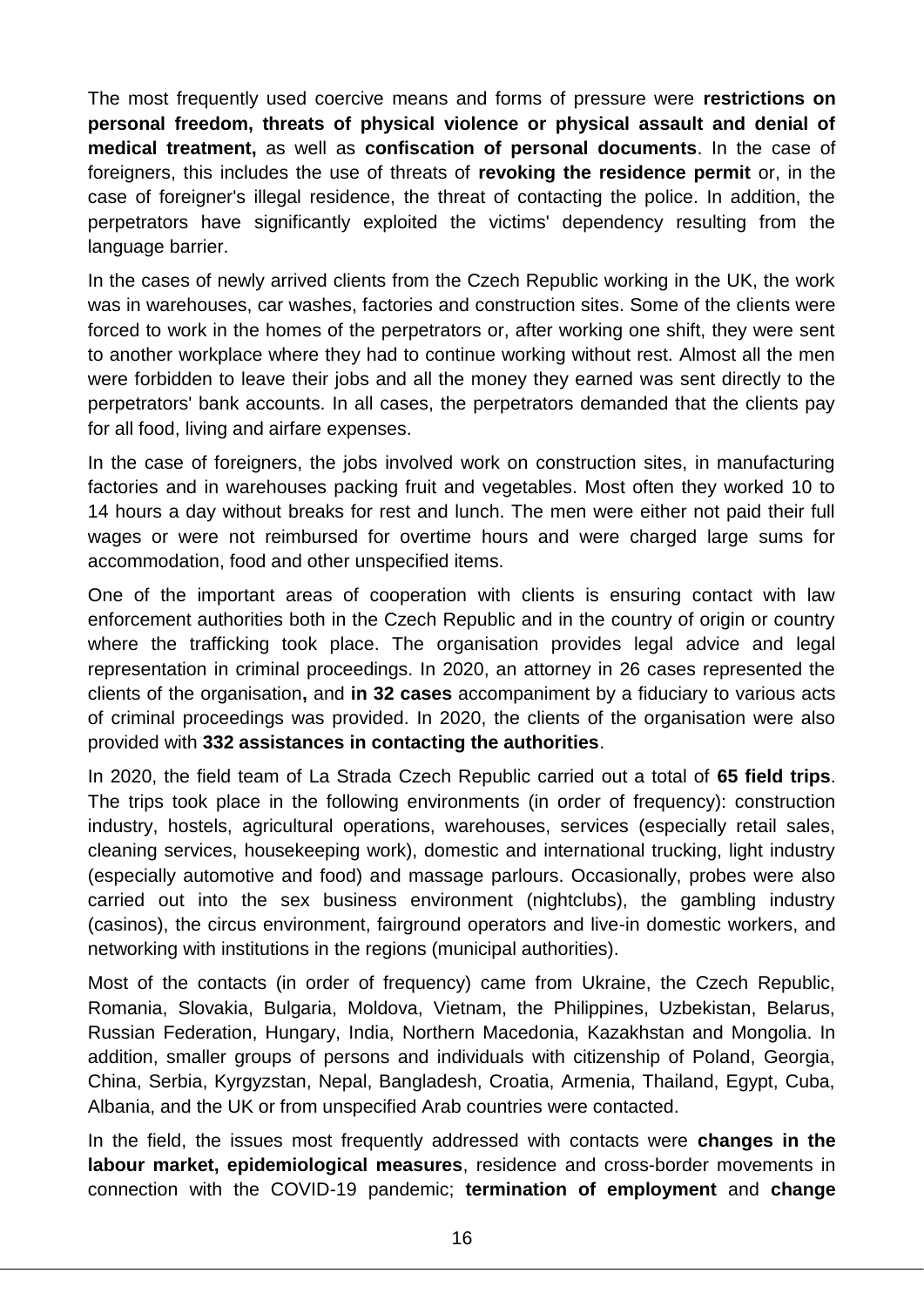**of employer for holders of employee cards**; and **illegal deductions** from wages; nonpayment of wages/remuneration for work and wage compensation; **non-payment of mandatory contributions** by the employer; changes in the type and/or conditions of work after arrival in the Czech Republic; extortion and threats and **violence** by the employer; failure by the employer to comply with the reporting and registration obligations; **non-compliance with working hours**, breaks at work and schedule of shifts in violation of the Labour Code or non-compliance with the Government Regulation on minimum wage, guaranteed wage and wage supplements.

In some cases, there have been various purposeful misinterpretations of government regulations regarding wage compensation in closed operations – for example, workers have had their wages reduced to 60 % even though the operation was not closed and everyone was working on standard hours. A specific case was that of a client who claimed wage compensation from her employer for a period of time when she was not assigned work due to the closure of the operation and was told that, according to the accountant, foreigners seeking wage compensation would cause a residency problem and could be deported, so she should not claim her wages.

## <span id="page-16-0"></span>**5.2 Caritas of the Archdiocese of Prague**

In 2020, **6 people** (5 women and 1 man) were assisted through the Magdala Project. These clients were provided with comprehensive social services including accommodation in a confidential regime. Three of these victims of trafficking had already benefited from the Project's services in previous years.

One user, a citizen of Slovakia, was trafficked for an arranged marriage to a Pakistani citizen; she was identified by a non-governmental organisation. Other users were lured abroad under the promise of good job opportunities and were sexually exploited. The users were from poor socio-economic backgrounds, predominantly of Roma origin. Most of them grew up in orphanages.

**In 2020, the Magdala Project staff worked on a long-term basis with users who were treated for a psychiatric diagnosis. In addition, they worked with women who were in a situation of prostitution and domestic violence and were addressing the current situation. The Magdala Project focused mainly on the return of these people to normal life, getting them out of a difficult life situation and making them more competent.** For one user, the Magdala Project provided accompaniment in court proceedings regarding compensation for being a victim of crime. The case was judged in favour of the victim. **The cooperation with the court is assessed by the Project as very positive**.

The situation in the area of trafficking in human beings, according to field experience, corresponds to the traffickers' approach to victims in the sense that the victims receive a larger share of the money and are kept in the trafficking network not by physical violence but by psychological blackmail and the hope that they can make some kind of financial contribution to their families abroad.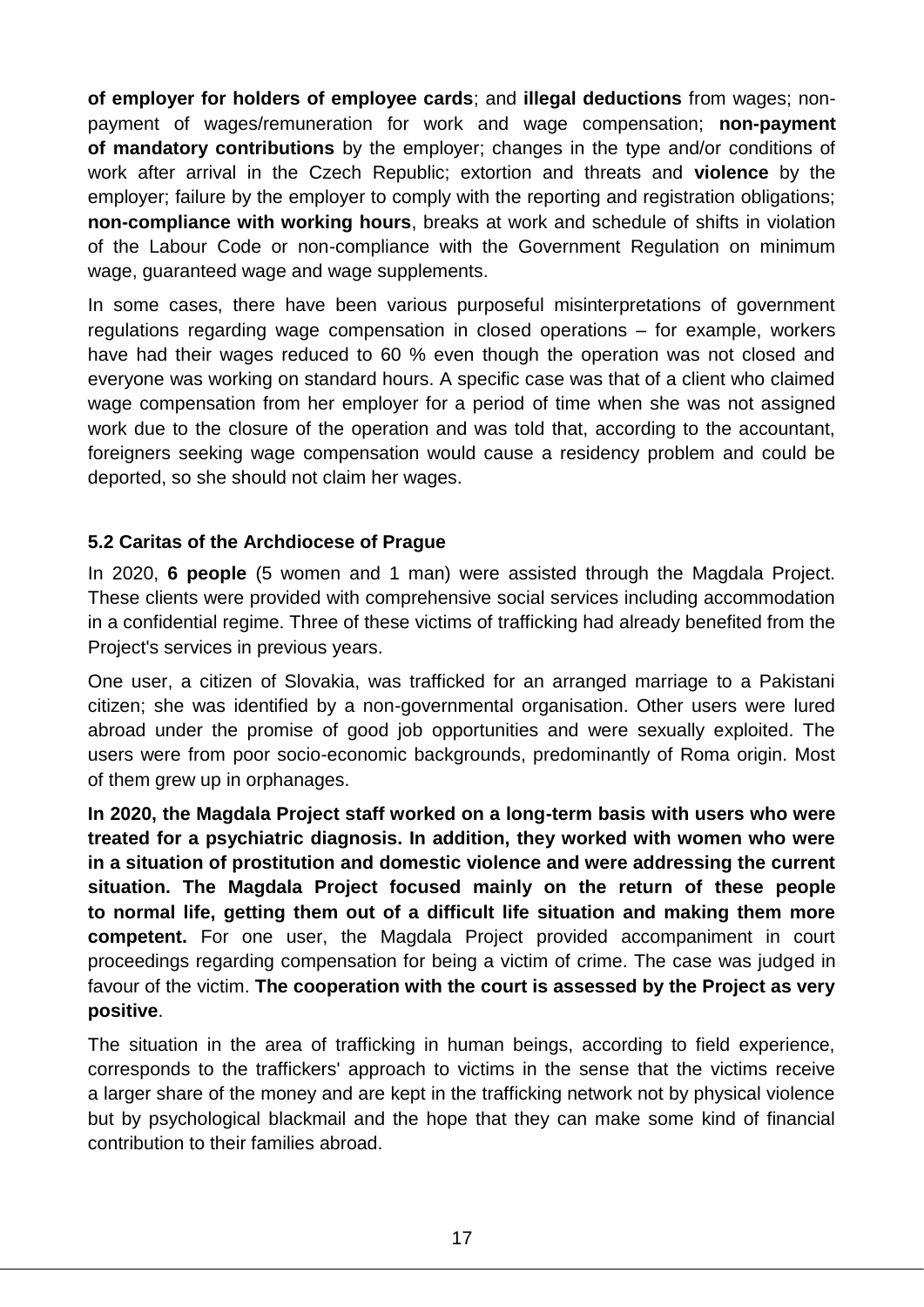The year 2020 was severely affected by the constraints related to the COVID-19 pandemic. Face-to-face contact and thus fieldwork was severely limited.

## <span id="page-17-0"></span>**5.3 Diaconia of the Evangelical Church of Czech Brethren**

Since 2011, Diaconia ECCB – the Centre for National Programs and Services has been implementing a social asylum housing service for men, couples, and women trafficked on the labour market and exploited. **In 2020, the residential asylum housing service was provided to 54 persons.** Among them were 14 women and 40 men; the average age of clients was 41 years. Most people came from Bulgaria (22) and Romania (10), Mongolia (8), Ukraine (7), Iraq (2), Moldova (1), China (1), Vietnam (1), Belarus (1) and the Czech Republic (1).

The most frequently addressed issues of clients were:

- **Crisis related to labour exploitation (29)**;
- Victims of crime (11);
- Unpaid wages (7);
- Fraud (5);
- Occupational injury (1);
- **Threatened by trafficking in human beings (1).**

Clients of the services provided by Diaconia are mainly citizens of Bulgaria, Romania and Ukraine who work **without an employment contract,** based on verbal agreements, or have employment contracts that **are often not in accordance with the Labour Code.** Such contracts are usually very simplified, only exceptionally translated into the employee's native language. Instead of standard employment contracts, agreements on job performance or service agreements on work activities are also usually concluded. A common issue is their chaining.

Many disputes between an employee and an employer also arise **due to the language barrier.** The Diaconia staff encounter that the employee **misunderstands the employment contract or agreement**; they know from the interview the amount of the maximum salary, which they then expect. The problem is the complete unpreparedness of employees for potential problems. They sign documents that they do not read or understand because of the language barrier, they do not get the full name or contact details of the employer or coordinator. When they contact social services to claim their rights, they are unable to provide even basic information that could be used to identify the employer and the conditions of the employment relationship. Such "fogging" is also attempted by many problematic employment agencies. It is possible to encounter cases where an employee signs a contract with a company whose representatives s/he never meets, works for another company and is paid by a completely different company.

**Another repeated practice is also the application of excessive deductions from wages** for services, which include accommodation, food, work equipment, administrative acts, fines for misdemeanours and alleged damages caused to the employer etc.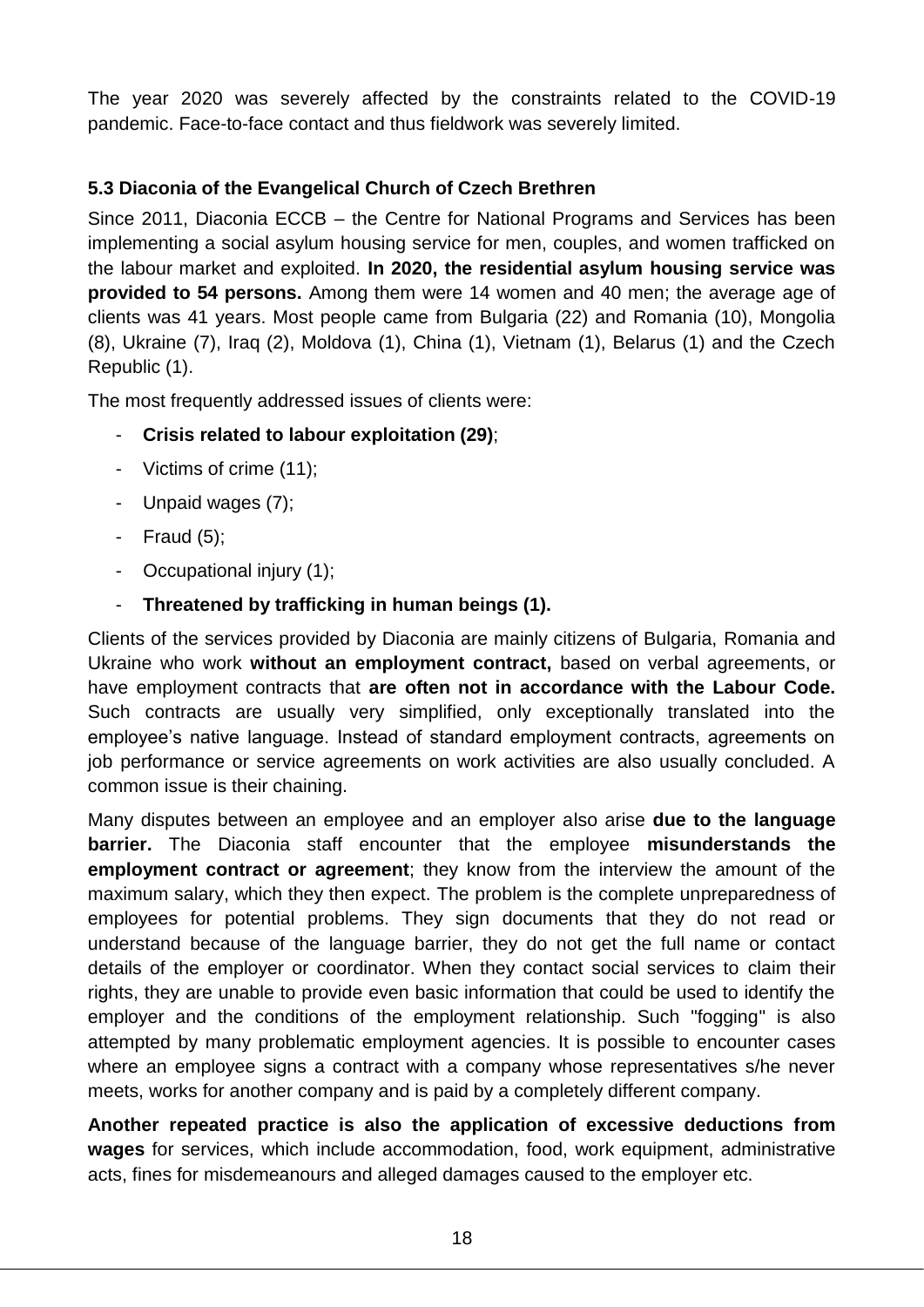The Diaconia staff has encountered employers dismissing their employees on a large scale, forcing them to sign termination agreements to avoid the obligation to pay them wage compensation in the event of a suspension or reduction of operations due to the COVID-19 situation. In many cases, the employee misunderstood the documents and signed them because they were not translated into his/her native language.

Many turned to Diaconia asking whether they were entitled to wage compensation at all and in what amount.

The Diaconia staff also encountered that some people signed agreements to terminate their employment and then had to leave the hostels and had nowhere to go. They could not return to their country of origin because **international transport was suspended**, they lost their financial security in the form of wages and they had nothing to eat, which is why food banks were widely used.

Another common problem was that employers do not issue exit documents to employees after termination of employment (employment records, termination of employment, certificate of taxable income). This makes it difficult for the employees to register with the job centre and to apply for unemployment benefits.

In one specific field, the Diaconia staff also encountered workers complaining that the agency treated Bulgarian workers as inferior to other nationalities. They literally described it as **workplace bullying,** where the employer imposes higher standards upon them than on others, fails to equip them with work equipment that is necessary for the performance of the job, or the employer gives them a minimum of hours per month, even though workers are needed and overtime must be worked.

## <span id="page-18-0"></span>**6. FINANCIAL RESOURCES**

## <span id="page-18-1"></span>**6.1 Funds provided by the Ministry of the Interior of the Czech Republic**

The MoI is funding the Program for the Support and Protection of Victims of Trafficking in Human Beings. **In 2020, CZK 1 479 820 was spent on services within this Program**, including preventive activities.

### <span id="page-18-2"></span>**6.2 Funds provided by the Ministry of Labour and Social Affairs of the Czech Republic**

**In 2019, the MLSA provided subsidies to organisations whose target group are mainly victims of trafficking in human beings in the total amount of CZK 15 553 409.** An overview of the funds provided to these organisations in 2020 is provided in the table section.

**In connection with the COVID-19 pandemic**, the amount of **CZK 675 752** was paid to these organisations **in 2020 under the extraordinary subsidy titles**.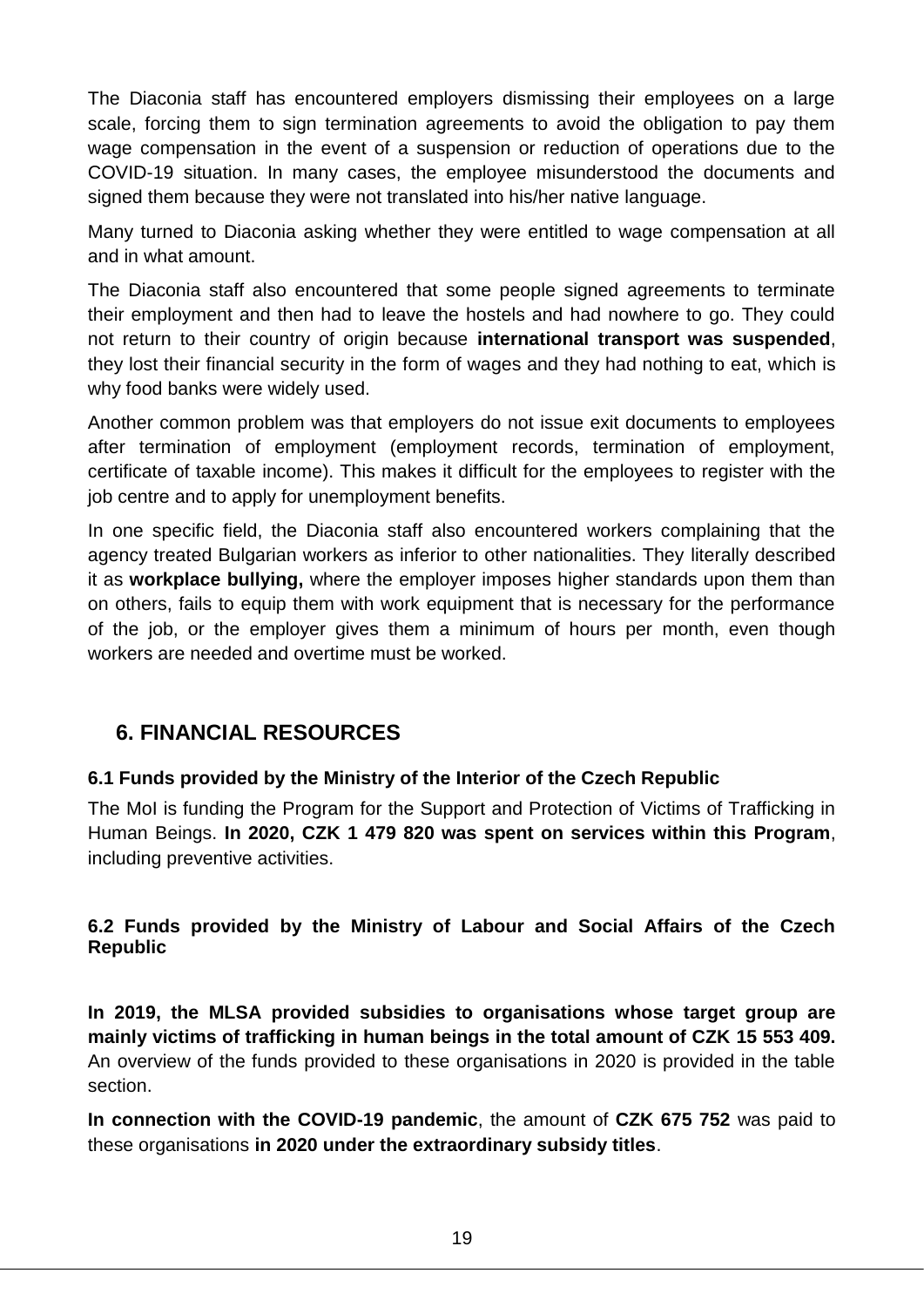It should be noted that within the subsidy procedure for the provision of social services the MLSA also supports several other organisations that list victims of human trafficking as one of the target groups. For an overview of the number of these services, see the table section.

Child victims of trafficking can be classified as abused and neglected children, and registered service providers play an essential role in helping this target group. Every year, the MLSA annually announces a subsidy procedure to support the provision of social services for their providers, regardless of their legal form. The total allocation depends on the condition of the state budget. In recent years, it has been around CZK 8 billion. This subsidy procedure is implemented on the basis of the Section 101a and Section 104 of the Social Services Act.

## <span id="page-19-0"></span>**7. PREVENTION AND EDUCATION**

The following chapters contain information on educational activities, research, awarenessraising activities, information campaigns, and coordinated activities in the Czech Republic and at the international level.

## <span id="page-19-1"></span>**7.1 Education**

Also in 2020, educational activities focused on trafficking in human beings were organised in cooperation with state institutions and NGOs from the Czech Republic and collaboration with partners from the international environment. The aim was to inform about MoI activities in the area of trafficking in human beings, about the functioning and streamlining of the Program, possibilities of support and protection of victims and current trends in trafficking in human beings. The main topic was to inform about the options and ways

of identifying potential victims by relevant professional groups who may come into contact with these cases in the course of their profession.

## **Police education**

On 20-21 February 2020, an expert meeting of the European Multidisciplinary Platform against Criminal Threats (hereinafter referred to as "EMPACT") took place at **Europol** headquarters. The topic of the meeting was information on the issue of trafficking in human beings, with the main topic being the discussion of the partial steps in the implementation of the operational action plan for 2020, i.e. which activities will be developed by the Member States and the organisations involved in this calendar year following the tasks from the last year. In addition, training activities were discussed within the framework of police training provided by the European Union Agency for Law Enforcement Training (hereinafter referred to as "CEPOL").

As every year, NCCOC specialists took part in lectures focused on trafficking in human beings as part of the police training in the specialization course of the National Drug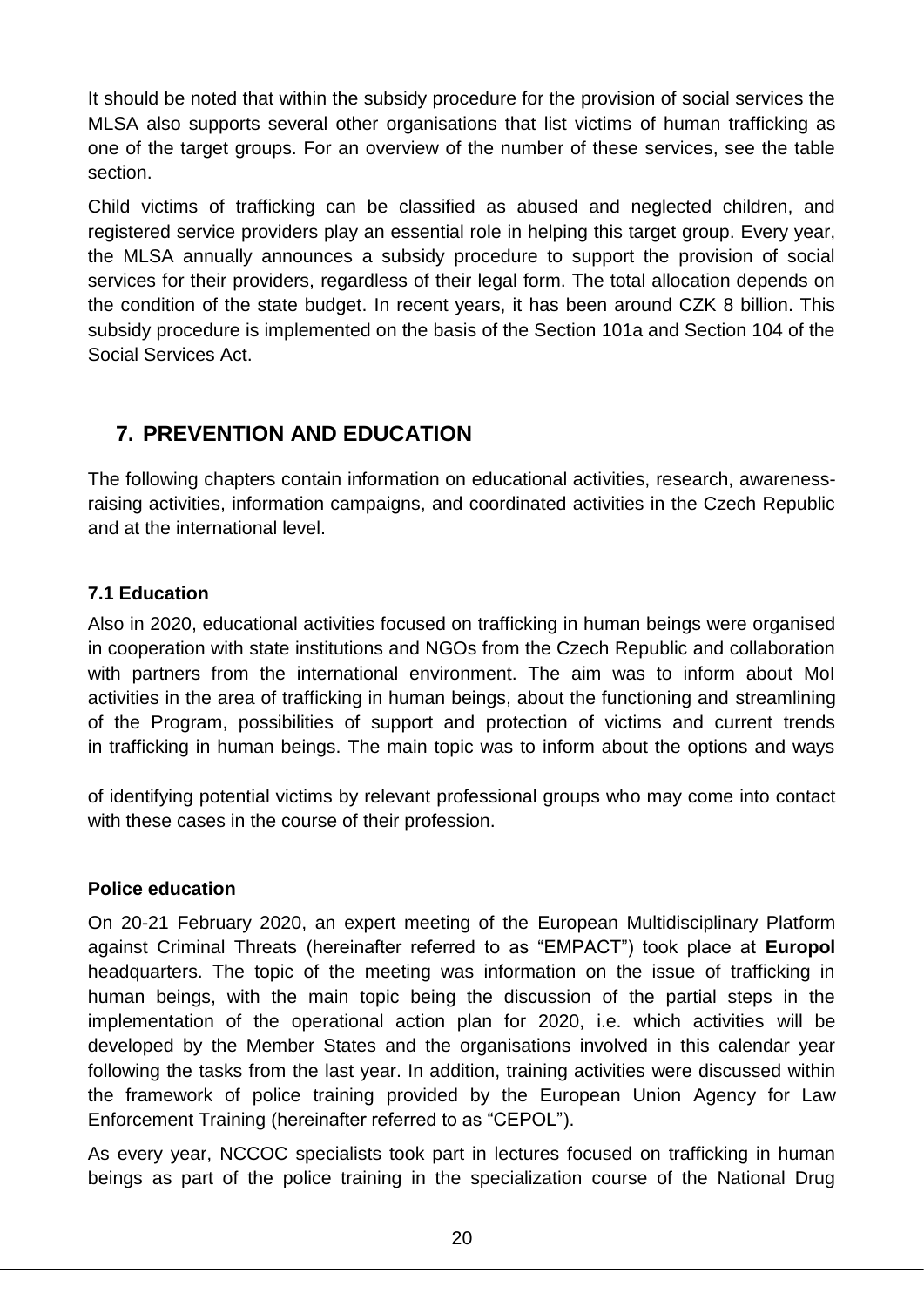Headquarters organised by the Refugee Facilities Administration of the Ministry of the Interior (hereinafter referred to as "RFA MoI").

On 26 February 2020, a training seminar for police practitioners and experts in the field of criminal police – **MEPA** (Central European Police Academy) – was held in Prague with a presentation of activities of the NCCOC, Department of Trafficking in Human Beings, Illegal Migration and Counterfeiting, and a case study.

Police officers from the NCCOC, Department of Trafficking in Human Beings, Illegal Migration and Counterfeiting, participated in CEPOL training activities that focus on lawenforcement through education and training. The officers attended e-learning courses – on-line webinars focusing on human trafficking and related issues.

### **Judicial education**

In 2020, the Judicial Academy had planned a separate seminar entitled: **"Trafficking in Human Beings", but due to the COVID-19 pandemic, this could not be held in April 2020, although it had been prepared.** For this reason, it has been included in the training plan for **2021.**

On 2 December 2019, during a seminar organized by the Council of Europe and Judicial Academy, the first certified e-learning course of the HELP Program titled "**Combating Trafficking in Human Beings**" was presented. The course is intended for judges, public prosecutors and all other legal professionals involved in combating and prosecuting trafficking in human beings. In addition to national legislation, the course also includes the analysis of the Council of Europe Convention on Action against Trafficking in Human Beings, the relevant case law of the European Court of Human Rights, other international instruments and national examples of best practice for the protection of victims of trafficking. The Czech tutor of the course was the National Correspondent for Combating Trafficking in Human Beings and Illegal Migration (Supreme State Prosecutor's Office). The course ended on 30 April 2020 and was successfully completed by 17 participants from the ranks of prosecutors (8), judges (1), assistants and future judges (8). This course is continuously available for self-study in the Czech language on the HELP (Council of Europe) website and participants are also notified of the possibility to study it through the Judicial Academy Bulletin.

The National Correspondent for Combating Trafficking in Human Beings and Illegal Migration (Supreme State Prosecutor's Office) participated in the 2020 virtual conference **"Human Trafficking in Times of Corona"** (14 and 15 October 2020, Vienna). The conference was organised by the Austrian Anti-Trafficking Working Group in cooperation with the Vienna Institute for International Dialogue and Cooperation and the International Organisation for Migration on the occasion of the EU Anti-Trafficking Day. She also participated online in the 10th Meeting of the Parties to the United Nations Convention against Transnational Organised Crime (12-16 October 2020, Vienna), with regard to transnational organised crime and the related issues of trafficking in human beings and illegal migration. A Virtual Focus Group Meeting (Eurojust) on migrant smuggling took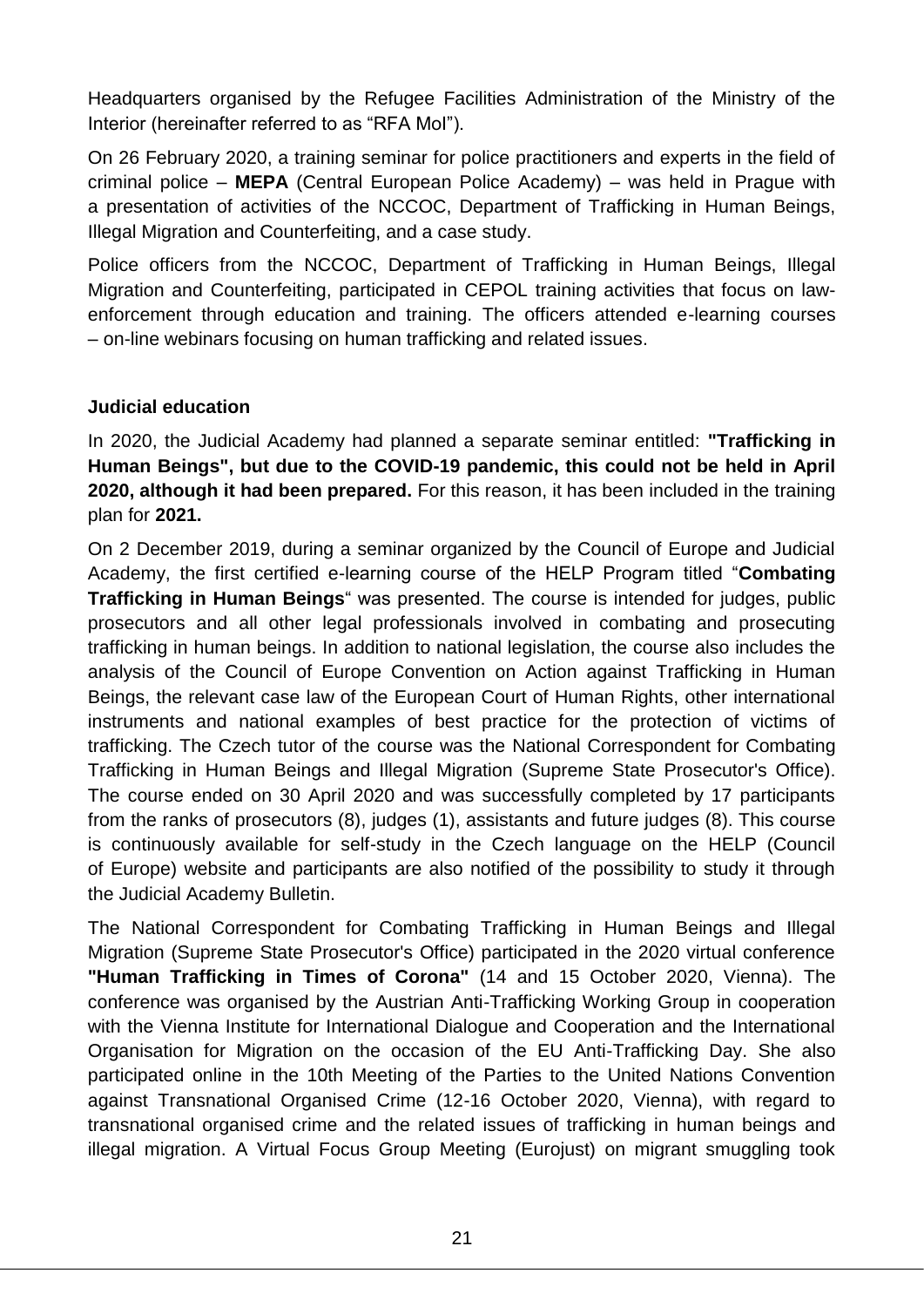place in November 2020. Materials from the above events were posted on the Prosecutor's Office Extranet.

From 10 to 14 February 2020, **4 prosecutors and 4 police officers who are specialists in the field of human trafficking and crimes against children** attended a course at **International Law Enforcement Academy (hereinafter referred to as "ILEA")** in Budapest. Special agents from HSI (Homeland Security Investigations) presented them with standardised methodological procedures and recommendations for detecting and proving trafficking in human beings in the Internet environment. They demonstrated their practical application through successful case studies. They also described recommendations for working with victims and ways to support them. Participants in the training also included judges, prosecutors and police officers from Hungary, Tunisia and Georgia. **Participants highly appreciated the form of witness interrogations of sexually abused children in the Czech Republic, where the use of demonstration dolls is involved.** If the ILEA allowed the judges, public prosecutors and police officers from the Czech Republic to participate in similar trainings again, it would undoubtedly be of a benefit to other graduates of the course.

#### **Other educational activities**

As every year, La Strada Czech Republic fulfilled its goals in the area of education and prevention activities, specifically through **preventive lectures at schools, accredited courses for social workers and professionals working with the target group at risk of the undesirable phenomenon of labour exploitation** and through awareness-raising on the topic of human trafficking. In 2020, 15 lectures were held in secondary schools, colleges and universities and in one facility for children-foreigners**.**

La Strada Czech Republic has also created new **information material for officers of Municipal Police Prague**, who are often among the first ones to correctly identify trafficked persons and help them get appropriate assistance. The original intention was to provide training for this target group, combined with the preparation of information material for use in the performance of their duties. However, due to restrictions related to the pandemic caused by COVID-19, the training could not be implemented. Therefore, only a brochure was prepared which explains the issue of trafficking in human beings in a concise and clear manner, introduces the different forms of trafficking and, in addition to relevant contacts, includes identification questions for communication with the potentially trafficked person. This brochure has been supplemented with additional information materials for the communication of municipal police officers with potentially trafficked foreigners in several languages.

In 2020, **two two-day accredited seminars were conducted for the staff of RFA MoI and Centres for Support of Integration of Foreigners (hereinafter referred to as "CSIF")**. The training focused mainly on legislation related to human trafficking, identification of trafficked persons and a detailed description of the services and activities of La Strada Czech Republic. In the practical part, **methods of communication with trafficked and exploited persons** were trained as well as procedures in specific situations while exercising their rights and interests.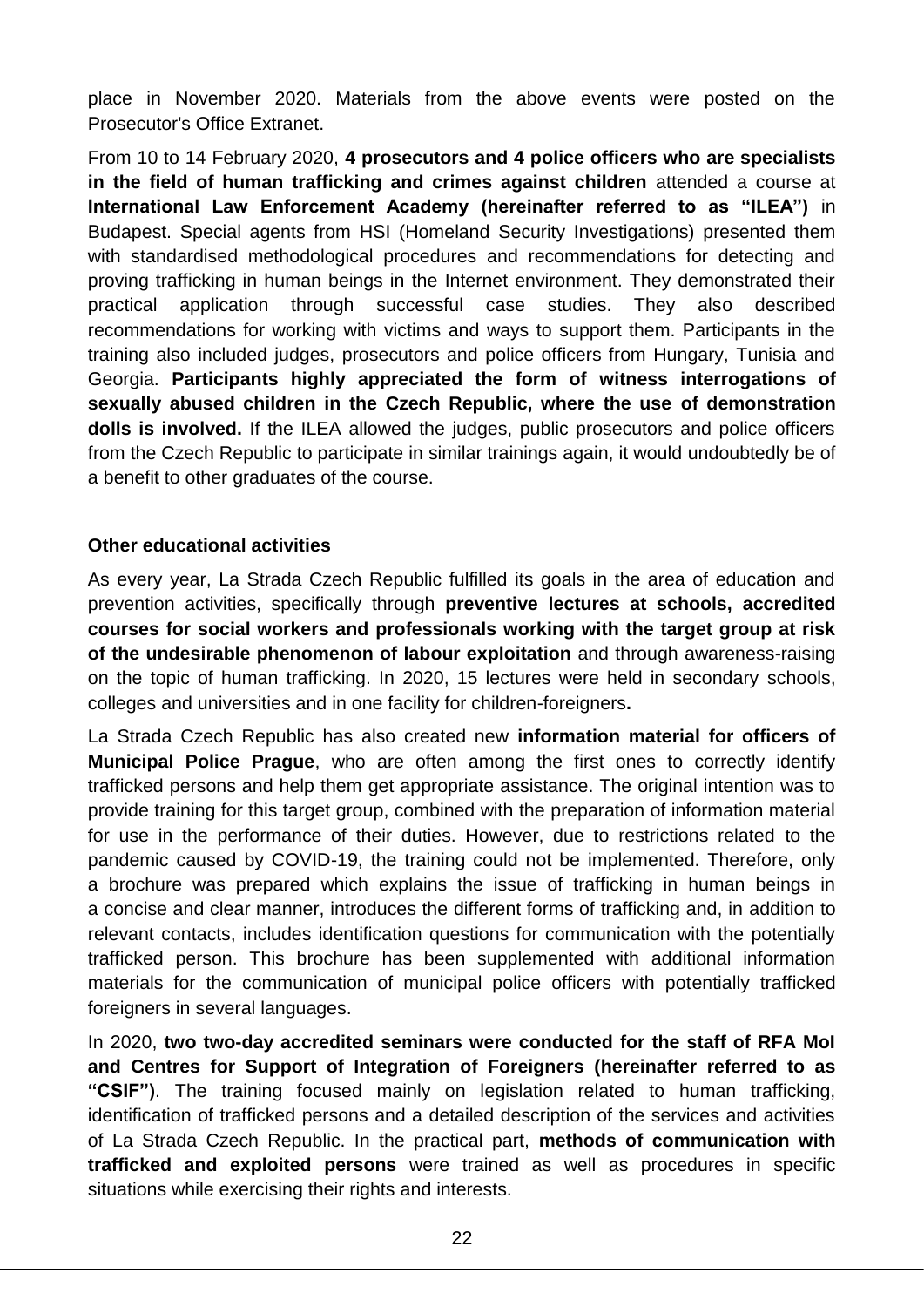The issue of human trafficking is always an integral part of **consular education**. As in previous years, in addition to MoI representatives, representatives of the International Organisation for Migration (hereinafter referred to as "IOM") also took part in the lectures on trafficking in human beings in 2020. The lectures were aimed at familiarizing the participants with the forms and manifestations of trafficking in human beings, the possibilities of assistance to victims of trafficking, and the support systems for such victims. The consular staff was also informed about the possibilities of cooperation between the embassies and the relevant organisations that deal with trafficking in human beings and can provide follow-up assistance to victims if necessary.

#### <span id="page-22-0"></span>**7.2 Prevention**

With the financial support of the MoI, extensive preventive and information activities on trafficking in human beings are carried out every year. The preventive activities of the Program also include professional social counselling for potential victims of trafficking in human beings and crisis assistance.

La Strada Czech Republic fulfilled its objectives in the area of prevention activities through **preventive lectures at schools, accredited courses for social workers and professional working with the target group** at risk of labour exploitation and through awareness-raising on the topic of human trafficking. **A total of 254 students attended the lectures**. Young people had the opportunity to learn about the risks of entering the labour market. As most school facilities were closed for a large part of the year and lessons moved to distance learning, the primarily preventive lectures were thus adapted to the needs of the online environment. Eight regular employees of La Strada Czech Republic who were trained for this purpose delivered the workshops last year. At the end of 2019, La Strada Czech Republic, in collaboration with SB Films, produced a short video spot showing that human trafficking may not be obvious at first glance. **During 2020, this video spot, titled "At Second Sight," was used as part of primary prevention training**.

In 2020, La Strada Czech Republic celebrated its 25th birthday. To mark the occasion, the organisation launched an **awareness campaign** on its Facebook page, posting daily reminders and information about its mission, statistics and reports from landmark cases over the past years. The articles were published both in Czech and in other languages of the minorities that predominate among the organization's clients. In the same year, La Strada International, which was co-founded by La Strada Czech Republic, also celebrated its 25th anniversary.

In August 2020, **an article on the current situation of human trafficking in the Czech Republic** was published with the support of Oko Magazine. In an interview for the Magazine, La Strada Czech Republic provided information on the tactics used by perpetrators, how they make contact with people and what forms of trafficking the organisation has most frequently encountered in its practice recently.

La Strada Czech Republic has again revised its information and prevention materials for trafficked persons. The materials are distributed during the organisation's field trips and across other services and include self-identification questions, the offer of services and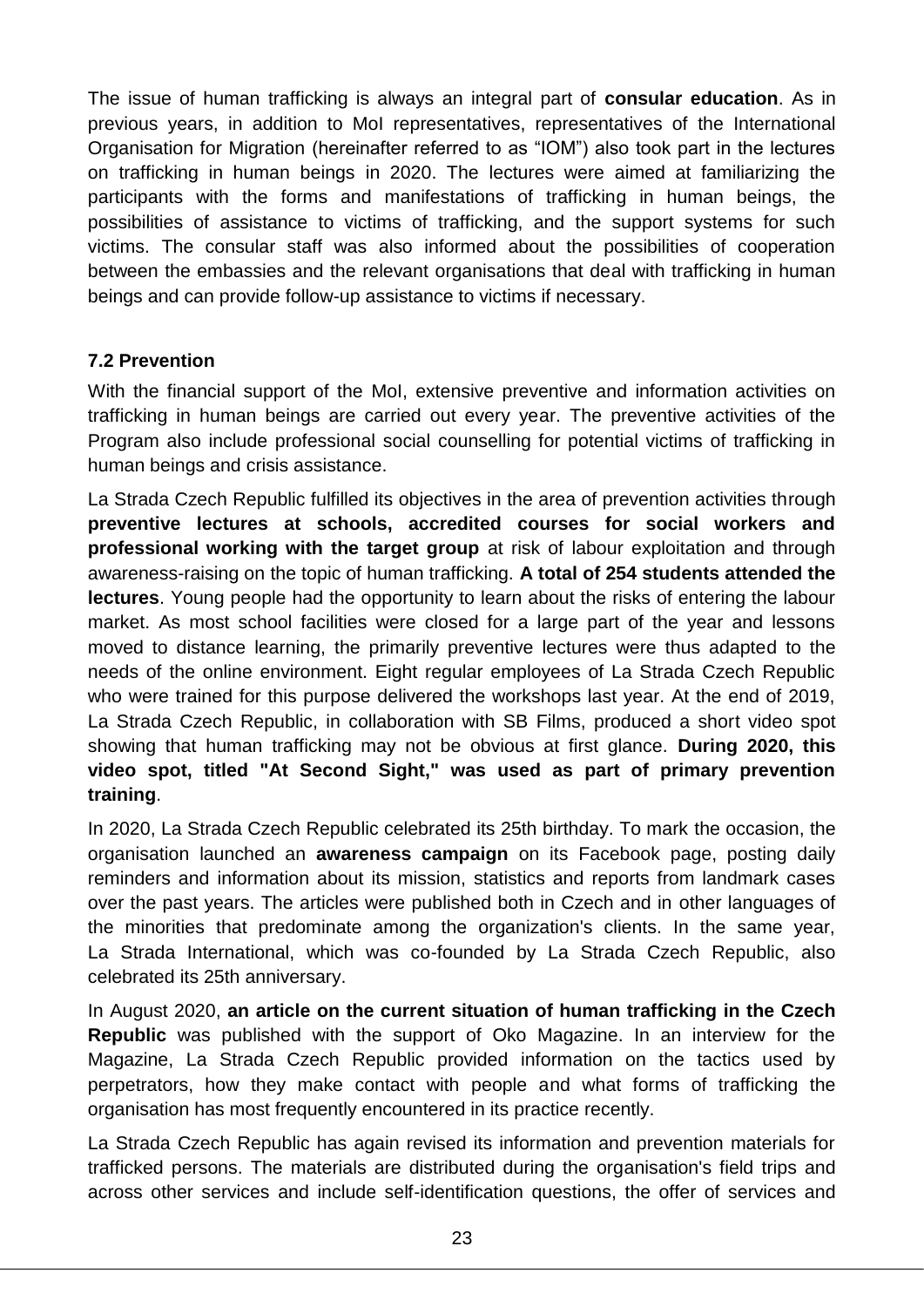contacts to La Strada Czech Republic. **In 2020, 12,000 information leaflets for the target group were reprinted in 6 languages**.

In 2020, La Strada Czech Republic together with IOM Slovakia worked on a project to update and upgrade the **SAFE** mobile application. The app offers tips on how to prepare for travel as well as useful contacts in one place. The interactive game simulates real-life stories of people who have found themselves in trafficking situations and gives users the opportunity to influence their fate. In certain situations during the game, there is an emphasis on preventative information that the user needs to remember and pay more attention to. The application is mainly aimed at young people who are thinking of travelling or working abroad and professionals who can use it in prevention activities. The application is free and has 5 language versions: Slovak, Czech, Polish, Hungarian and English. The web version is available at www.safe.iom.sk, the downloadable application itself will be available in 2021.

**The cooperation between La Strada Czech Republic and the Embassy of the Czech Republic in Manila also continued**. Each applicant for a long-stay visa is given a leaflet from the non-governmental organisation La Strada Czech Republic at the time of application so that potential victims know whom they can contact in the Czech Republic in case of an emergency.

During 2020, **11,479 pieces of La Strada Czech Republic's prevention and information materials** containing the organisation's services with contacts and selfidentification questions aimed at identifying a trafficking situation were distributed in the field. Of these, 7,687 pieces were given directly to persons from the target group and persons close to the target group. Other materials were disseminated at selected locations in the field, in organisations and institutions. Materials from other relevant organisations and institutions were distributed more occasionally during the fieldwork during this period. In addition, 2,263 stickers with the offer of services and contact details of La Strada Czech Republic were posted in appropriate places.

The Magdala Project also provided field services in 2020, namely in Olomouc, Brno and Zlín regions. Closer cooperation took place with the Diocese of Brno, specifically with the Regional Charity Blansko. In 2020, the Archdiocesan Charity of Prague covered the funds spent on prevention of trafficking in human beings provided in this region. In 2020, the field service worked with a total of 98 users, with 1 of the users being classified as a potential victim of human trafficking.

Diaconia ECCB also carried out regular field trips to all locations within the Czech Republic in 2020. Their fieldwork is primarily focused on **mapping high-risk locations and places where there is a high incidence of foreign workers** and various forms of exploitation may occur. These include hostels or other accommodation facilities, logistics sites, and they also approach former clients who have valuable information on places with potential risks of exploitation. However, due to the situation with COVID-19 and the declaration of a State of Emergency in the Czech Republic, field trips have been reduced and became more focused on locations in Prague and Central Bohemia Region. Despite this, in 2020, staff carried out a total of 43 field trips in the following regions: the Capital City of Prague (19), the Central Bohemia Region (6), the Ústí nad Labem Region (1), the Vysočina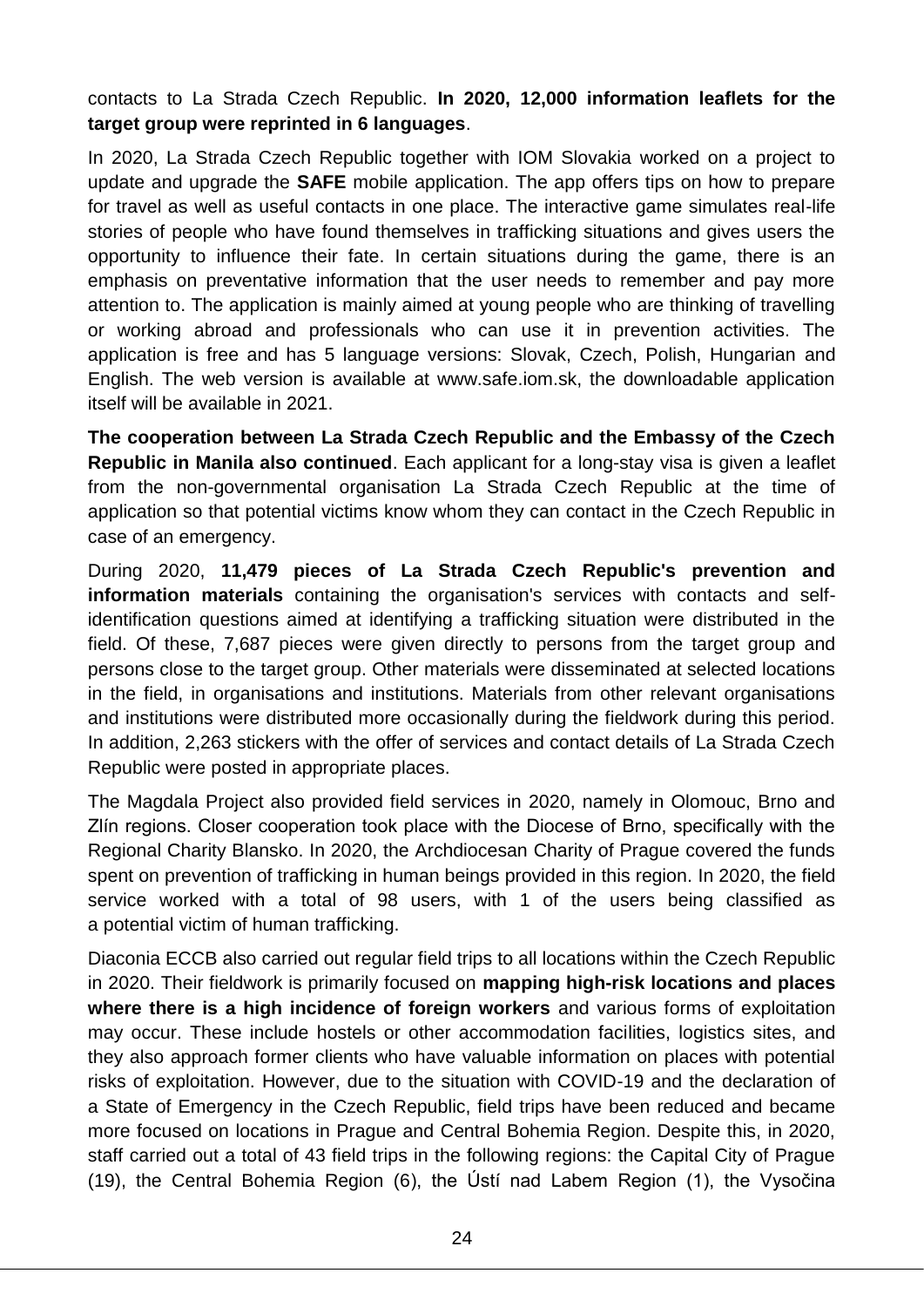Region (1), the South Moravia Region (12), the Olomouc Region (2) and the Zlín Region (2). Approximately 260 people were contacted in the field and more than 2,500 information leaflets were distributed to hostels and institutions throughout the Czech Republic. In 2020, the Field Crisis Intervention Service provided assistance to 206 clients nationwide. This included 49 clients in Prague, 28 clients in Brno and 129 clients in Pilsen. These were 93 women and 113 men. Most people came from Bulgaria (185), followed by Ukraine (6), the Czech Republic (6), Romania (5) and Moldova (4). Most often, the staff dealt with cases of non-payment of wages and provided support to the people in crisis in relation to their adverse social and workplace situations.

## <span id="page-24-0"></span>**8. LEGISLATIVE AMENDMENTS AND JUDGMENTS OF COURTS RELATED TO TRAFFICKING IN HUMAN BEINGS**

On 30 July 2020, **Act No. 285/2020 Coll**., amending the Labour Code and some other related acts, entered into force. This was the **transposition of Directive (EU) 2018/957 of the European Parliament and of the Council of 28 June 2018** amending Directive 96/71/EC on the posting of workers in the framework of the provision of services, whereby a **distinction is made between short-term and long-term posting and the rights of workers associated with it**.

In the course of 2020, changes were also prepared that are now at various stages of the legislative process. These include the obligation **to register all employment relationships** – the establishment of a register that would record all employment relationships, including agreements for a job performance and agreements for the provision of services, and the related extension of the relevant offences to include noncompliance with the new registration obligation. The employer would be obliged to report these relationships as well as the beginning of employment of staff who are employed on the basis of an agreement for the provision of services or an employment agreement, which are small-scale employment relationships under the Sickness Insurance Act, or who are employed on the basis of an agreement for the performance of a job and therefore are not covered by sickness insurance. This means that all employees working on the basis of either an employment agreement, an agreement for the provision of services or an agreement for the performance of a job must be kept in the register designated for this purpose. The main purpose of the legislation is to make inspections on illegal employment more effective and to **protect employees against the non-compliance with labour law regulations by employers**. It is a part of the proposed amendment of the Employment Act (Official Gazette No. 1025). Another change is the introduction of user liability for facilitating concealed employment mediation into the Employment Act; the proposal is a part of the law amending Act No. 325/1999 Coll., on Asylum, as amended (hereinafter referred to as the "Asylum Act") and other related laws (Official Gazette No. 1033). Amendments to the Employment Act on the issuance of employment permits are also planned; the proposal is a part of the amendment to the Asylum Act and other related laws (Official Gazette No. 1033).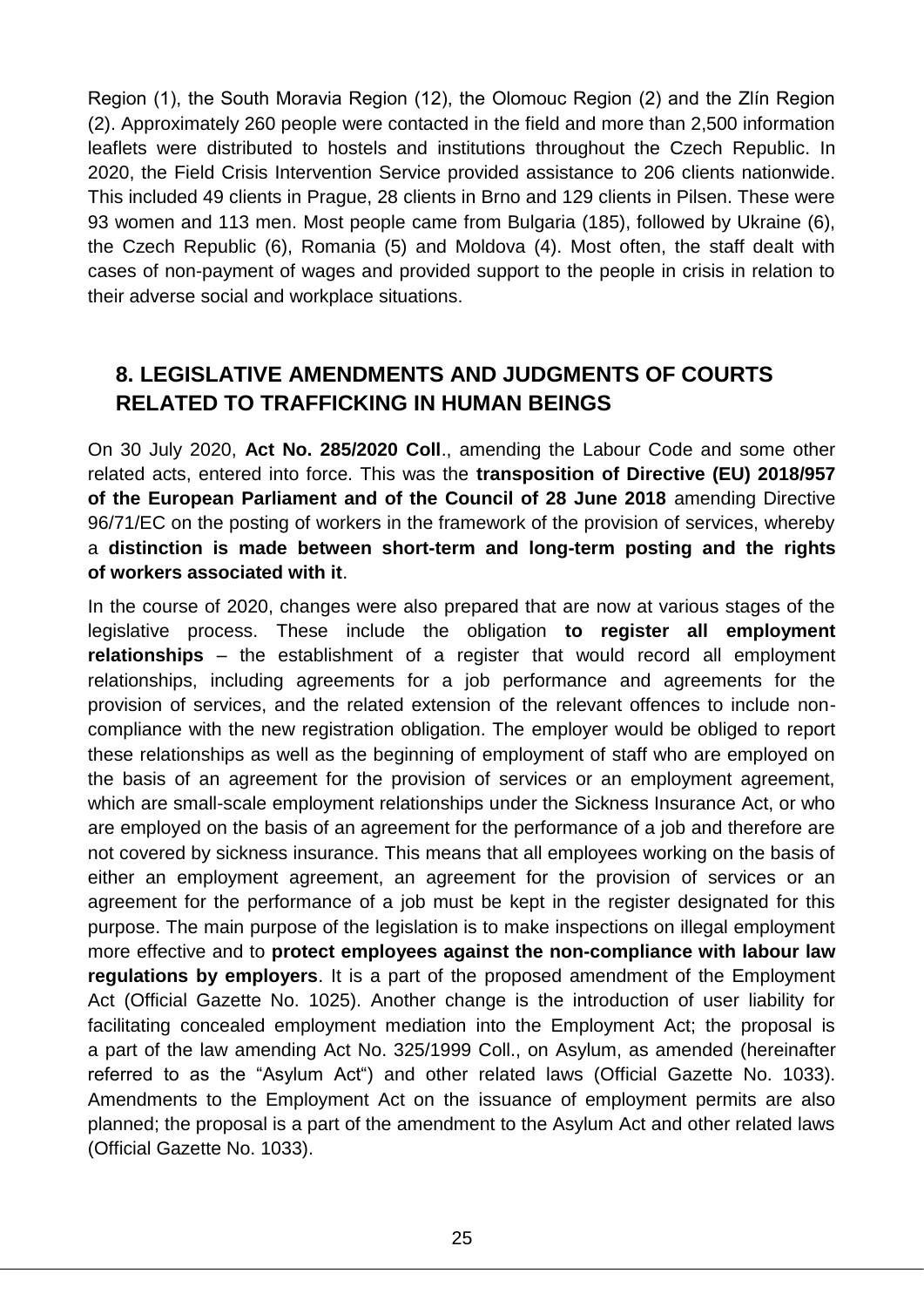As far as criminal law is concerned, no legislative change has been adopted in 2020 specifically for the crime of trafficking in human beings.

However, within the context of punishment for crimes in the area of trafficking in human beings, the law published under No. 333/2020 Coll., should be noted, which entered into force on 1 October 2020. One of the main changes introduced by this act in the area of substantive criminal law is the **doubling of the individual damage limits** as regulated in the Criminal Code. This applies not only to the marginal, not insignificant, limit of damage, as a result of which certain minor acts were considered a crime, although in terms of their gravity they should be treated more like a misdemeanour and thus dealt with by administrative law rather than criminal law, but it also applies to other damage limits, including the large-scale damages.

Another change relates to the legal regulation of the **institute of plea-bargaining**, the use of which has been made **possible for all particularly serious crimes**, including the crime of trafficking in human beings and related offences.

Victims of crimes, including victims of the crime of trafficking in human beings, are affected by the Government's draft law amending Act No.104/2013 Coll., on International Judicial Cooperation in Criminal Matters, as amended, and some other laws, which, among other things, addresses practical problems arising in the application of Act No., 59/2017 Coll. on the Use of Funds from Property Penalties Imposed in Criminal Proceedings, which are intended to contribute to greater use of the possibilities offered by this Act (e.g. to grant the Supreme Court the power to suspend the disposal of property forfeited or confiscated in criminal proceedings as part of the extraordinary appeal proceedings; it is explicitly stipulated that the decision imposing a property criminal sanction shall include an instruction to the injured party on the possibility of requesting satisfaction of their property claim under Act No. 59/2017 Coll., the time limit after which the property is deemed to be unmarketable under Act No. 59/2017 Coll. is extended and the reasons for this time limit are also regulated; victims are now allowed to submit a copy of the final decision imposing the property criminal sanction to the MoJ even after the expiry of the time limit for filing a claim under Act No. 59/2017 Coll., etc.). This proposal is currently under consideration as Official Gazette No. 699.

#### <span id="page-25-0"></span>**8.1 Court judgments**

Statistics of the MoJ show a total of 9 **cases of trafficking in human beings** in 2020. Under the provisions of Section 168 of the Criminal Code, **a total of 8 persons were convicted**.

The judgments under Section 168 of the Criminal Code in 2020 concerned trafficking in human beings **for the purpose of sexual exploitation and other forms of exploitation (labour exploitation).** 

Below are two illustrative cases, including selected parts justifying the type and length of the sentence imposed.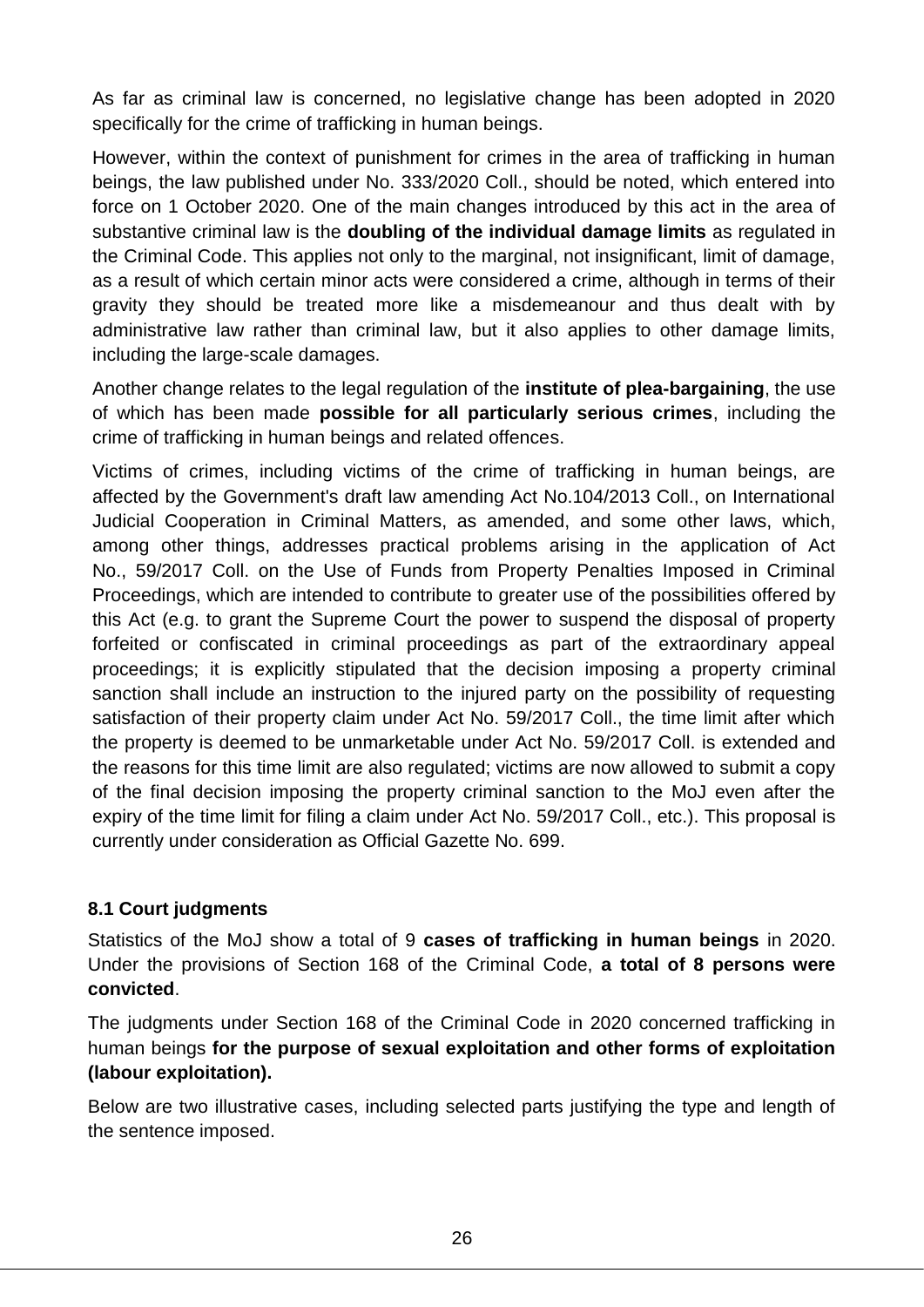## <span id="page-26-0"></span>*8.1.1 Case Study No. 1: 49T16/2018 (Municipal Court in Prague)*

**Victim**: Minor, citizen of the Czech Republic:

**Perpetrator:** Woman – minor's mother, citizen of the Czech Republic

**Means of coercion:** Since the victim is a child, there is no need to prove means of coercion.

**Modus operandi:** The perpetrator, the victim's mother, who knew about the convict's paedophilic orientation, initially once a week and over time several times a week, entrusted her six-year-old daughter to the convicted person, with the understanding that he would teach her piano and dance. The perpetrator allowed the convicted person to pick up the victim from school, spend free time with her, and repeatedly allowed her to stay overnight with him at his apartment. She allowed him to continue such contacts even after she had found out that the convicted person had been fondling her daughter, bathing with her in the bathtub and walking around the apartment naked. The perpetrator contented herself with the convicted person's assuring that he loved her daughter, that she was the love of his life, that he would stay with her for life, and that he would wait until the victim, a minor, turned 15 to have sexual intercourse with her. The perpetrator accepted that her daughter had a life partner since the age of six, that she was in love with him and was planning a future together. She agreed not to hinder their relationship on the condition that she could decide the extent of their physical interaction. However, she continued to entrust her daughter to the convict even after she learned that the convict had not respected their agreement and had engaged in various sexual practices with the victim, except for traditional coitus. The convict took video recordings and photographs. As a result of such conduct by the perpetrator and the convict, the victim developed an adjustment disorder and a syndrome of a battered and abused child with learned helplessness and pathological deviant attachment. Moral, sexual, social and emotional development has been disturbed and the victim's personality is developing disharmoniously. This traumatisation may in the future take the form of severe post-traumatic disorder.

**Duration of exploitation:** At least for a period of 1,5 years.

**Sanction**: The Municipal Court in Prague imposed a sentence of 3 years' imprisonment, with the execution of the sentence being suspended for a probationary period of 5 years, with the defendant being supervised. The perpetrator was also ordered to compensate the victim for non-pecuniary damage in the amount of CZK 100 000.

**Selected parts of the justification**: The perpetrator, despite all the warning signs and their escalation, allowed her daughter to have prolonged and regular contact with the convicted person and must therefore have at least been aware that consequences to the mental health and normal harmonious development appropriate to the age of the child might occur, and if she relied on the fact that such disruption would not occur, then she did so without adequate, reasonable and acceptable grounds.

The name of the offence may be somewhat misleading here, as it may not be trafficking in the sense of the child being sold; the offence is completed by the perpetrator committing any of the specified acts on the child, knowing that the child will be used by others for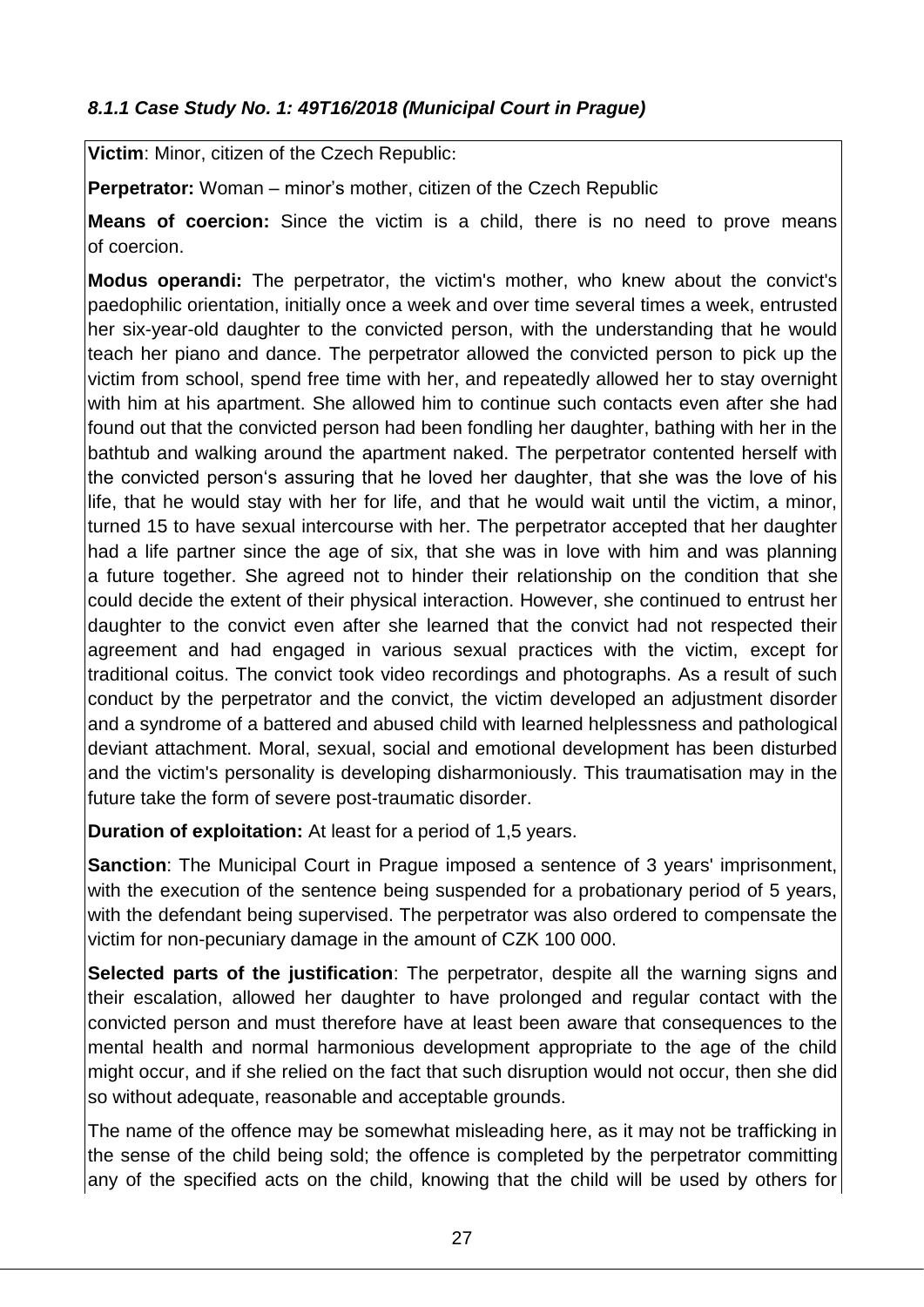sexual intercourse, other forms of sexual abuse or molestation, or for the production of pornographic material, regardless of the perpetrator's motive. The defendant was the mother of the victim, whom she cared for as a parent, and therefore had the ability to decide whether and to whom the child would be entrusted, and if she entrusted the child to the temporary care of the convicted person, this is one of the possible forms of this offence. In terms of culpability, the court found indirect intent, where the perpetrator did not hand over her daughter to the convicted person primarily for the purpose of having sexual intercourse with her, but was aware of the possibility that this would occur.

As for mitigating circumstances, the perpetrator has not been punished before; she had lived a proper life before committing the offence. She sincerely regrets her act and she has cooperated with the law enforcement authorities.

As an aggravating circumstance, the court considered the perpetrator to be the mother of the victim, a person who has a special duty to care for and protect the child. It also cannot be overlooked that she had admitted her daughter's relationship with the defendant over a long period of time.

Taking into account the seriousness of the offence, the court would not have seen any further grounds for imposing a sentence below the lower limit of the statutory penal rate, but the decisive issue here was the assessment of the defendant's family circumstances, where, according to the conclusions of experts and therapists, it is desirable, at this stage of her development and processing of the trauma, that the minor should have a complete family background (after the deviant attachment to the convicted person has been broken, she needs to be able to have an adequate, natural attachment to her mother, who was previously the closest person to her).

In the light of the expert reports, the court considers that the maintenance of a complete family in which both paternal and maternal roles are preserved is a necessary and irreplaceable prerequisite for improving the victim's chances of recovery to an extent that will enable her to lead a quality life in the future.

**Court of Appeal Judgment**: On the appeal of the prosecutor, the High Court in Prague reversed the judgment in the sentence and the manner of its execution and decided to sentence the defendant to 4 years and 6 months' imprisonment without parole. The court justified its judgement on the ground that the sentence imposed by the court of first instance might appear to be understandable from a human point of view or in the light of the recommendations of the psychologists who had the victim in their care. However, the Court of Appeal must find that this sentence is manifestly disproportionate and must therefore be rescinded. The sentence imposed by the High Court is a lawful and proportionate sentence which emphasises not only the educational component but also the punitive component, in that the perpetrator of a criminal offence must be aware of his criminal liability and that she will be punished for such conduct in a proportionate, lawful and, in terms of the predictability of judicial decisions, appropriate manner.

We attach the Court of Appeal's decision on this case below, in Chapter 8.2, The Crime of Trafficking in Human Beings in Extraordinary Appeal Procedure.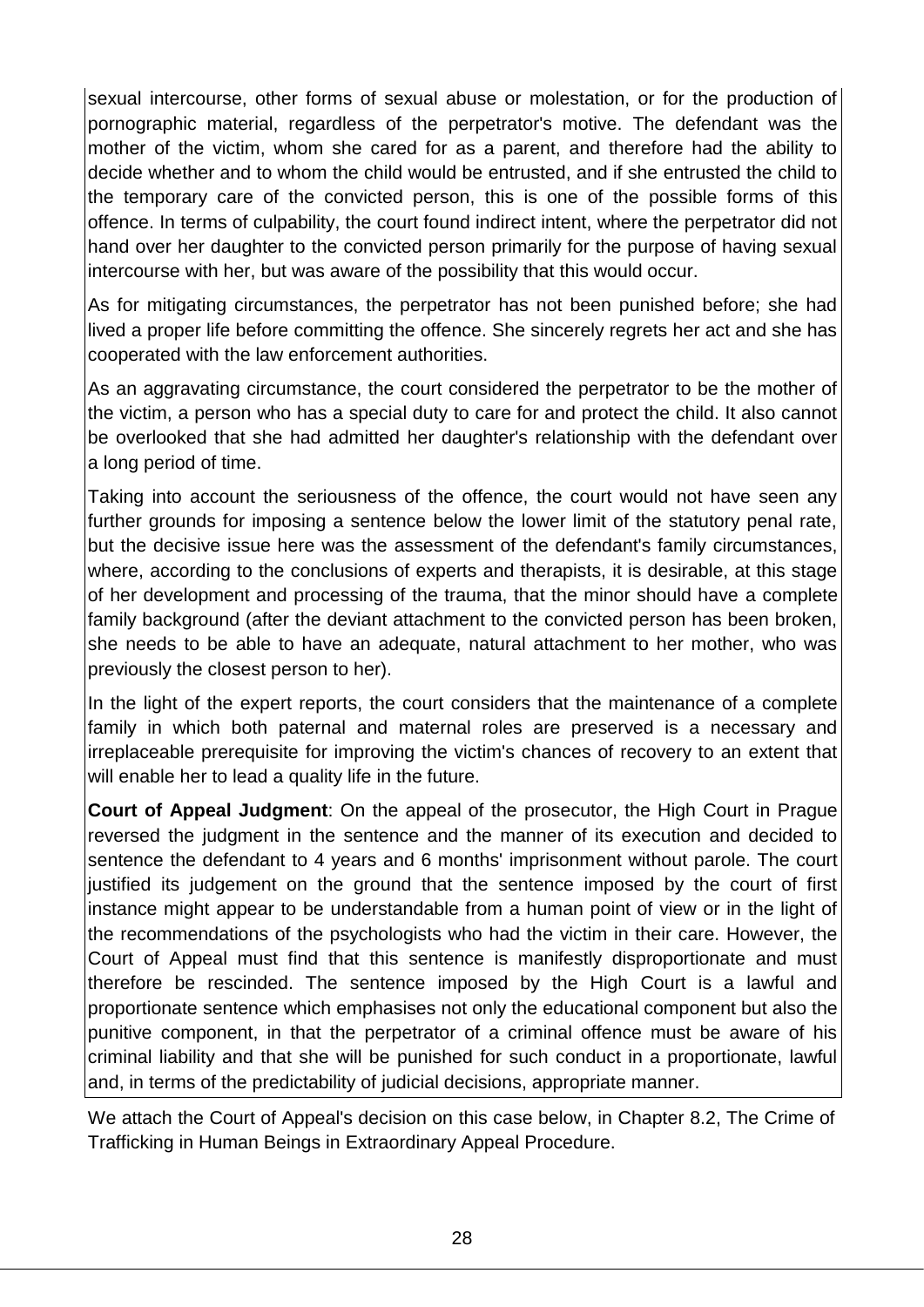#### <span id="page-28-0"></span>**Victim:** 3 men

**Perpetrator:** Man, citizen of the Czech Republic.

**Means of coercion:** Exploiting the hardship of the victims' difficult financial situation, who were unable to repay their debts or pay child maintenance, the perpetrators promised them high legal earnings in the UK to reverse their described situation.

**Modus operandi:** Together with other offenders already convicted at the time, the perpetrators took advantage of the difficult financial situation of the victims, who were promised high legal earnings in the UK, transported them to the UK with the intention of getting them jobs and then taking a significant part of their earnings for their own use. They also physically assaulted the victims for no reason, threatened them with violence where appropriate, and removed their personal documents. The victims lived in undignified and cramped conditions with insufficient food provided.

**Duration of exploitation:** At least from October 2008 to August 2009.

**Sanction:** A sentence of imprisonment of 3 years suspended by a probationary period of 5 years.

**Selected parts of the justification:** The court took the position that the victims' statements can be considered valid, because in their totality they constitute a coherent group of evidence and, above all, they do not stand alone, as they are supported by other evidence, e.g. witness statements. The credibility of the victims' statements is not diminished by their criminal history or present status, since neither of them has been prosecuted for the offence of perjury or a similar offence.

The defendant can only be blamed for taking advantage of the victims' confusion and distress by participating in forcing them to work, physically beating them, housing them in undignified conditions, and depriving them of the money they earned. This makes the defendant's involvement in the criminal activity substantially different from that of the other convicts who were involved in providing false information to the victims and luring them to England. None of the victims were given truthful information about the conditions that awaited them in the UK and how much money they would have to hand over, instead they were assured that they could make big money abroad.

At the time of the offer, the victims were not free to make their own decisions, as their social and financial situation did not allow them to do so. The convicted persons did not tell the victims how much of their wages they would require for the accommodation, food, work placement or transport to work, even though they were determined from the outset to take a significant proportion of the money the victims would earn in the UK. There is no doubt that the victims would have reasoned differently had they known these details from the outset. The convicts exposed them to the fallacy of the possibility of high earnings and left them in that fallacy throughout their stay in the UK.

However, this applies only to the convicted persons. The court found that the defendant did not participate in the misrepresentation. He did not, therefore, take advantage of the distress in luring them to England, but only of their distress that occurred in Birmingham.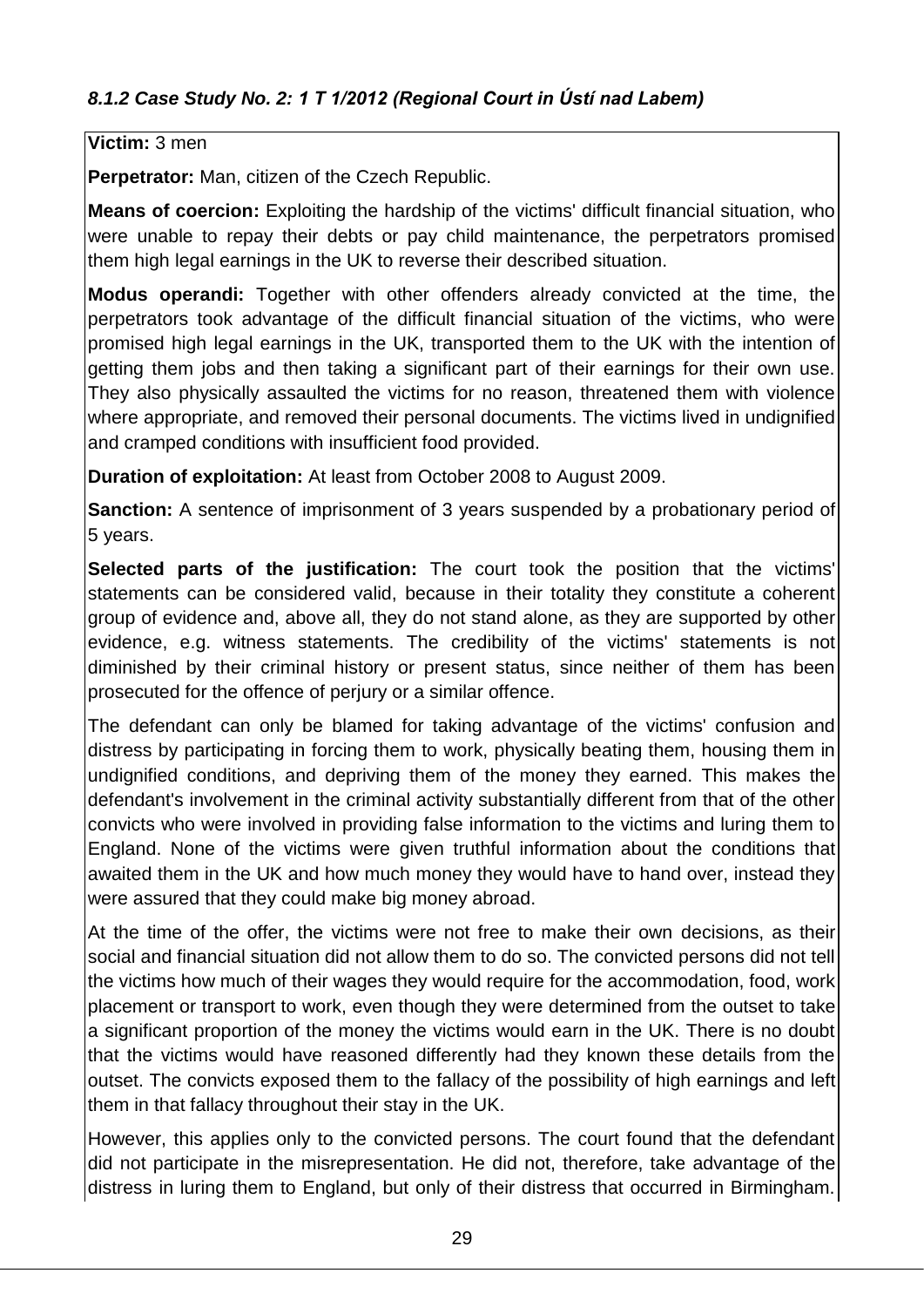The hardship caused by their mistake was that the victims, without any means with which they could obtain decent accommodation and without the language skills to enable them to deal with the local authorities in their difficult situation, were dependent on the 'help' of the defendant and the convict, who, instead of helping them, exploited their difficult situation for his own enrichment, forcing the victims to work and then withdrawing funds from them. In this sense, therefore, the defendant fulfilled the statutory elements of the offence under consideration of 'inducing other persons by taking advantage of their error and distress' in relation to all the victims.

**Court of Appeal Judgment:** On the basis of an appeal by the public prosecutor, the High Court in Prague revoked the contested judgment in the sentence on conditional suspension of the execution of the imprisonment and decided again that the defendant shall be placed in a prison with security for the execution of the imposed sentence. It gave the following reasons for its decision. In view of the high degree of social harmfulness of the defendant's conduct, which was characterised by a heightened form of disrespect for human freedom and dignity, abuse of the distress of fellow citizens, and the creation of such distress with the intention of forcing those fellow citizens into slave labour and taking their earned money, not to provide them with decent housing and to keep them under constant threat of violence or other forms of coercion, taking into account the length of time for which such an unlawful state of affairs was maintained, the defendant was not found to be in a conditional suspension of his imprisonment. The sentence in the present case must not only have an educational effect on the defendant and be sufficiently severe to prevent the threat of individual recidivism by that person, but it must also, in this case, serve as a warning to society to other persons who might intend to commit similar criminal acts that such acts are considered to be socially unacceptable, harmful and reprehensible.

## <span id="page-29-0"></span>**8.2 The crime of trafficking in human beings in extraordinary appeal procedure**

In 2020, the Department of Extraordinary Appeals of the Supreme State Prosecutor's Office registered **three criminal cases** in which the accused filed **appeals** aimed at challenging final court decisions finding them guilty of the offence of trafficking in human beings under Section 168 of the Criminal Code.

In the first case, the accused filed an extraordinary appeal against the resolution of the High Court in Olomouc, by which the High Court, pursuant to Section 256 of the Criminal Procedure Code, dismissed, inter alia, the appeal of the accused against the judgment of the Regional Court in Brno, by which he was found guilty of the crime of trafficking in human beings pursuant to Section 168(1), second indent, (3) letter d) of the Criminal Code and, pursuant to paragraph 2), of the offence of soliciting pursuant to Section 189(1), second indent, of the Criminal Code.

In terms of the merits of the case, this was a crime from 2016, when the stepmother (already convicted) of the accused person arranged for the victim, a minor under the age of eighteen, who was on the run from a child facility, to engage in prostitution, where the stepmother handed over a substantial part of the funds thus obtained to the accused, who used the money for his own use to pay for his living expenses and for the purchase of methamphetamine. The accused was convicted of two offences, the legal qualification of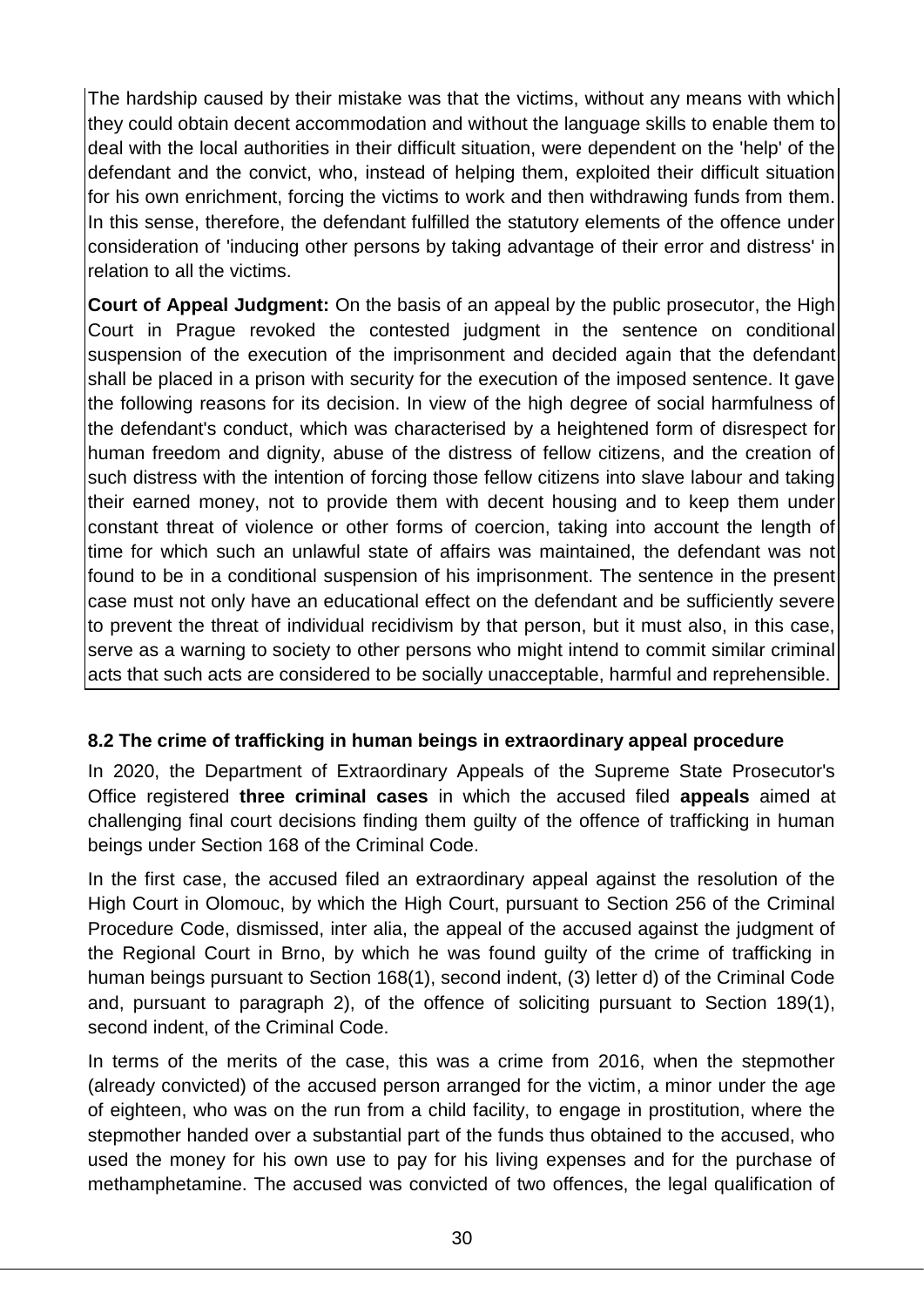which was determined by the age of the victim, the stricter legal qualification respecting the fact that she was under 18 years of age at the time of the offence. The accused was sentenced to a total term of imprisonment of seven years. On appeal, the accused argued that he should not have been found guilty of the crime of trafficking in human beings under Section 168(1), second indent, (3) letter (d) of the Criminal Code, as this serious crime could not have been committed for the short period of time (11 days) before the victim reached the age of majority. In its decision, the Supreme Court argued that the decisive fact for the fulfilment of the offence of trafficking in human beings under Section 168(1), second indent, (3) letter (d) of the Criminal Code is the active conduct of the perpetrator as such, not the number, i.e. the frequency, of violations of the protected interest (subject). According to the Supreme Court, it is irrelevant whether the accused, by the conduct described in the operative sentence, profited for only 11 days from the fact that another person arranged for the minor victim (a child) to be used for sexual intercourse and committed such an act with the intention that the victim would be used for prostitution, since the merits of the crime of trafficking in human beings would be fulfilled even in the context of one single case, i.e. one sexual intercourse. Therefore, the duration of the commission of the crime has no bearing on the fulfilment of the merits under Section 168 of the Criminal Code, since the subject of protection is a child. The duration of the crime committed by the accused can only be taken into account in the context of the sentence imposed. Therefore, the Supreme Court also found this objection to be completely unfounded and dismissed the extraordinary appeal of the accused person.

In the second case, the accused person, through her attorney, filed an extraordinary appeal in a case pending before the Regional Court in Hradec Králové. In that case, she was found guilty by the judgment of that court of committing the crime of trafficking in human beings under Section 168(1) letter (a), (3) letter (d) of the Criminal Code and the offence of pimping under Section 189(1) of the Criminal Code. The accused was sentenced under Section 168(3) of the Criminal Code to a total term of imprisonment of six years. In terms of the case merits, the case concerned the mediation of prostitution of women and girls via the Internet from 2017 to 2019, from which the accused received a benefit of CZK 300,000. The stricter legal qualification of the crime of trafficking in human beings under Section 168(1) letter (a), (3) letter (d) of the Criminal Code was due to the fact that three of the nine women providing prostitution were under the age of 18. The accused subsequently appealed against the said conviction. By order of the High Court in Prague, the appeal was dismissed pursuant to Section 256 of the Criminal Procedure Code. The accused filed an appeal on the grounds of Section 265b (1) letter (g) of the Criminal Procedure Code, but in view of the fact that her objections sought only to challenge the already stabilised factual situation, the Supreme Court dismissed her appeal by order pursuant to Section 265i (1) letter (b) of the Criminal Procedure Code.

In the third case, the extraordinary appeal of the accused person was successful. In the judgment of the Municipal Court in Prague, she was found guilty of the crime of trafficking in human beings under Section 168(1) letter (a), (4) letter (a) of the Criminal Code and the offence of endangering the child's upbringing under Section 201(1) letter (b), (3) letter (b) of the Criminal Code. She was sentenced to a total term of imprisonment of three years, in application of Section 58(1) of the Criminal Code, taking into account Section 58(3) letter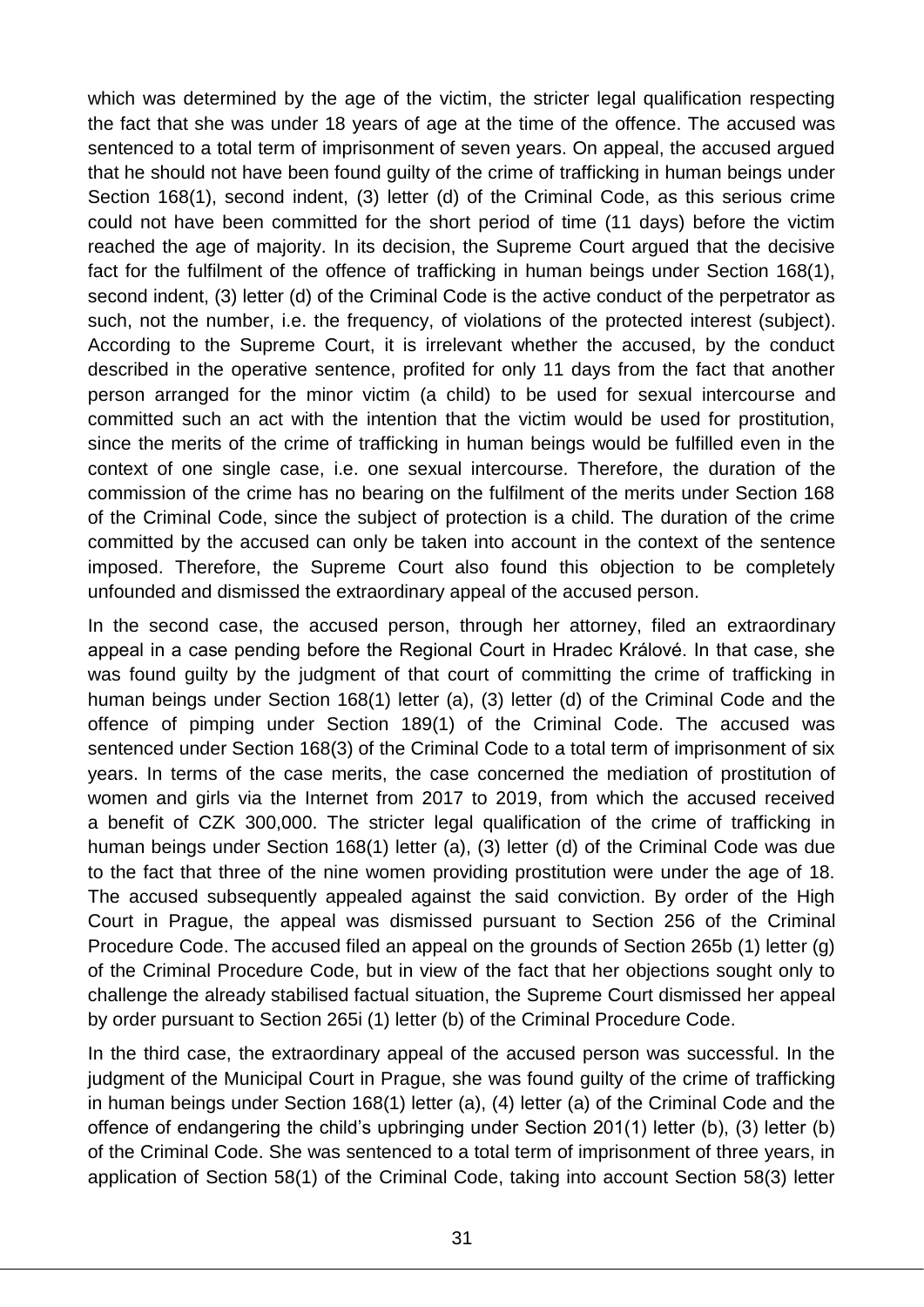(b) of the Criminal Code, the execution of the sentence imposed being suspended for a probationary period of five years, subject to supervision. The accused person was further ordered to undergo appropriate psychological counselling programmes during the period of probation. The decision of the court of first instance was challenged on appeal by the public prosecutor. The High Court in Prague decided on this appeal by a judgment which annulled the judgment in the sentence and the manner of its execution, while the Court of Appeal decided again by sentencing the accused person to a total term of imprisonment of four years and six months, in application of Section 58(1) of the Criminal Code, for the execution of which it placed her in a guarded prison. In terms of the case merits, the conduct of the accused person consisted in the fact that, as a mother, she left her minor daughter for almost two years, from the age of six, in the temporary custody of a man, an educator, although she knew of his paedophilic orientation, and thus allowed her daughter to be sexually abused by this man, which caused her to develop an adjustment disorder and the syndrome of an abused and exploited child. On appeal, the Supreme Court held that the sentence was defective on the grounds that the High Court in Prague had failed to comply with its requirements and had not carried out a proportionality test in the spirit of the principle of proportionality of criminal sanctions. The court of first instance, out of two competing interests, i.e. the interest of society in punishing the perpetrator on the one hand and the interest of society in creating conditions to minimize the effects that longterm abuse would have on the victim, prioritised the interest of the victim over the interest of society in severe punishment. The court therefore imposed on the defendant a sentence of three years' imprisonment, suspended for a maximum probationary period of five years, with supervision of the defendant and a reasonable obligation to undergo appropriate psychological counselling programmes during the probationary period. The Court of Appeals considered the aggregate sentence of four years and six months to be adequate, for the execution of which it placed the convicted person in a guarded prison. However, the Supreme Court held that the considerations taken into account by the Court of Appeal in determining the type of sentence and its level could not be described as complete and that the Court of Appeal's conclusions could therefore not be regarded as conclusive. It criticises the Court of Appeal for failing to address even marginally the question of the best interests of the child, as also emphasised in Article 3, paragraph (1) of the Convention on the Rights of the Child. In this context, the court referred to the conclusions on the issue of taking into account the best interests of the child when imposing a custodial sentence on a perpetrator contained in a ruling of the Constitutional Court, in which it stated that there is still no consensus at international or national level on the approach to the influence of the best interests of the child on the imposition of a sentence on the child's parents in criminal proceedings, and the issue itself is considerably complicated, since, in order to be satisfactorily resolved, it requires answers to a number of questions of principle concerning the limits of criminal repression, the balancing of the interests of the individual and the whole, and the permissibility of interference by the interests of third parties in the process of choosing and imposing criminal sanctions. The Supreme Court primarily criticised the Court of Appeal for failing to deal explicitly with the issue of the best interests of the child in the reasons for its judgment and for failing to respond in a relevant manner to the reasoning contained in the judgment of the court of first instance. It was therefore unable to explain convincingly why, in a specific, rather than an ordinary, case, the competing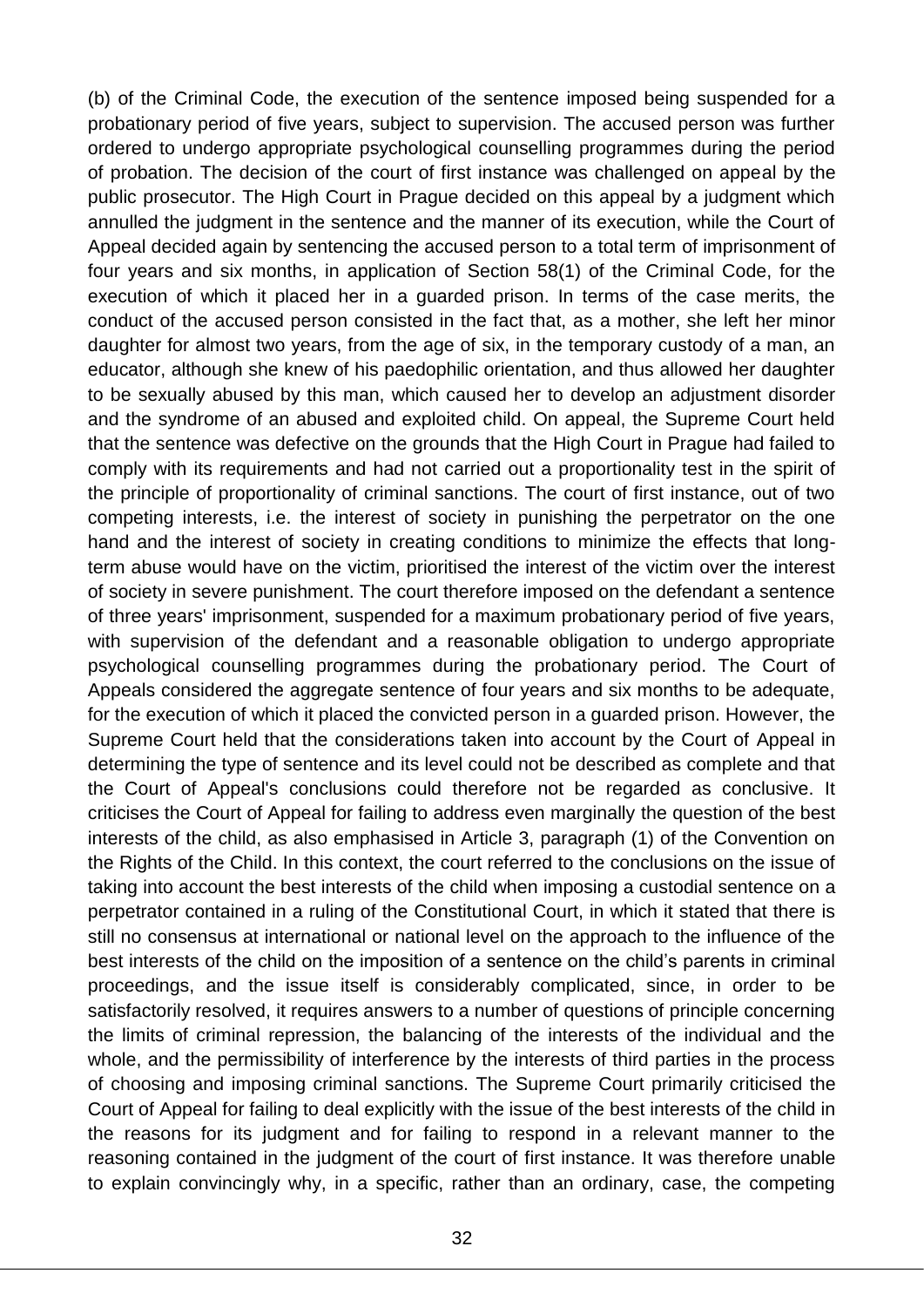public interest in the appropriate punishment of the perpetrator outweighed the best interests of the child. The Supreme Court held that in further proceedings it would be up to the Court of Appeal to remedy this deficiency and to address the issue of the best interests of the minor victim in the reasons for its decision. Therefore, the Supreme Court, by its order, revoked the judgment of the High Court in Prague in the verdict by which, upon the public prosecutor's appeal, it revoked the judgment of the court of first instance on the sentence and the manner of its execution and by which, pursuant to Article 259(3) of the Criminal Procedure Code, it decided again on the sentence of the convicted person and ordered the High Court in Prague to rehear and decide the case to the extent necessary.

## <span id="page-32-0"></span>**9. PARTNERSHIP**

## <span id="page-32-1"></span>**9.1 Partnership within the Czech Republic**

This chapter provides examples of cooperation at both the strategic and operational levels.

The cooperation of individual organizations has been affected by the COVID-19 pandemic. In connection with the government measures taken to prevent the spread of the virus, the police carried out no large-scale cooperative inspections in 2020, but smaller inspections were carried out according to specific needs arising from criminal proceedings.

Cooperation continued between the Police of the Czech Republic, the Body for Social and Legal Protection of Children, the Customs Administration of the Czech Republic, Regional Labour Inspectorates, NGOs, local authorities and job centres, financial authorities, trade licensing authorities and other public administration bodies.

In 2020, the **Inter-Departmental Coordination Group for Combating Trafficking in Human Beings (IDCG)** was summoned only once, via online meeting. This meeting traditionally dealt with the current situation in the field, findings from the international environment, such as the outcomes of the Third Report on the Progress Made in the Fight against Trafficking in Human Beings issued by the European Commission or planned projects of the European Crime Prevention Network. The subject of the meeting was also the implementation of the new Strategy to Combat Trafficking in Human Beings in the Czech Republic for the period 2020-2023.

#### <span id="page-32-2"></span>**9.2 International Cooperation**

In 2020, international cooperation continued to operate in both the state and non-profit sectors.

On 17 December 2020, **the Embassy of the Czech Republic in Manila** (hereinafter referred to as "Manila Embassy") **joined the signatories of the** *"Manila Declaration to Enhance International Cooperation in Combating Human Trafficking"* **(Manila Declaration)** as part of the 6th Manila International Dialogue. To date, 19 diplomatic missions in the Philippines and other international and local institutions and organizations have signed the Manila Declaration. The Declaration is legally non-binding and **declares the readiness of the Manila Embassy to support the fight against human trafficking**.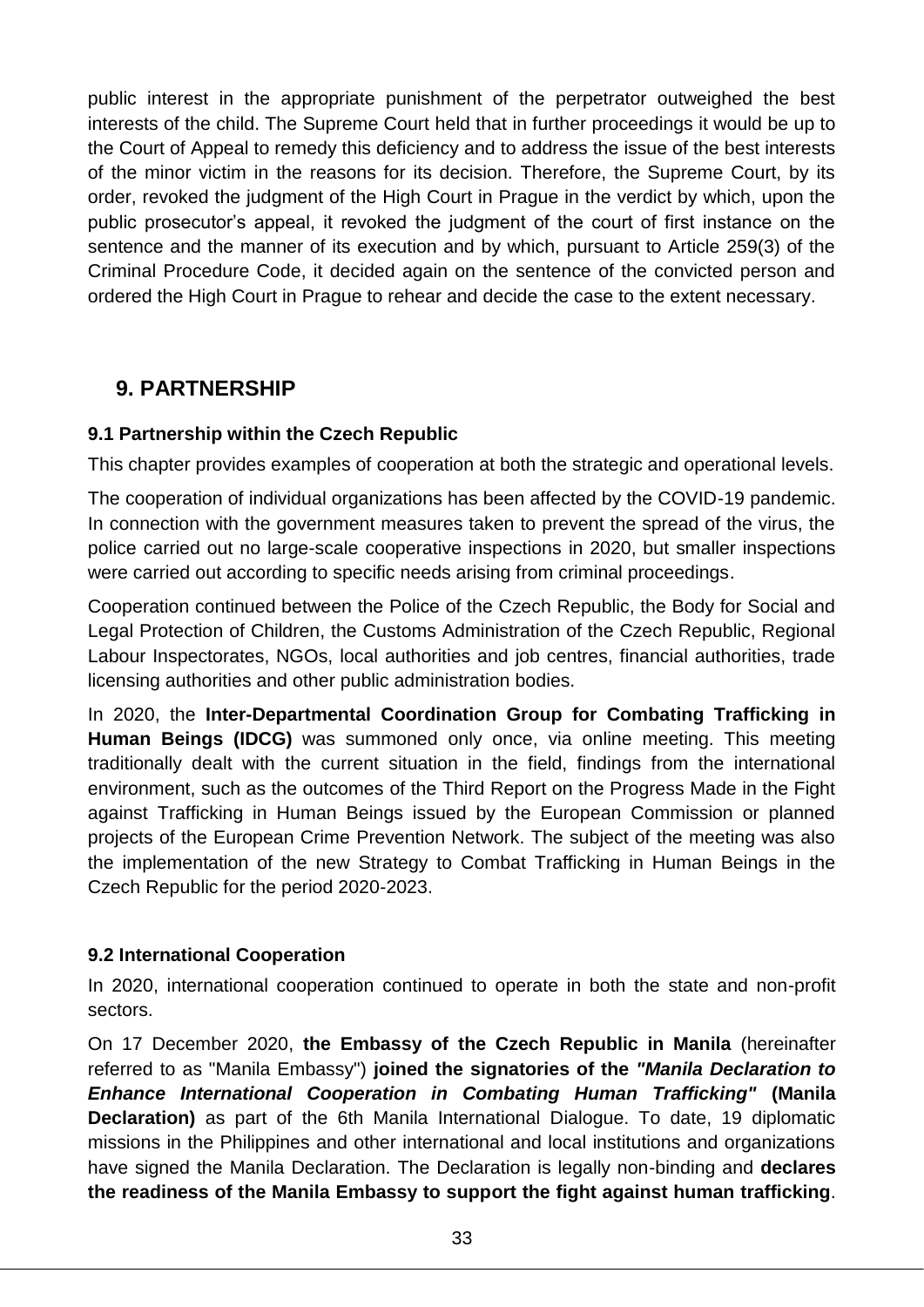Signing up to the principles of the Declaration has demonstrated the importance that Czech institutions attach to the need to combat trafficking in human beings and **allows for participation in working groups in Manila** dealing with trafficking in human beings and sharing information on the development in the Philippines. The accession of the Czech Republic to the Manila Declaration is important in the context of the Philippine authorities' superior care for its citizens working abroad.

The Czech Republic is involved in structures dealing with trafficking in human beings. In 2020, a representative of MoI participated in a meeting of the informal group of national rapporteurs and equivalent mechanisms on trafficking in human beings, which meets twice a year in Brussels under the auspices of the European Commission (due to the COVID-19 pandemic, the meeting was held online). The representative of the Supreme State Prosecutor's Office participated as the national correspondent for the fight against trafficking in human beings in a virtual conference entitled "Human Trafficking in Times of Corona" (14 and 15 October 2020). The conference was organised by the Austrian Working Group on Trafficking in Human Beings in cooperation with the Vienna Institute for International Dialogue and Cooperation (VIDC) and the IOM on the occasion of the European Anti-Trafficking Day. In 2020, she also became a member of the Focus Group (Eurojust) on the topic of migrant smuggling (with an overlap to the issue of trafficking in human beings) on behalf of the prosecution system. **NCCOC experts have participated in several expert and strategic meetings of the Europol EMPACT project on trafficking in human beings.**

There are also an increasing number of joint investigation teams between the authorities of the Czech Republic and the UK.

The NGOs have worked internationally, particularly with the British organisations Caritas, Bakhita House and the Medaille Trust. However, in addition to the organisations mentioned above, the NGOs were also in close contact with the police and lawyers in the UK who helped them to deal with compensation for some clients. Furthermore, in 2020 there was also cooperation on specific cases and at the lobby level with Ban Ying (Germany), MEN VIA (Austria), ICMPD (Austria) and Lefö (Austria).

## <span id="page-33-0"></span>**10. PRIORITIES**

The priorities in 2021 will be based on the tasks of the National Strategy to Combat Trafficking in Human Beings in the Czech Republic for the period 2020-2023, which was approved by Government Resolution No. 502 of 4 May 2020.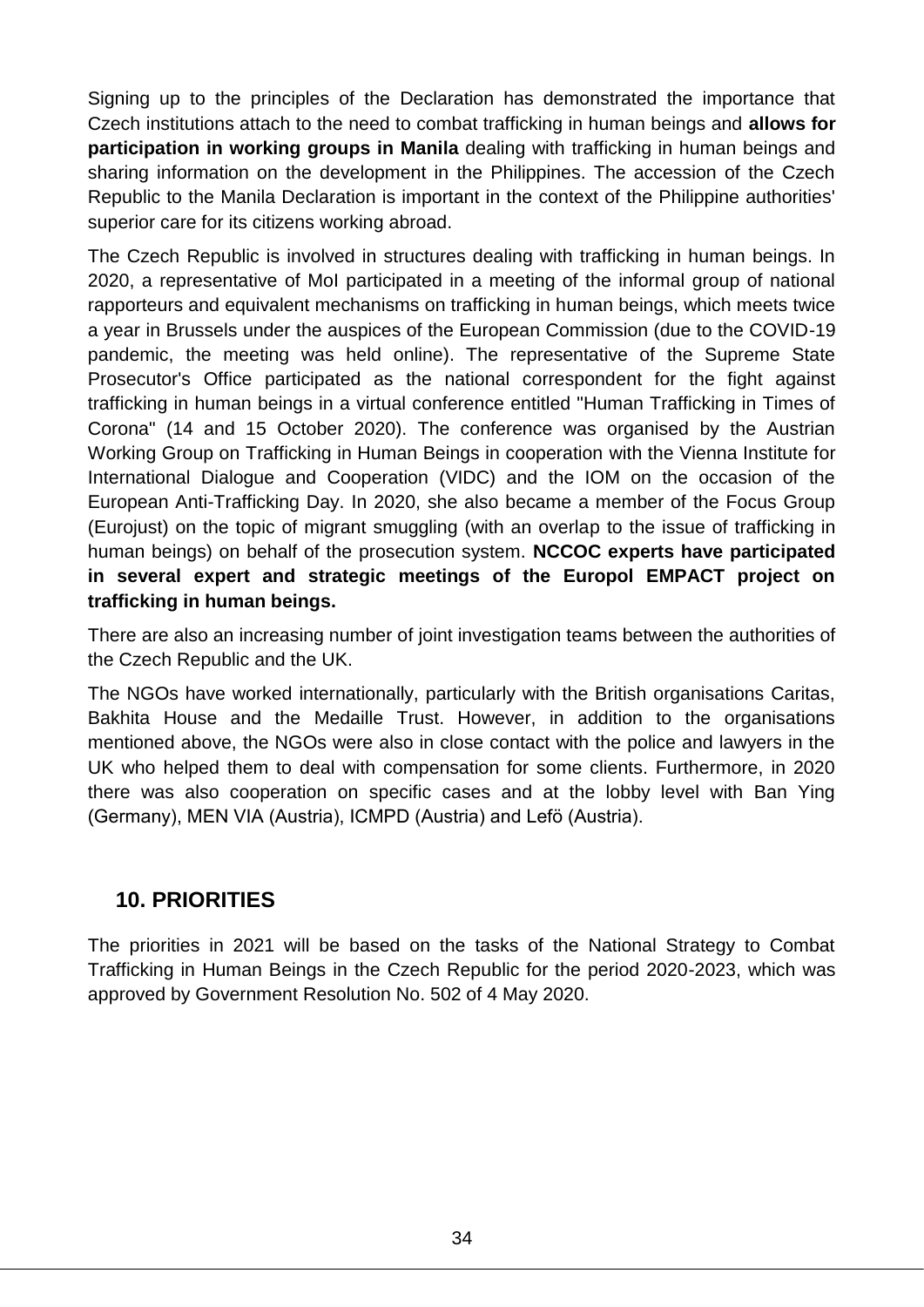## <span id="page-34-0"></span>**TABLES**

## <span id="page-34-1"></span>1. STATISTICAL OUTPUTS OF THE POLICE OF THE CZECH REPUBLIC

| 1a: CRIME OF TRAFFICKING IN HUMAN BEINGS IN THE CZECH REPUBLIC IN 2011-2020<br>(UNDER SECTION 168 OF THE CRIMINAL CODE) |                |                |                |      |      |                |                |      |      |      |                |
|-------------------------------------------------------------------------------------------------------------------------|----------------|----------------|----------------|------|------|----------------|----------------|------|------|------|----------------|
|                                                                                                                         | 2010           | 2011           | 2012           | 2013 | 2014 | 2015           | 2016           | 2017 | 2018 | 2019 | 2020           |
| Registered acts                                                                                                         | 24             | 19             | 24             | 18   | 20   | 18             | 22             | 16   | 13   | 20   | 18             |
| Of which solved                                                                                                         | 13             | 11             | 18             | 11   | 14   | $\overline{7}$ | 15             | 11   | 9    | 12   | 11             |
| Solved<br>subsequently                                                                                                  | $\overline{4}$ | 6              | $\overline{4}$ | 5    | 5    | $\overline{2}$ | $\overline{2}$ | 5    | 4    | 1    | $\overline{2}$ |
| Prosecuted<br>persons                                                                                                   | 35             | 29             | 22             | 25   | 16   | 12             | 23             | 24   | 15   | 26   | 20             |
| Of which men                                                                                                            | 27             | 20             | 15             | 20   | 8    | 6              | 17             | 21   | 11   | 13   | 12             |
| Of which women                                                                                                          | 8              | 9              | $\overline{7}$ | 5    | 8    | 6              | 6              | 3    | 4    | 13   | 8              |
| Of which<br>foreigners                                                                                                  | 14             | $\overline{7}$ | 3              | 2    | 3    | 4              | 1              | 6    | 2    | 6    | $\overline{2}$ |
| Of which Czech<br>nationals                                                                                             | 21             | 22             | 19             | 23   | 13   | 8              | 22             | 18   | 13   | 20   | 18             |

## **1b: REGISTERED CRIMES OF TRAFFICKING IN HUMAN BEINGS IN THE CZECH REPUBLIC ACCORDING TO THE SUBJECT ASSAULTED IN 2020 (UNDER SECTION 168 OF THE CRIMINAL CODE)** Male 6 Female 12

| 1c: CRIME OF SOLICITING (UNDER SECTION 204 OF THE FORMER CRIMINAL CODE,<br><b>SECTION 189 OF THE CRIMINAL CODE)</b> |      |      |      |      |      |      |      |      |      |      |
|---------------------------------------------------------------------------------------------------------------------|------|------|------|------|------|------|------|------|------|------|
| Year                                                                                                                | 2011 | 2012 | 2013 | 2014 | 2015 | 2016 | 2017 | 2018 | 2019 | 2020 |
| <b>Registered</b>                                                                                                   | 44   | 42   | 52   | 57   | 50   | 36   | 60   | 34   | 37   | 19   |
| <b>Solved</b>                                                                                                       | 32   | 30   | 38   | 49   | 44   | 27   | 52   | 24   | 30   | 17   |
| <b>Prosecuted</b><br>persons                                                                                        | 61   | 46   | 44   | 72   | 63   | 35   | 42   | 33   | 27   | 28   |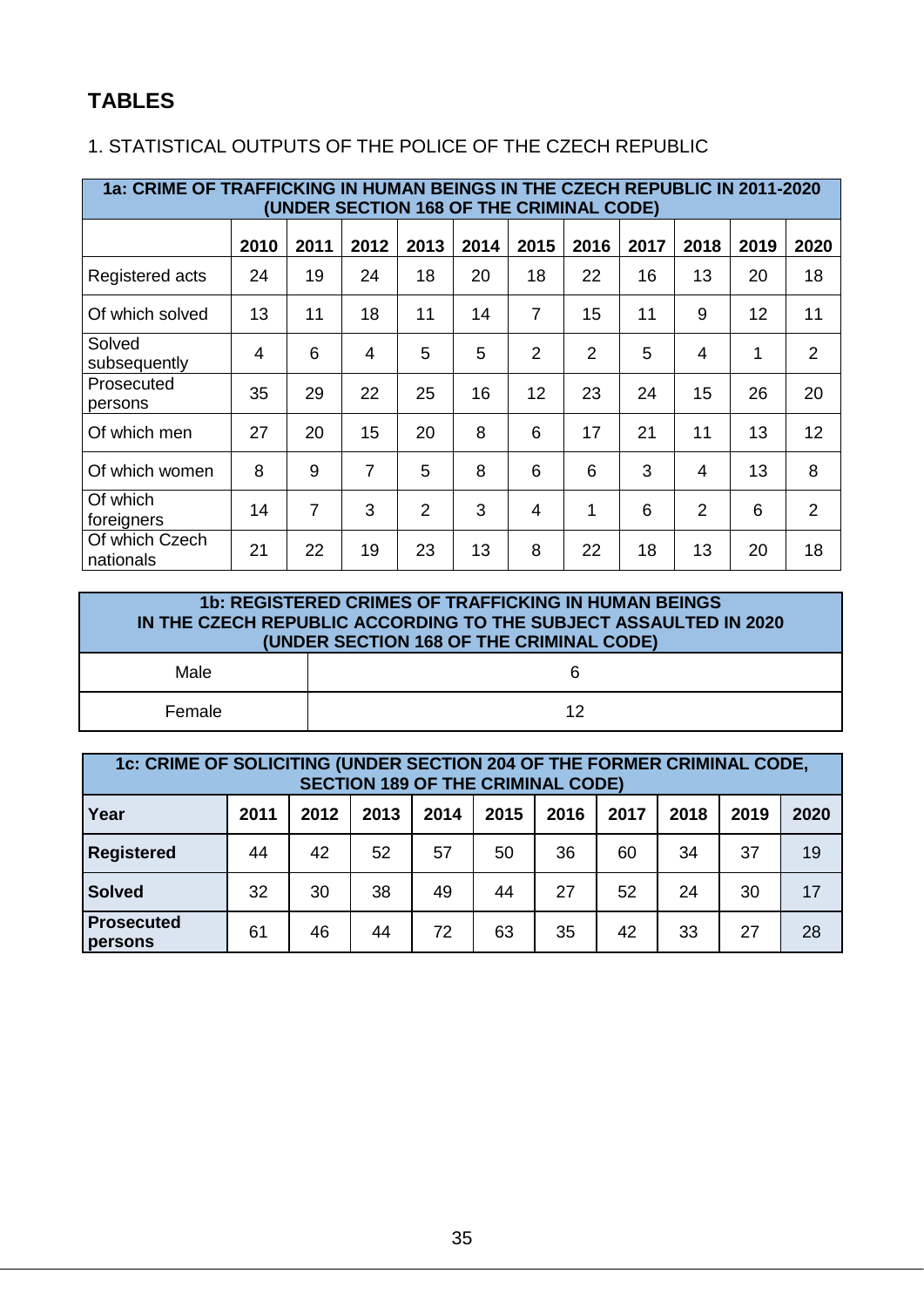## <span id="page-35-0"></span>2. STATISTICAL OUTPUTS OF THE MINISTRY OF JUSTICE

| 2a: NUMBERS OF PERSONS SENTENCED AND PENALTIES IMPOSED FOR TRAFFICKING<br>IN HUMAN BEINGS UNDER SECTION 168 OF THE CRIMINAL CODE AND SECTION 232A<br>OF THE FORMER CRIMINAL CODE) |      |      |               |      |      |      |      |      |      |      |
|-----------------------------------------------------------------------------------------------------------------------------------------------------------------------------------|------|------|---------------|------|------|------|------|------|------|------|
| Year                                                                                                                                                                              | 2011 | 2012 | 2013          | 2014 | 2015 | 2016 | 2017 | 2018 | 2019 | 2020 |
| <b>Convicted persons</b>                                                                                                                                                          | 19   | 11   | 19            | 6    | 19   | 8    | 9    | 16   | 12   | 8    |
| <b>Unconditional</b><br>sentences                                                                                                                                                 | 18   | 10   | 17            | 4    | 12   | 6    | 6    | 13   | 11   | 5    |
| <b>Conditional sentences</b>                                                                                                                                                      | 1    |      | $\mathcal{P}$ |      |      | 2    | 3    | 3    |      |      |

| 2b: PERSONS SENTENCED FOR SELECTED CRIMES IN 2020 |                                |                   |                   |                   |                   |                   |                   |                   |                   |
|---------------------------------------------------|--------------------------------|-------------------|-------------------|-------------------|-------------------|-------------------|-------------------|-------------------|-------------------|
| <b>Year 2020</b>                                  |                                | <b>Sec</b><br>164 | <b>Sec</b><br>165 | <b>Sec</b><br>166 | <b>Sec</b><br>167 | <b>Sec</b><br>168 | <b>Sec</b><br>189 | <b>Sec</b><br>190 | <b>Sec</b><br>342 |
|                                                   | <b>Total criminal offences</b> | $\Omega$          | 0                 | $\Omega$          | $\Omega$          | 9                 | 48                | $\Omega$          | 6                 |
|                                                   | Total convicted persons        | $\Omega$          | 0                 | 0                 | 0                 | 8                 | 47                | $\Omega$          | 6                 |
|                                                   | Child                          | $\Omega$          | $\overline{0}$    | $\Omega$          | $\Omega$          | $\overline{4}$    | 4                 | $\Omega$          | $\mathbf 0$       |
| Victim                                            | Female                         | 0                 | 0                 | 0                 | $\overline{0}$    | $\overline{2}$    | 5                 | $\mathbf 0$       | $\overline{0}$    |
|                                                   | Conditional                    | $\Omega$          | $\mathbf 0$       | $\Omega$          | $\overline{0}$    | 3                 | 41                | $\Omega$          | 5                 |
|                                                   | Unconditional                  | $\Omega$          | 0                 | $\Omega$          | $\Omega$          | 5                 | $\overline{2}$    | 0                 | $\overline{0}$    |
| Sentence                                          | Up to 1 year                   | $\Omega$          | $\Omega$          | $\Omega$          | $\Omega$          | $\Omega$          | $\Omega$          | $\Omega$          | $\mathbf 0$       |
|                                                   | From 1 to 5                    | $\Omega$          | $\Omega$          | $\Omega$          | $\Omega$          | 3                 | $\Omega$          | $\Omega$          | $\mathbf 0$       |
|                                                   | From 5 to 15                   | $\Omega$          | 0                 | $\Omega$          | $\Omega$          | 2                 | $\overline{2}$    | $\Omega$          | $\mathbf 0$       |
| Deferred cases                                    |                                | $\Omega$          | $\Omega$          | $\Omega$          | $\Omega$          | $\Omega$          | 1                 | $\Omega$          | $\Omega$          |
| Acquittals                                        |                                | 0                 | $\overline{0}$    | $\Omega$          | $\overline{0}$    | 1                 | 0                 | $\Omega$          | $\overline{0}$    |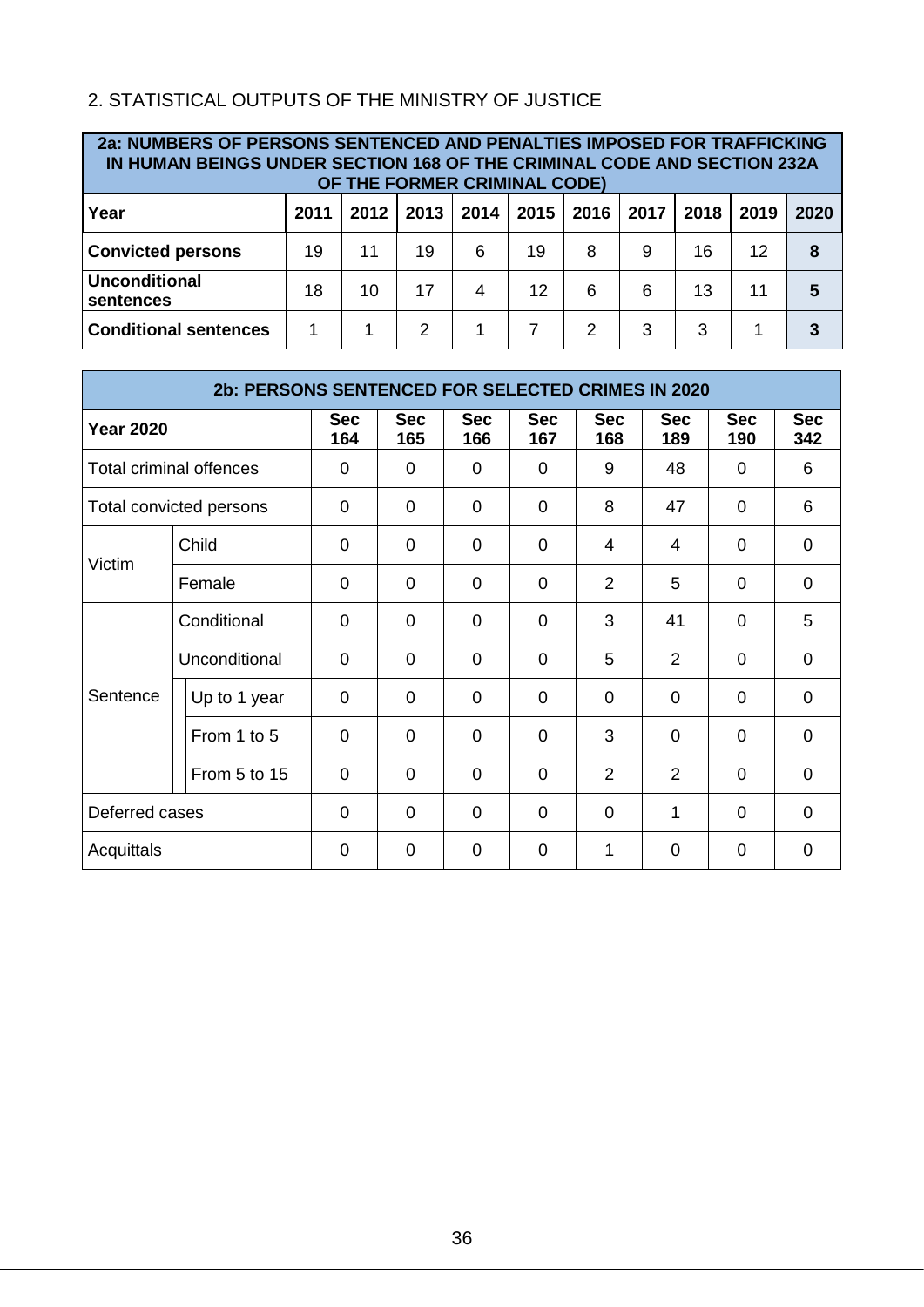## <span id="page-36-0"></span>3. TRAFFICKING IN HUMAN BEINGS UNDER THE AGE OF 18 (MLSA, FCF)

| 3a: NUMBER OF REGISTERED CASES OF CHILDREN ABUSED<br>FOR THE PRODUCTION OF CHILD PORNOGRAPHY AND FOR CHILD PROSTITUTION<br>2019-2020 |                |                   |                    |                |                   |                |                    |                |  |  |
|--------------------------------------------------------------------------------------------------------------------------------------|----------------|-------------------|--------------------|----------------|-------------------|----------------|--------------------|----------------|--|--|
|                                                                                                                                      |                | 2019              |                    |                | 2020              |                |                    |                |  |  |
| Age of the child                                                                                                                     |                | Child pornography | Child prostitution |                | Child pornography |                | Child prostitution |                |  |  |
|                                                                                                                                      | <b>Boys</b>    | Girls             | <b>Boys</b>        | Girls          | <b>Boys</b>       | Girls          | <b>Boys</b>        | Girls          |  |  |
| Up to 1 year                                                                                                                         | 0              | 0                 | 0                  | 0              | 0                 | $\Omega$       | 0                  | 0              |  |  |
| From 1 to 3                                                                                                                          | $\Omega$       | $\overline{0}$    | $\overline{0}$     | $\overline{0}$ | 1                 | $\Omega$       | $\Omega$           | $\overline{0}$ |  |  |
| From 3 to 6                                                                                                                          | $\overline{0}$ | 1                 | $\mathbf 0$        | $\mathbf 0$    | $\overline{0}$    | $\overline{2}$ | $\mathbf 0$        | $\Omega$       |  |  |
| From 6 to 15                                                                                                                         | 30             | 65                | 1                  | 3              | 13                | 39             | 1                  | $\overline{2}$ |  |  |
| From 15 to 18                                                                                                                        | $\overline{4}$ | 14                | $\Omega$           | $\overline{4}$ | $\overline{7}$    | 15             | $\Omega$           | $\overline{2}$ |  |  |
| Total                                                                                                                                | 34             | 80                | 1                  | $\overline{7}$ | 21                | 56             | 1                  | $\overline{4}$ |  |  |
| Of which children<br>with disabilities                                                                                               | 0              | 0                 | 0                  | 0              | 0                 | 0              | 0                  | 0              |  |  |
| One-time abuse                                                                                                                       | 20             | 56                | 1                  | 0              | 15                | 39             | 0                  | 2              |  |  |
| Repeated abuse                                                                                                                       | 14             | 22                | $\Omega$           | $\overline{7}$ | 5                 | 16             | 1                  | 1              |  |  |
| Not found                                                                                                                            | 0              | 2                 | 0                  | 0              | 1                 | 1              | 0                  | 1              |  |  |

|      | 3b: NUMBER OF IDENTIFIED CASES OF CHILDREN IN THE YEARS 2013 - 2020 (MLSA) |                           |  |  |  |  |  |
|------|----------------------------------------------------------------------------|---------------------------|--|--|--|--|--|
| Year | <b>Child pornography</b>                                                   | <b>Child prostitution</b> |  |  |  |  |  |
| 2020 | 77                                                                         | 5                         |  |  |  |  |  |
| 2019 | 114                                                                        | 8                         |  |  |  |  |  |
| 2018 | 151                                                                        | 2                         |  |  |  |  |  |
| 2017 | 119                                                                        | 9                         |  |  |  |  |  |
| 2016 | 66                                                                         | 23                        |  |  |  |  |  |
| 2015 | 57                                                                         | 15                        |  |  |  |  |  |
| 2014 | 87                                                                         | 17                        |  |  |  |  |  |
| 2013 | 33                                                                         | 17                        |  |  |  |  |  |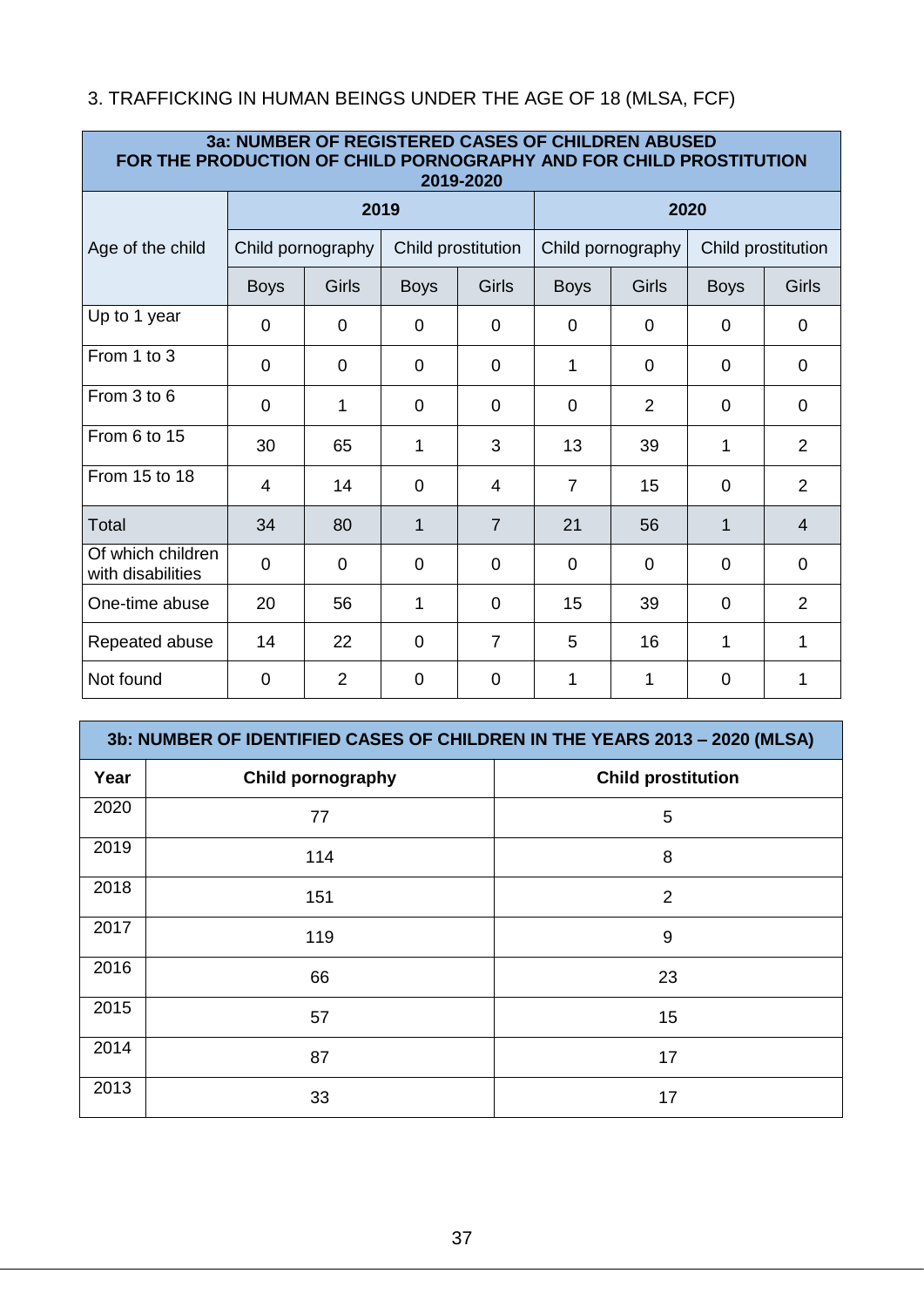| 3c: STATISTICAL DATA ON UNACCOMPANIED FOREIGN MINORS 2020 (FCF) |                         |                                                |                                  |                               |                |  |  |  |
|-----------------------------------------------------------------|-------------------------|------------------------------------------------|----------------------------------|-------------------------------|----------------|--|--|--|
|                                                                 | <b>FCF</b>              | <b>Child Care</b><br>Facility<br><b>KLÍČOV</b> | <b>Child Facility</b><br>VIŠŃOVÉ | <b>Child Facility</b><br>PŠOV | <b>TOTAL</b>   |  |  |  |
| <b>Total unaccompanied</b><br>minors                            | 69                      | 15                                             | $\overline{7}$                   | $\overline{2}$                | 93             |  |  |  |
| <b>Boys</b>                                                     | 67                      | 15                                             | $\overline{7}$                   | $\overline{2}$                | 91             |  |  |  |
| Girls                                                           | $\overline{2}$          | $\mathbf 0$                                    | $\mathbf 0$                      | $\mathbf 0$                   | $\overline{2}$ |  |  |  |
| Up to the age of 15                                             | 10                      | $\overline{0}$                                 | $\mathbf 0$                      | $\mathbf 0$                   | 10             |  |  |  |
| Over the age of 15                                              | 59                      | 15                                             | $\overline{7}$                   | $\overline{2}$                | 83             |  |  |  |
| Asylum seekers                                                  | 4                       | $\mathbf 0$                                    | $\overline{0}$                   | $\boldsymbol{0}$              | $\overline{4}$ |  |  |  |
| <b>Country of origin</b>                                        |                         |                                                |                                  |                               |                |  |  |  |
| Afghanistan                                                     | 36                      | 13                                             | $\pmb{0}$                        | $\overline{2}$                | 51             |  |  |  |
| Angola                                                          | $\mathbf 0$             | $\mathbf{1}$                                   | $\mathbf 0$                      | $\mathbf 0$                   | 1              |  |  |  |
| Bangladesh                                                      | 3                       | 0                                              | $\mathbf 0$                      | $\mathbf 0$                   | 3              |  |  |  |
| <b>Bulgaria</b>                                                 | $\overline{2}$          | 0                                              | $\mathbf 0$                      | $\mathbf 0$                   | $\overline{2}$ |  |  |  |
| <b>Czech Republic</b>                                           | 1                       | $\mathbf 0$                                    | $\mathbf 0$                      | $\mathbf 0$                   | 1              |  |  |  |
| Egypt                                                           | 1                       | 0                                              | $\mathbf 0$                      | $\mathbf 0$                   | 1              |  |  |  |
| Guinea                                                          | 1                       | $\mathbf 0$                                    | $\mathbf 0$                      | $\mathbf 0$                   | 1              |  |  |  |
| Iraq                                                            | 1                       | $\mathbf 0$                                    | $\mathbf 0$                      | $\mathbf 0$                   | 1              |  |  |  |
| Libya                                                           | 3                       | $\overline{0}$                                 | $\overline{2}$                   | 0                             | 5              |  |  |  |
| Morocco                                                         | 1                       | $\mathbf 0$                                    | $\mathbf 0$                      | $\boldsymbol{0}$              | 1              |  |  |  |
| Pakistan                                                        | 3                       | $\overline{0}$                                 | $\mathbf 0$                      | $\mathbf 0$                   | 3              |  |  |  |
| Somalia                                                         | 1                       | $\pmb{0}$                                      | $\mathbf 0$                      | $\boldsymbol{0}$              | 1              |  |  |  |
| Syria                                                           | $\overline{\mathbf{4}}$ | $\mathbf 0$                                    | $\overline{2}$                   | $\mathbf 0$                   | 6              |  |  |  |
| <b>Turkey</b>                                                   | 0                       | $\boldsymbol{0}$                               | 3                                | $\boldsymbol{0}$              | 3              |  |  |  |
| Ukraine                                                         | 8                       | 1                                              | $\pmb{0}$                        | $\mathbf 0$                   | 9              |  |  |  |
| Venezuela                                                       | $\mathbf{1}$            | $\overline{0}$                                 | $\mathbf 0$                      | $\mathbf 0$                   | 1              |  |  |  |
| Vietnam                                                         | 3                       | $\mathbf 0$                                    | $\mathbf 0$                      | $\pmb{0}$                     | 3              |  |  |  |
|                                                                 |                         | <b>Termination of stay</b>                     |                                  |                               |                |  |  |  |
| Escape                                                          | 42                      | 6                                              | 6                                | $\mathbf 0$                   | 54             |  |  |  |
| To family care                                                  | $\overline{7}$          | $\overline{0}$                                 | $\pmb{0}$                        | $\mathbf 0$                   | $\overline{7}$ |  |  |  |
| Other facilities                                                | $\mathsf 0$             | 0                                              | $\pmb{0}$                        | $\overline{2}$                | $\overline{2}$ |  |  |  |
| <b>RFA Mol</b>                                                  | 5                       | $\pmb{0}$                                      | $\pmb{0}$                        | $\mathbf 0$                   | 5              |  |  |  |
| Still in facility                                               | 9                       | 6                                              | 1                                | $\overline{2}$                | 18             |  |  |  |
| Majority                                                        | $\overline{7}$          | $\pmb{0}$                                      | $\pmb{0}$                        | $\pmb{0}$                     | $\overline{7}$ |  |  |  |
| <b>Average duration</b><br>of stay                              |                         |                                                | 57 days                          |                               |                |  |  |  |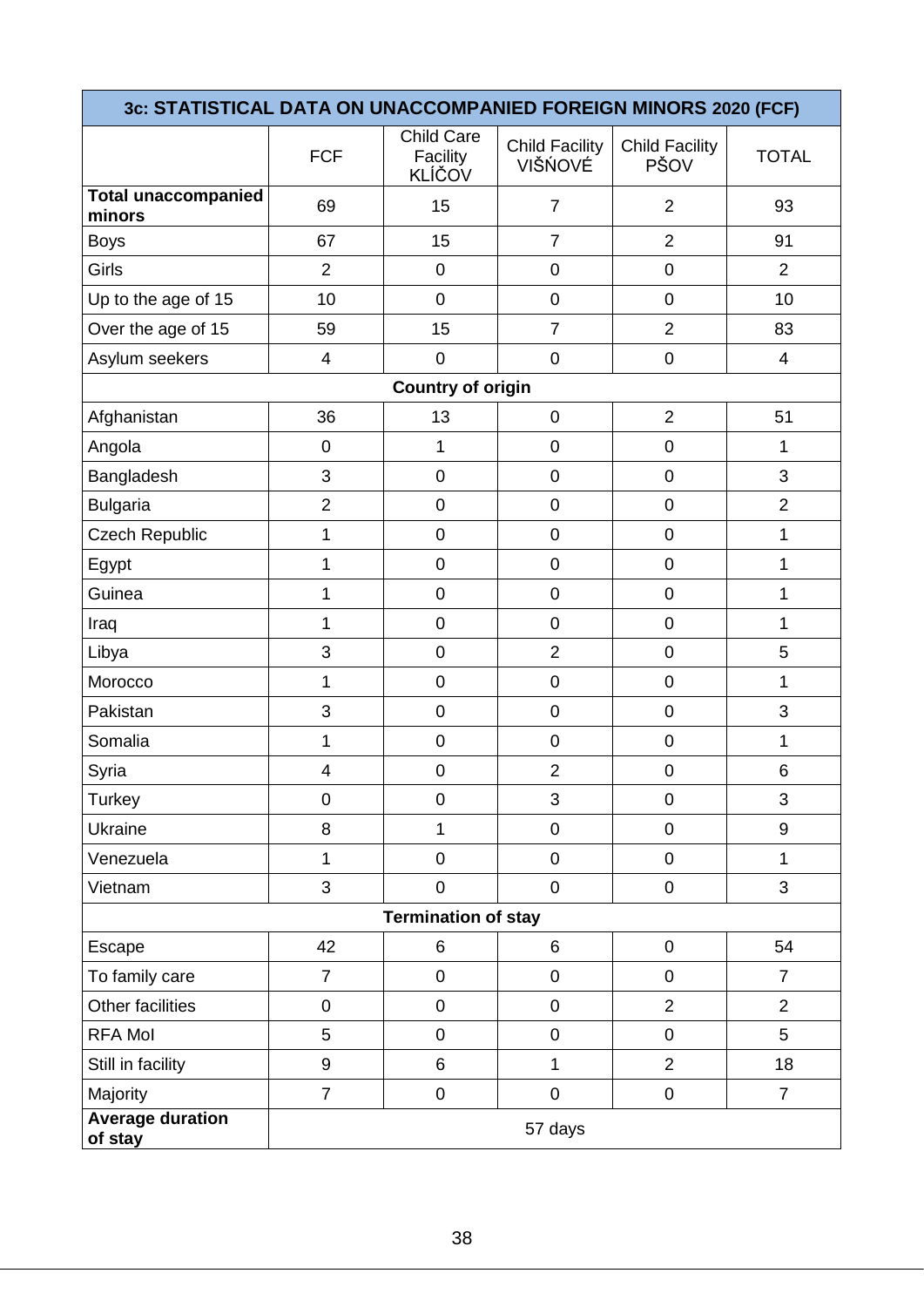### <span id="page-38-0"></span>4. STATISTICAL OUTPUTS OF THE MOI

| 4a: STATISTICS OF THE PROGRAM FOR THE SUPPORT AND PROTECTION OF VICTIMS<br>OF TRAFFICKING IN HUMAN BEINGS FOR MOI |              |                |                |                               |                        |                       |  |  |
|-------------------------------------------------------------------------------------------------------------------|--------------|----------------|----------------|-------------------------------|------------------------|-----------------------|--|--|
|                                                                                                                   | <b>Total</b> | <b>Males</b>   | <b>Females</b> | <b>Sexual</b><br>exploitation | Labour<br>exploitation | <b>Other</b><br>forms |  |  |
| <b>Number of victims</b>                                                                                          | 13           | 6              | $\overline{7}$ |                               |                        |                       |  |  |
| <b>Sexual exploitation</b>                                                                                        | $2^*$        | $1^*$          | 1              |                               |                        |                       |  |  |
| <b>Labour exploitation</b>                                                                                        | $12*$        | $6*$           | 6              |                               |                        |                       |  |  |
| <b>Nationality</b>                                                                                                |              |                |                |                               |                        |                       |  |  |
| <b>Czech Republic</b>                                                                                             | 4            | 4              |                | $1^*$                         | $4^*$                  |                       |  |  |
| Ukraine                                                                                                           | 4            | $\overline{2}$ | $\overline{2}$ |                               | $\overline{4}$         |                       |  |  |
| Mongolia                                                                                                          | 1            |                | 1              |                               | $\mathbf 1$            |                       |  |  |
| Philippines                                                                                                       | 1            |                | 1              |                               | 1                      |                       |  |  |
| Honduras                                                                                                          | 1            |                |                | 1                             |                        |                       |  |  |
| <b>Bulgaria</b>                                                                                                   | $\mathbf{2}$ |                | 2              |                               | $\overline{2}$         |                       |  |  |

\*1 man registered by the police under Section 168, paragraph 2, letters a) and e)

## <span id="page-38-1"></span>5. STATISTICAL OUTPUTS IN RELATION TO ILLEGAL EMPLOYMENT (MLSA)

| 5a: NUMBER OF INSPECTIONS CARRIED OUT IN THE AREA OF COMPLIANCE<br>WITH THE EMPLOYMENT ACT AND NUMBER OF DETECTED ILLEGALLY EMPLOYED<br><b>PERSONS</b> |                                                                 |                           |                     |                   |              |  |  |
|--------------------------------------------------------------------------------------------------------------------------------------------------------|-----------------------------------------------------------------|---------------------------|---------------------|-------------------|--------------|--|--|
|                                                                                                                                                        | Number of persons detected during illegal work<br><b>Number</b> |                           |                     |                   |              |  |  |
| Year                                                                                                                                                   | Οf<br>inspections                                               | <b>Czech</b><br>nationals | <b>EU</b> nationals | <b>Foreigners</b> | <b>Total</b> |  |  |
| 2016                                                                                                                                                   | 9 3 0 8                                                         | 760                       | 193                 | 1 3 3 7           | 2 2 9 0      |  |  |
| 2017                                                                                                                                                   | 9 7 0 7                                                         | 767                       | 234                 | 1917              | 2918         |  |  |
| 2018                                                                                                                                                   | 8840                                                            | 763                       | 225                 | 3595              | 4 5 8 3      |  |  |
| 2019                                                                                                                                                   | 9457                                                            | 622                       | 207                 | 3513              | 4 3 4 2      |  |  |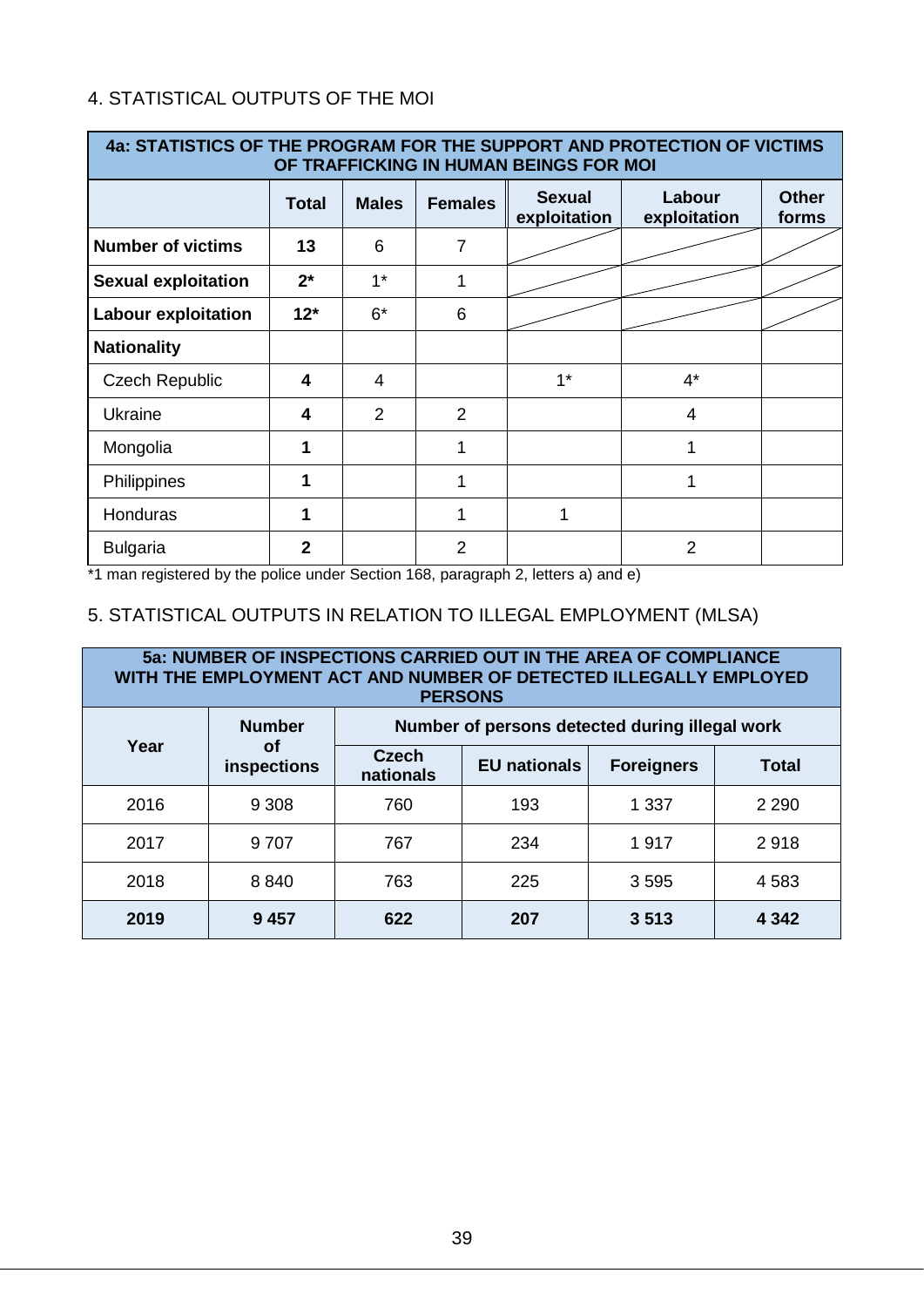#### <span id="page-39-0"></span>6. MLSA SUBSIDIES PROVIDED TO NGOs

| 6a: MLSA SUBSIDIES PROVIDED IN 2020 TO NGOS PROVIDING SERVICES MAINLY<br>TO THE TARGET GROUP "VICTIMS OF TRAFFICKING IN HUMAN BEINGS" |               |  |  |  |  |  |
|---------------------------------------------------------------------------------------------------------------------------------------|---------------|--|--|--|--|--|
| Diaconia ECCB – Centre for National Programs and Services                                                                             | 2933539       |  |  |  |  |  |
| Asylum houses                                                                                                                         | 2 933 539     |  |  |  |  |  |
| Diaconia ECCB - West Bohemia Centre                                                                                                   | 2 2 2 5 8 1   |  |  |  |  |  |
| Field programs                                                                                                                        | 2 2 2 5 8 1   |  |  |  |  |  |
| La Strada Czech Republic                                                                                                              | 10 399 289    |  |  |  |  |  |
| Asylum houses                                                                                                                         | 2 525 651     |  |  |  |  |  |
| Crisis intervention                                                                                                                   | 2 5 69 4 8 7  |  |  |  |  |  |
| Expert social counselling                                                                                                             | 2 2 2 3 5 8 0 |  |  |  |  |  |
| Telephone crisis intervention                                                                                                         | 1 511 620     |  |  |  |  |  |
| Field programs                                                                                                                        | 1 568 951     |  |  |  |  |  |
| Total sum                                                                                                                             | 15 553 409    |  |  |  |  |  |

| 6b: NUMBER OF SOCIAL SERVICES THAT HAVE A REGISTERED TARGET<br><b>GROUP OF VICTIMS OF TRAFFICKING IN HUMAN BEINGS AND FURTHER</b><br>PROVIDE SERVICES ALSO FOR PERSONS UNDER THE AGE OF 18 (2020) <sup>4</sup> |                              |                                                                                  |  |  |  |  |  |
|----------------------------------------------------------------------------------------------------------------------------------------------------------------------------------------------------------------|------------------------------|----------------------------------------------------------------------------------|--|--|--|--|--|
| <b>TYPE OF SOCIAL SERVICES</b>                                                                                                                                                                                 | <b>NUMBER</b><br>OF SERVICES | <b>OF WHICH NUMBER</b><br>OF SERVICES ALSO FOCUSED<br><b>ON PERSONS UNDER 18</b> |  |  |  |  |  |
| Asylum houses                                                                                                                                                                                                  | 13                           | 10                                                                               |  |  |  |  |  |
| Crisis intervention                                                                                                                                                                                            | 3                            | 2                                                                                |  |  |  |  |  |
| Low threshold facilities for children and youth                                                                                                                                                                | $\Omega$                     | $\Omega$                                                                         |  |  |  |  |  |
| Expert social counselling                                                                                                                                                                                      | 33                           | 4                                                                                |  |  |  |  |  |
| Social activation services for families with<br>children                                                                                                                                                       | $\Omega$                     | 0                                                                                |  |  |  |  |  |
| Social rehabilitation                                                                                                                                                                                          | 2                            | 2                                                                                |  |  |  |  |  |
| Telephone crisis intervention                                                                                                                                                                                  | 8                            | 8                                                                                |  |  |  |  |  |
| Field programs                                                                                                                                                                                                 | 7                            | 4                                                                                |  |  |  |  |  |
| <b>Total sum</b>                                                                                                                                                                                               | 66                           | 30                                                                               |  |  |  |  |  |

1

<sup>&</sup>lt;sup>4</sup> The Ministry of Labour and Social Affairs maintains a register of social service providers. From it, it is possible to find out the number of social services as of the current date, but not an overview of all the services provided over a certain period. Information on the numbers as of 24 June 2021 is therefore provided.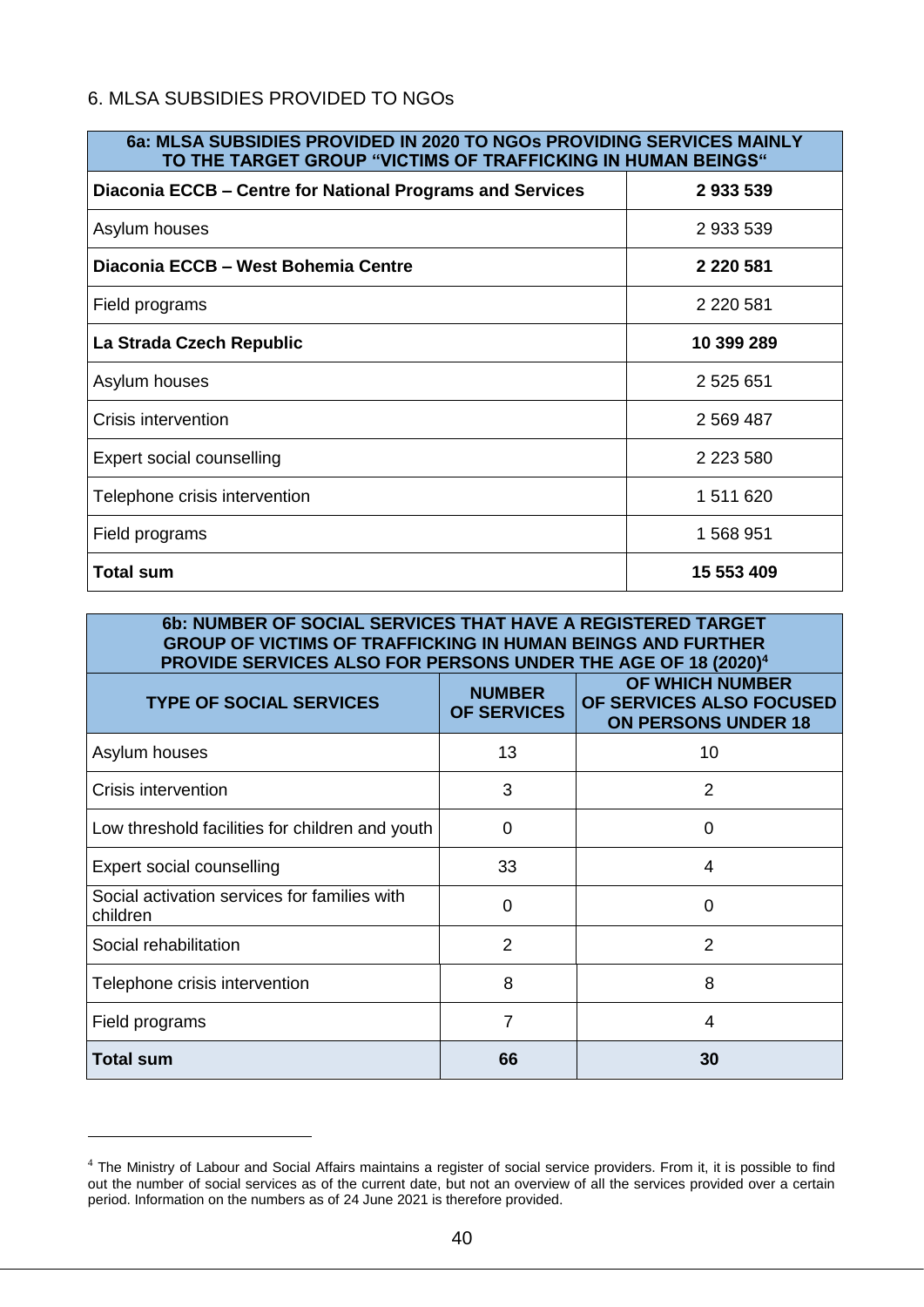# **LIST OF ABBREVIATIONS**

| <b>ASLPC</b>      | Authority for Social and Legal Protection of Children                                          |  |
|-------------------|------------------------------------------------------------------------------------------------|--|
| <b>BCPIS</b>      | Bureau of the Criminal Police and Investigation Service<br>of the Police of the Czech Republic |  |
| <b>CEPOL</b>      | The European Union Agency for Law Enforcement Training                                         |  |
| COVID-19          | Corona Virus Disease 2019                                                                      |  |
| <b>CR</b>         | <b>Czech Republic</b>                                                                          |  |
| <b>CSIF</b>       | Centre for Support of Integration of Foreigners                                                |  |
| Diaconia ECCB     | Diaconia of the Evangelical Church of Czech Brethren                                           |  |
| <b>EMPACT</b>     | European Multidisciplinary Platform against Criminal Threats                                   |  |
| EU                | <b>European Union</b>                                                                          |  |
| <b>EUROJUST</b>   | The European Union's Judicial Cooperation Unit                                                 |  |
| <b>FCF</b>        | Facility for Children of Foreign Nationals – foreigners                                        |  |
| <b>IDBCIE</b>     | Inter-Departmental Body for Combating Illegal Employment                                       |  |
| <b>IDBCIEF</b>    | Inter-Departmental Body for Combating Illegal Employment<br>of Foreigners                      |  |
| <b>IDCG</b>       | Inter-Departmental Coordination Group for Combating Trafficking<br>in Human Beings             |  |
| <b>ILEA</b>       | International Law Enforcement Academy                                                          |  |
| <b>IOM</b>        | International Organisation for Migration                                                       |  |
| $\lfloor \rfloor$ | Labour inspectorates                                                                           |  |
| Manila Embassy    | Embassy of the Czech Republic in Manila                                                        |  |
| <b>MEPA</b>       | Mitteleuropäische Polizeiakademie<br>- Central European Police Academy                         |  |
| <b>MLSA</b>       | Ministry of Labour and Social Affairs of the Czech Republic                                    |  |
| Mol               | Ministry of the Interior of the Czech Republic                                                 |  |
| MoJ               | Ministry of Justice of the Czech Republic                                                      |  |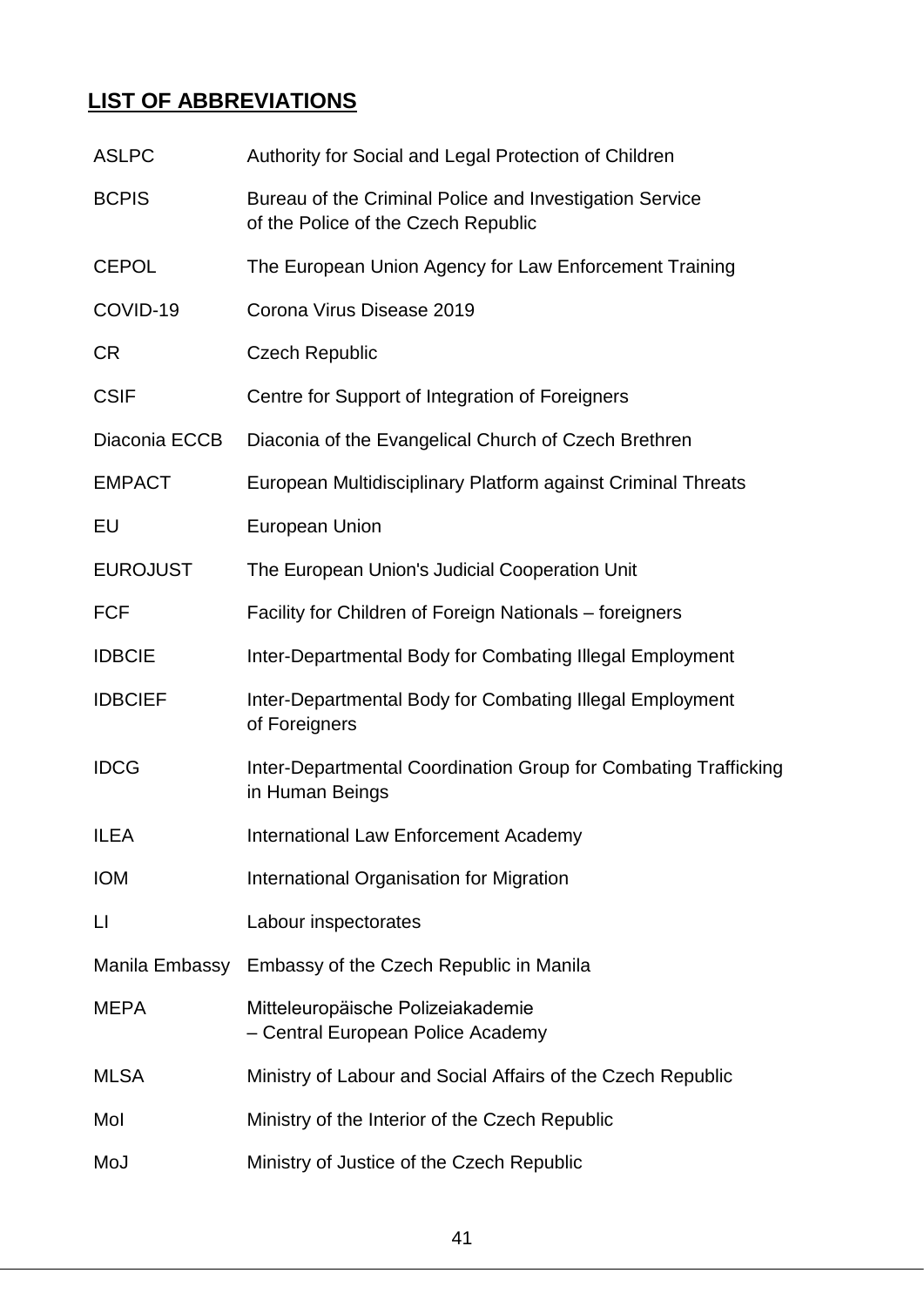| NGO, NGOs            | Non-government organisations                                                                                        |  |
|----------------------|---------------------------------------------------------------------------------------------------------------------|--|
| <b>NCCOC</b>         | National Centre for Combating Organized Crime                                                                       |  |
| <b>PCR</b>           | Police of the Czech Republic                                                                                        |  |
| Program              | Program for the Support and Protection of Victims of Trafficking<br>in Human Beings of the Ministry of the Interior |  |
| Report               | Status Report on Trafficking in Human Beings<br>in the Czech Republic                                               |  |
| <b>RFA Mol</b>       | Refugee Facilities Administration of the Ministry of the Interior<br>of the Czech Republic                          |  |
| <b>RLI</b>           | Regional Labour Inspectorate                                                                                        |  |
| $R-R$                | ROZKOŠ bez RIZIKA, o. s. (Pleasure Without Risk)                                                                    |  |
| <b>SLIO</b>          | <b>State Labour Inspection Office</b>                                                                               |  |
| <b>SLPC</b>          | Social and legal protection of children                                                                             |  |
| <b>Status Report</b> | Status Report on Trafficking in Human Beings<br>in the Czech Republic (in 2020)                                     |  |
| UK                   | <b>United Kingdom</b>                                                                                               |  |
| <b>VIDC</b>          | Vienna Institute for International Dialogue and Cooperation                                                         |  |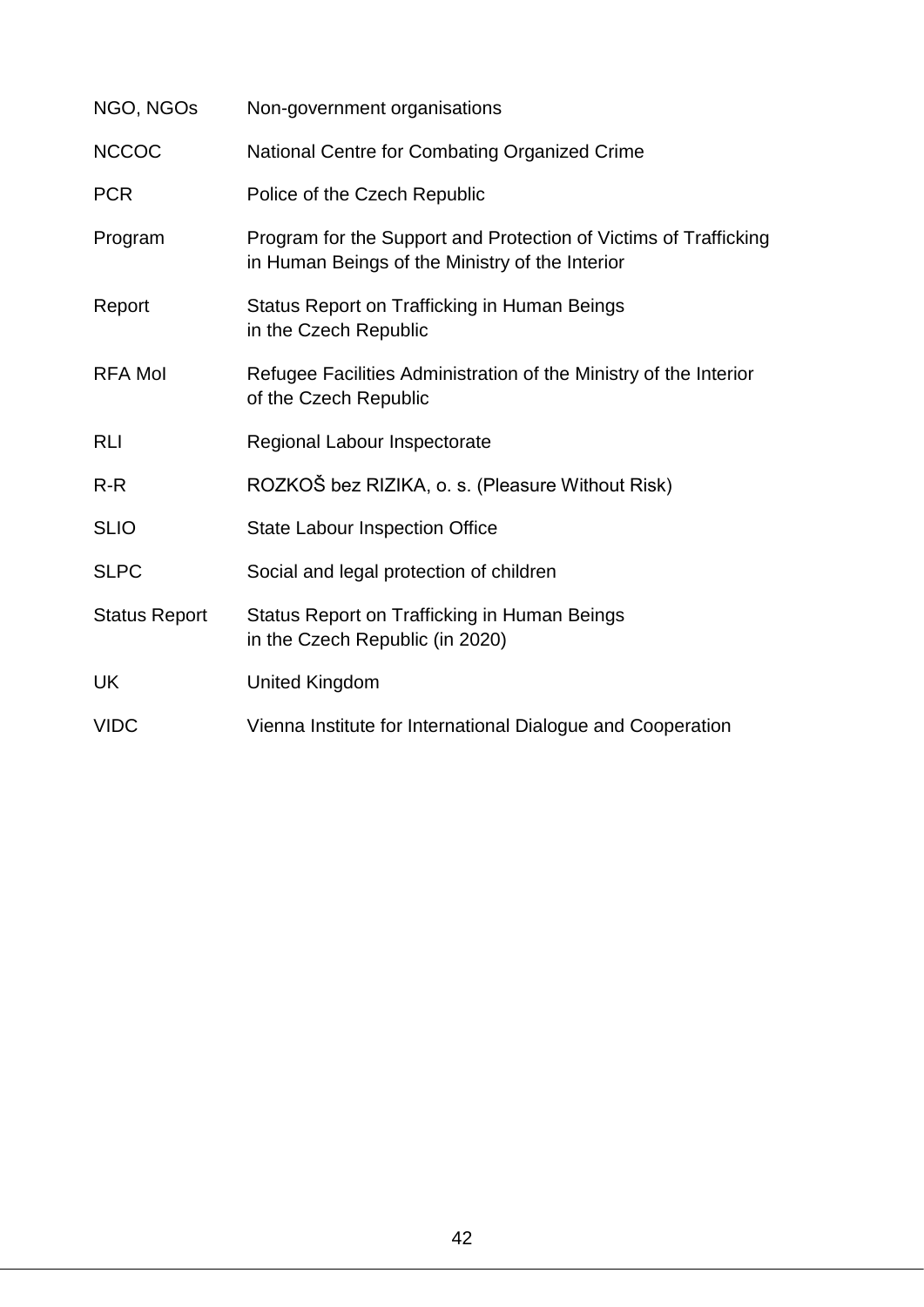## **LEGISLATION**

| Aliens Act                     | Act No. 326/1999 Coll., on the Residence of Foreign<br>Nationals in the Czech Republic and on the amendment<br>of certain laws, as amended |
|--------------------------------|--------------------------------------------------------------------------------------------------------------------------------------------|
| <b>Old Criminal Code</b>       | Act No. 140/1961 Coll., Criminal Code, as amended                                                                                          |
| <b>Criminal Code</b>           | Act No. 40/2009 Coll., Criminal Code, as amended                                                                                           |
| <b>Criminal Procedure Code</b> | Act No. 141/1961 Coll., on Criminal Procedure (Criminal<br>Procedure Code), as amended                                                     |
| <b>Social Services Act</b>     | Act No. 108/2006 Coll., on Social Services, as amended                                                                                     |
| <b>Employment Act</b>          | Act No. 435/2004 Coll., on Employment, as amended                                                                                          |
| Labour Code                    | Act No. 262/2006 Coll., Labour Code, as amended                                                                                            |
| <b>SLPC Act</b>                | Act No.359/1999 Coll., on the Social and Legal<br>Protection of Children, as amended                                                       |